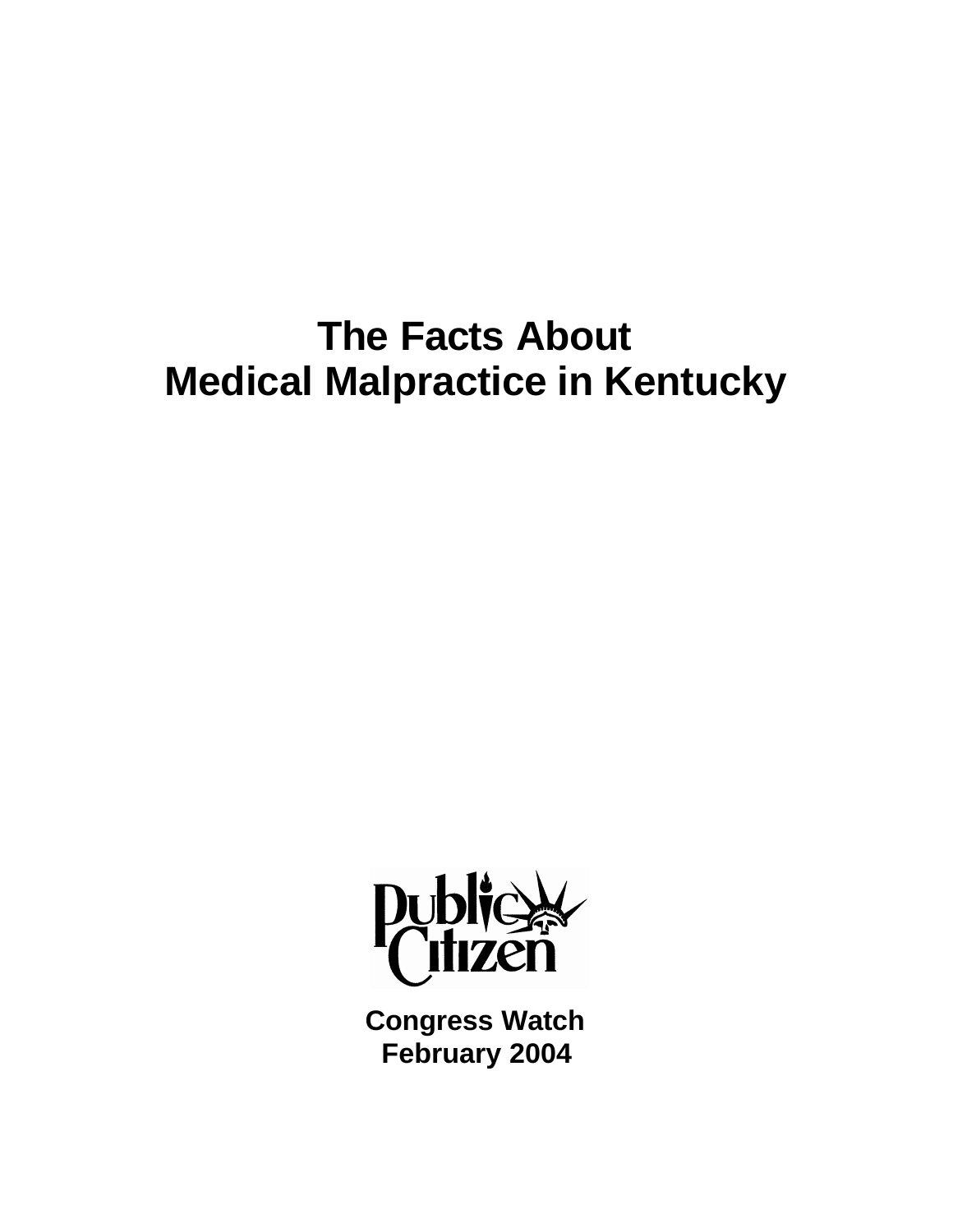#### **Acknowledgments**

The principal authors of "The Facts About Medical Malpractice in Kentucky" were Public Citizen's Congress Watch Research Director Neal Pattison, working in collaboration with Congress Watch Director Frank Clemente and Legislative Counsel Jackson Williams. Significant research contributions were made by Special Counsel Barry Boughton and Senior Researcher Taylor Lincoln.

#### **About Public Citizen**

Public Citizen is a 160,000 member non-profit organization based in Washington, D.C., with 1,000 members in Kentucky. We represent consumer interests through lobbying, litigation, research and public education. Founded by Ralph Nader in 1971, Public Citizen fights for consumer rights in the marketplace, safe and affordable health care, campaign finance reform, fair trade, clean and safe energy sources, and corporate and government accountability. Public Citizen has five divisions and is active in every public forum: Congress, the courts, governmental agencies and the media. Congress Watch is one of the five divisions.



Public Citizen's Congress Watch 215 Pennsylvania Ave. S.E. Washington, D.C. 20003 P: 202-546-4996 F: 202-547-7392 www.citizen.org

©2004 Public Citizen. All rights reserved.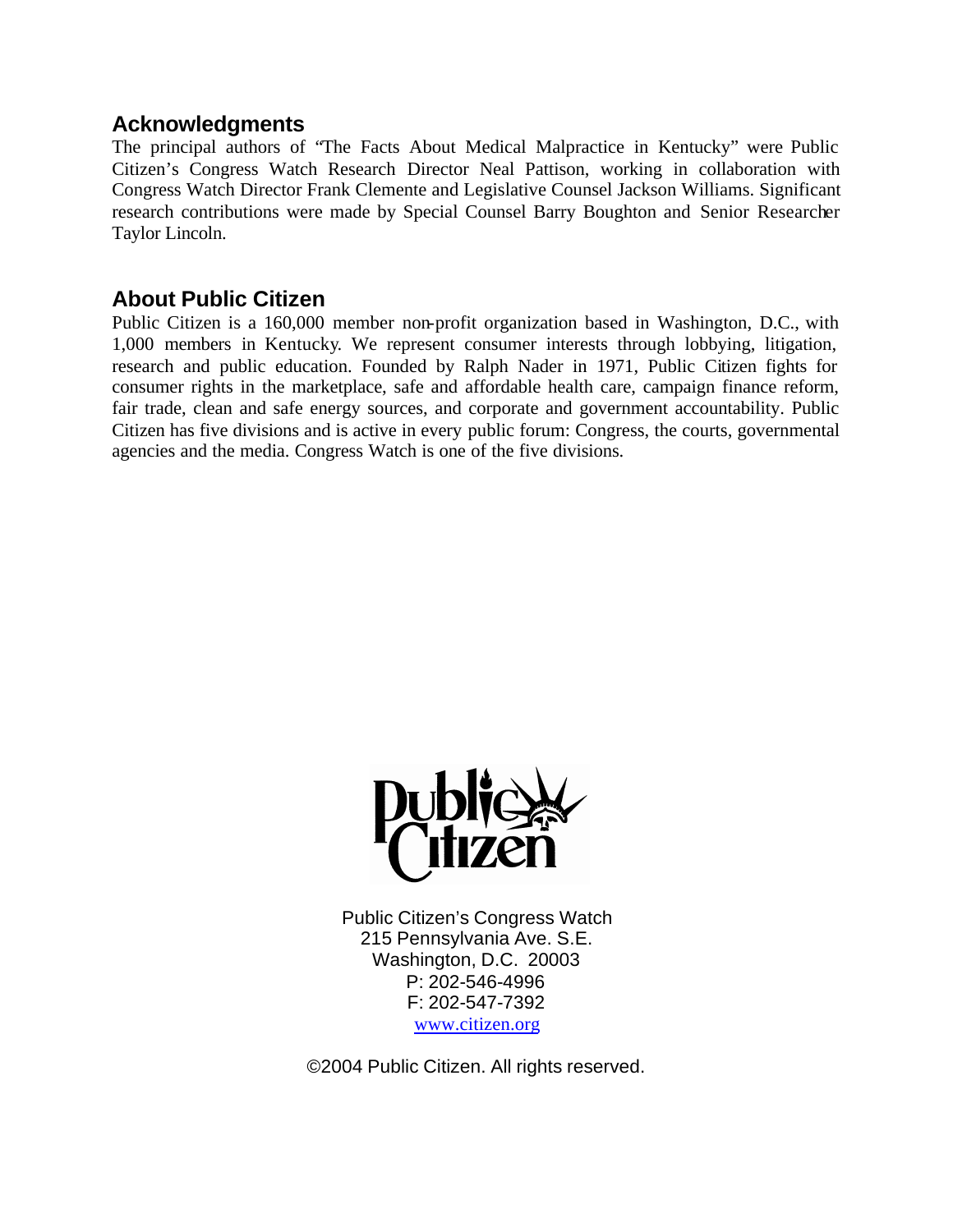# **The Facts About Medical Malpractice in Kentucky**

## **Table of Contents**

| Patients & Consumers Suffer the Real Costs of Medical Malpractice  6                                                                                                       |  |
|----------------------------------------------------------------------------------------------------------------------------------------------------------------------------|--|
| Figure 1: The Real Cost of Medical Malpractice to Kentucky's Patients and                                                                                                  |  |
| Total Medical Malpractice Payouts Have Declined in Kentucky When                                                                                                           |  |
|                                                                                                                                                                            |  |
| Median Malpractice Payouts in Kentucky Have Declined by 50 Percent 8                                                                                                       |  |
| Figure 3: Median Malpractice Payouts Kentucky Health Care Providers 8                                                                                                      |  |
| Figure 4: Number of Medical Malpractice Payouts Over \$1 Million in                                                                                                        |  |
|                                                                                                                                                                            |  |
| Cost of Malpractice Insurance to Kentucky Health Care Providers Has Declined Slightly10<br>Figure 5: Payments by Kentucky Health Care Providers for Malpractice Insurance, |  |
| Malpractice Insurance Costs Comprise a Small Percentage of Kentucky Physician                                                                                              |  |
|                                                                                                                                                                            |  |
| Claims about Doctors Abandoning Kentucky Are Contradicted by Official Data 13                                                                                              |  |
| Ratio of Doctors to Residents Has Increased Faster in Kentucky than in                                                                                                     |  |
| Figure 7: Physician/Population Ratios for Kentucky and Neighboring States,                                                                                                 |  |
| Five Percent of Doctors Are Responsible for Half of Kentucky Medical Malpractice                                                                                           |  |
| Figure 8: Number of Medical Malpractice Payouts to Patients and Amounts Paid by                                                                                            |  |
| Doctors with Repeated Malpractice Claims Against Them Suffer Few Consequences16<br>Figure 9: Number of Kentucky Doctors with Two or More Medical Malpractice Payouts       |  |
|                                                                                                                                                                            |  |
|                                                                                                                                                                            |  |
| Congressional Watchdog Agency Finds Claim of Malpractice Insurance "Crisis"                                                                                                |  |
| Rather than Facing "Runaway Litigation," Doctors Benefit from a Claims Gap21                                                                                               |  |
| Figure 10: Malpractice Claims Gap: Ratio of Medical Errors to Claims Filed22                                                                                               |  |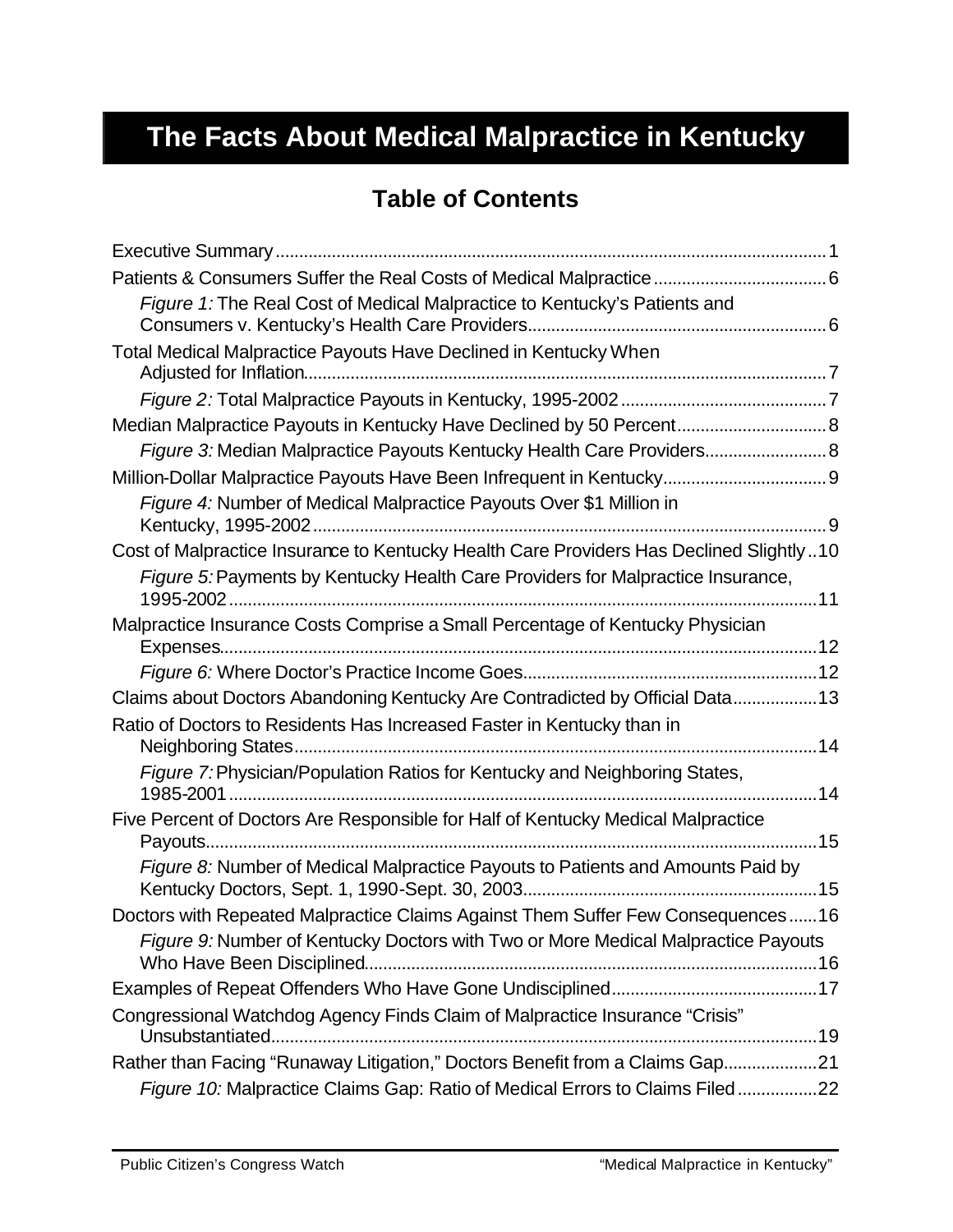| Figure 11: Florida Malpractice Claims Gap: 1996-1999 Ratio of Errors to         | 22  |
|---------------------------------------------------------------------------------|-----|
|                                                                                 | .23 |
| Empirical Evidence Does not Confirm the Existence of "Defensive Medicine" -     | .25 |
| Anesthesiologists' Experience Shows Patient Safety Efforts Do More than Caps to | .28 |
| Figure 12: Percent of Malpractice Claims Involving Anesthesiologists            | .28 |
| Figure 13: Anesthesia Claims Involving Permanent Disability or Death,           |     |
|                                                                                 | 29  |
| Figure 14: Percent of Anesthesia Claims Closed with Payment, 1970s and 1990s30  |     |
| Figure 15: Average Premium for Anesthesiologists 1985 and 200230                |     |
| Figure 16: Effectiveness of Caps vs. Patient Safety in Reducing Awards31        |     |
| Medical Liability Premium Spike Is Caused by the Insurance Cycle and            |     |
|                                                                                 | .32 |
|                                                                                 |     |
| Figure 17: Kentucky Medical Malpractice Payouts That Would Have Been            |     |
| Insurance Companies and Their Lobbyists Admit Caps on Damages Won't Lower       | .37 |
| Health-Care Providers and Legislators Should Focus on Patient Safety Reforms 39 |     |
|                                                                                 |     |
|                                                                                 |     |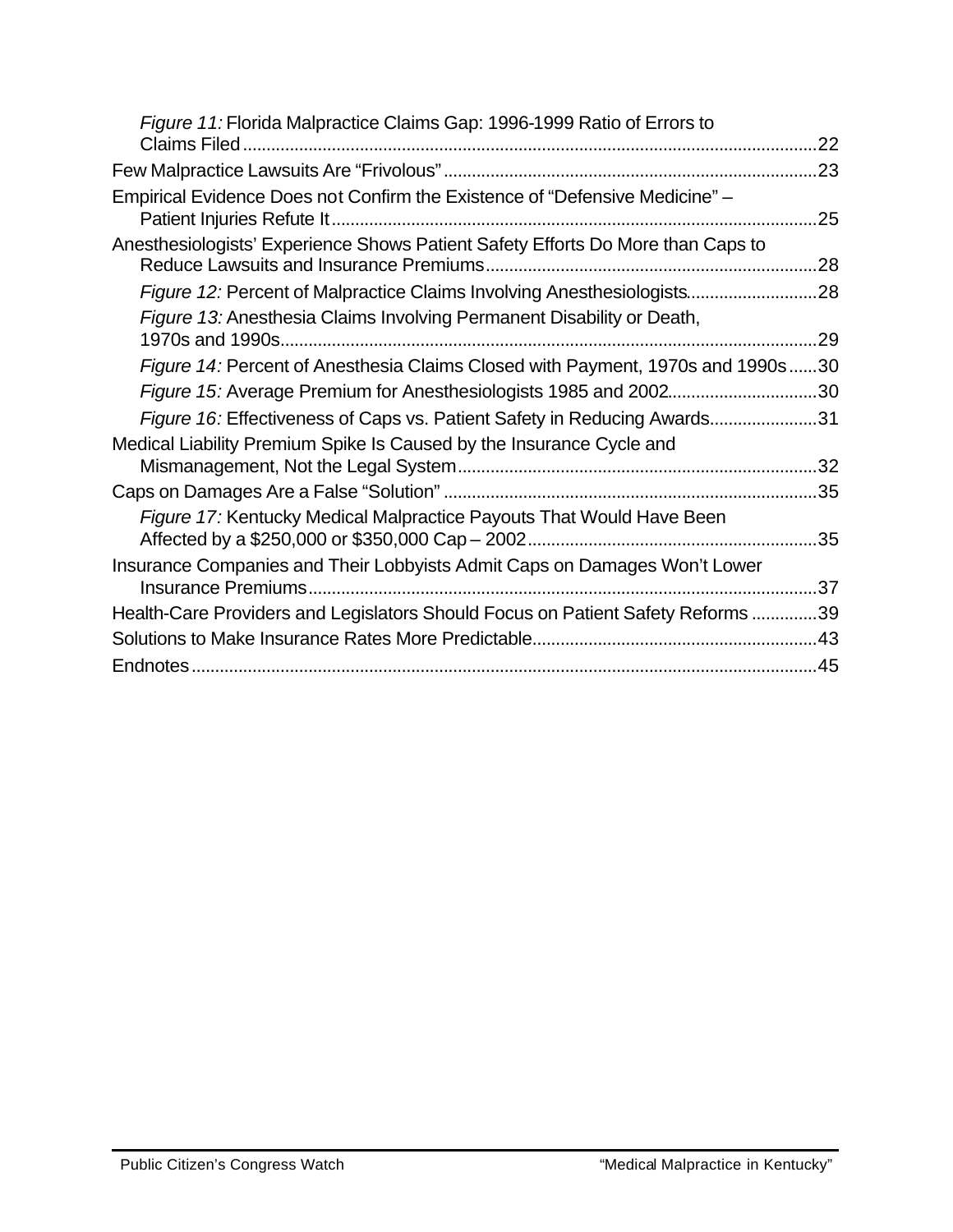# **Executive Summary**

The American Medical Association (AMA) last year declared Kentucky to be a "crisis" state when it comes to the malpractice liability system. Matching the AMA's alarmist tone, the Kentucky Medical Association has issued warnings about a "state of continuous crisis," which it says threatens to limit patient access to care.

It is understandable that doctors are concerned by increases in medical malpractice insurance costs. Nobody wants to see physicians forced to pay more to insure themselves, even if they are highly paid specialists who earn hundreds of thousands of dollars a year. It is essential, however, that discussions of public policy and attempts to address the issue of medical liability insurance be based on solid facts, not a false sense of "crisis" generated to serve special interests.

The strident tone used to discuss medical malpractice in Kentucky mirrors comments made on the national level, including claims by President Bush that "junk and frivolous lawsuits" have become "one of the major cost drivers in the delivery of health care." (In fact, the Congressional Budget Office reports that costs associated with medical malpractice insurance represent less than 2 percent of the nation's health care costs.)

Like the AMA and many state medical associations – including the Kentucky Medical Association – the president advocates a \$250,000 cap on the amount that injured patients can receive for a lifetime of pain and suffering – known as non-economic damages.

In seeking to limit the legal rights of injured patients, physician groups and their political allies are essentially blaming those patients and their lawyers for the temporary spike in some insurance premiums.

While proponents of such legislation argue that litigation and payouts have caused a spike in malpractice insurance premiums – and while they suggest that insurance costs are forcing doctors out of business – this report demonstrates that these claims are not supported by reliable data.

The real bng-term threat to the quality of health care of Kentucky residents is the unfortunate number of preventable medical errors that are made by a small minority of the state's doctors. Rather than working to limit patient rights, the vast majority of competent, conscientious doctors could join in efforts to reduce medical mistakes and improve physician oversight in Kentucky.

This Public Citizen study, which relies on statistics from numerous government agencies and other reputable sources, has two principal findings:

1) There is no overall medical malpractice lawsuit problem in Kentucky – the median payouts to injured patients are down significantly, the amounts health care providers pay for malpractice insurance have risen slower than inflation and there is no evidence of a doctor exodus.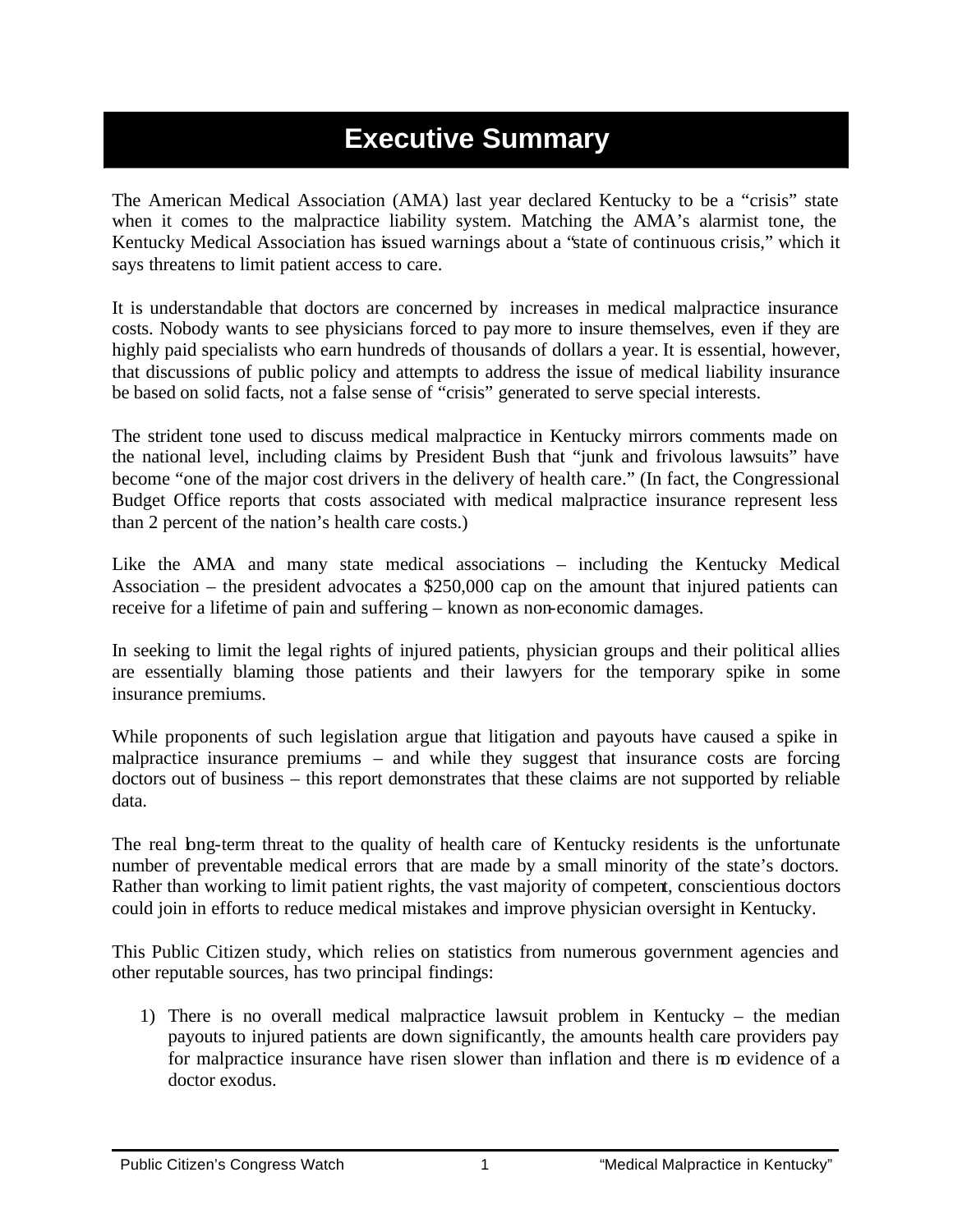2) The bigger health problem in Kentucky is the considerable amount of medical malpractice that is committed by a small number of the state's doctors, many of whom go undisciplined.

Other findings, based on government statistics and other reliable sources, include:

- **Patients and consumers suffer the real costs of medical malpractice.** The true impact of medical malpractice in Kentucky should be measured by the cost to patients and consumers, not the premiums paid by doctors and other health care providers to insurance companies. Extrapolating from the Institute of Medicine findings, we estimate that there are at least 632 to 1,407 preventable deaths in Kentucky hospitals each year that are due to preventable medical errors. The costs resulting from preventable medical errors to Kentucky's residents, families and communities is estimated at \$244 million to \$416 million each year. But the cost of medical malpractice insurance to Kentucky's health care providers is only \$81.8 million a year.
- **The amount of malpractice payouts in Kentucky** *declined* **4.1 percent from 1995-2002, when adjusted for inflation.** According to the federal National Practitioner Data Bank (NPDB), Kentucky malpractice payouts increased 24.2 percent from 1995 to 2002, or 3.5 percent annually, while the cost of medical services increased 30.5 percent, or 4.4 percent annually during these seven years. When measured in 1995 dollars, total malpractice payouts to injured patients in Kentucky *declined* from \$38.5 million in 1995 to \$36.9 million in 2002.
- **Kentucky's median malpractice payout in 2002 was only half what it was in 1995.** In 1995, the median malpractice payout in Kentucky was \$92,500, according to the NPDB. By 2002, the Kentucky median had declined to \$47,500 – a *drop* of 48.6 percent. The 2002 median payout for Kentucky was significantly lower than for preceding years, reflecting the unusual record of a single physician who made 76 payouts totaling \$947,500. If payouts by this one physician were eliminated from the 2002 totals, Kentucky's median payout would have been \$97,500 – still only a 5.4 percent increase since 1995 at a time when medical inflation rose 30.5 percent.
- **Million-dollar malpractice payouts have been infrequent in Kentucky.** There were five payouts exceeding \$1 million in 2002, compared with six such payouts in 1995, according to the NPDB. The average number of payouts of \$1 million or more during the past seven years has been just 3.2 annually.
- **Cost of malpractice insurance to Kentucky health care providers has declined slightly.** Measured in 1995 dollars, health care providers paid \$62.9 million for malpractice coverage in 2002, compared with \$63.4 million in 1995, according to the National Association of Insurance Commissioners. This represents a 0.8 percent *decrease*. During these seven years, the cost of malpractice premiums increased 29 percent – from \$63.4 million to \$81.8 million – or 4.1 percent annually. During this same period, costs of medical services increased 30 percent – or 4.3 percent annually.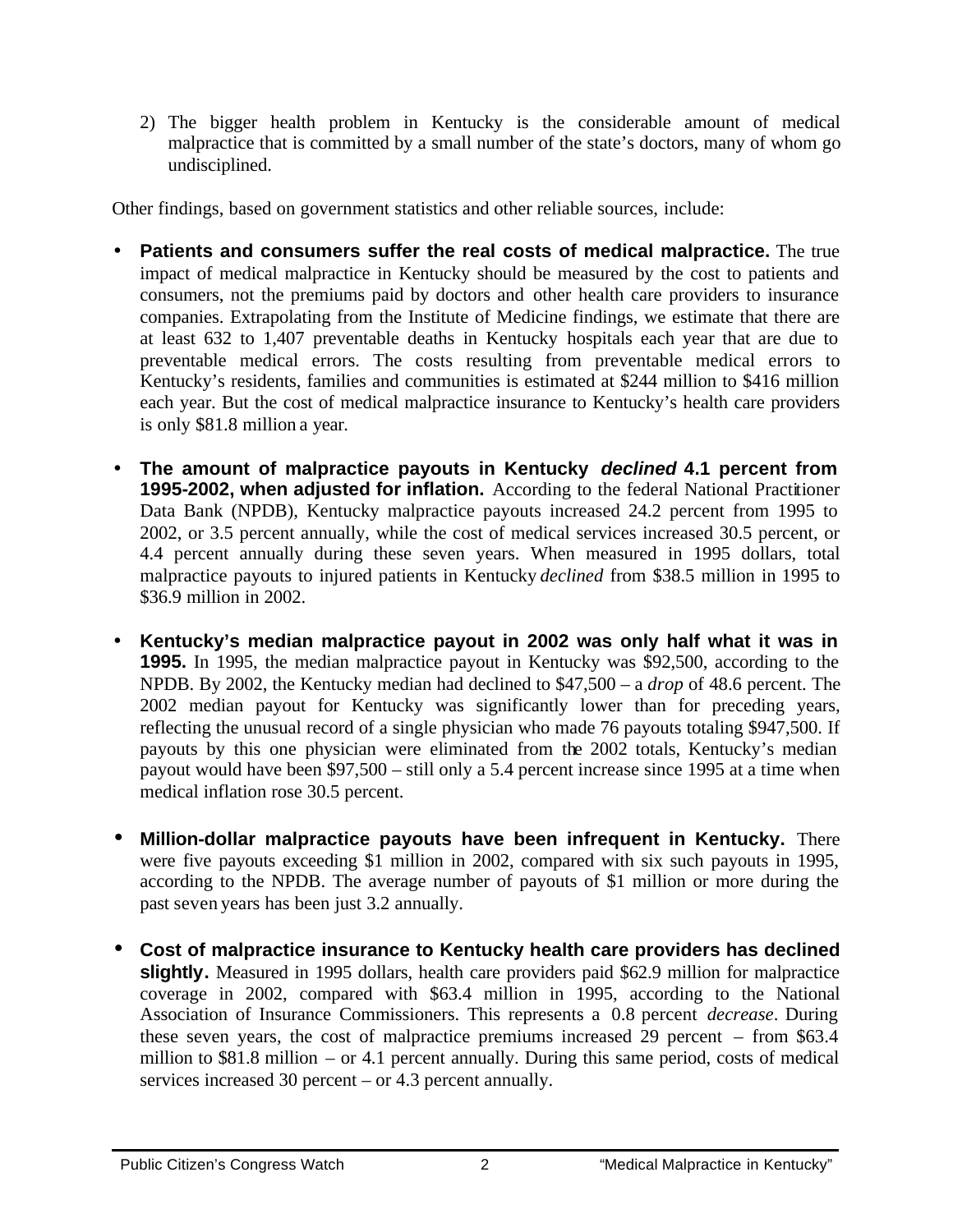- **Malpractice insurance costs comprise a small percentage of physician expenses.** According to the federal government's Medicare program, doctors spend nationally an average of 63.4 percent of their practice incomes on their own salaries, 33.4 percent on such overhead as office payroll and rent, and only 3.2 percent of their practice incomes on malpractice insurance. And Kentucky doctors spend an average of only 2.8 percent of their practice incomes on malpractice insurance – 12.5 percent less than the national average.
- **Claims about doctors abandoning Kentucky are contradicted by official data.** The Kentucky Medical Association has publicly claimed that Kentucky lost 819 practicing doctors during the two years ending in 2002. Official demographic statistics compiled by the Kentucky Board of Medical Licensure show that there were 8,911 licensed physicians working in Kentucky in 2000, and 8,892 physicians in 2002 – a difference of only 19 doctors. Furthermore, there was a decrease of 214 doctors in the populated counties of Jefferson and Fayette during those two years – indicating the small decline occurred in urban areas, not in rural areas where access to doctors is a more critical issue.
- **The ratio of doctors to residents has increased faster in Kentucky than in neighboring states.** From 1985 to 2001, the ratio of physicians per 1,000 Kentucky residents rose from  $1.62$  to  $2.33 - a$  43.8 percent growth in this measurement of the prevalence of doctors. In comparison, during the same period this measurement increased at a slower rate in four neighboring states of Indiana, Missouri, Ohio and Tennessee, some of which had caps on melpractice awards in place during this time.
- **Five percent of doctors are responsible for half of Kentucky's medical malpractice payouts.** According to the federal government's National Practitioner Data Bank, just 4.7 percent of Kentucky's doctors have been responsible for 49.9 percent of all malpractice payouts to patients. Overall, these 411 doctors, all of whom have made two or more payouts, have paid \$171.9 million in damages since 1990. Even more surprising, just 1.6 percent of Kentucky doctors (141), each of whom has paid three or more malpractice claims, were responsible for 26.7 percent of all payouts.
- **The vast majority of doctors have no record of malpractice payouts.** In Kentucky, 83.3 percent of doctors have not made a medical malpractice payout since September 1990, when the NPDB was created.
- **Doctors with repeated malpractice claims against them suffer few consequences**. Only 9.9 percent of Kentucky doctors who made two or more malpractice payouts were disciplined by the Kentucky Board of Medical Licensure, according to the NPDB. Only 12 percent of doctors who made three or more malpractice payouts were disciplined. And only 20 percent who made four or more malpractice payouts were disciplined.
- **A cap of \$250,000 on non-economic awards would have affected about 8.4 percent or fewer of the malpractice payouts made in Kentucky during 2002.** In medical malpractice payouts, it is unusual for non-economic damages to comprise more than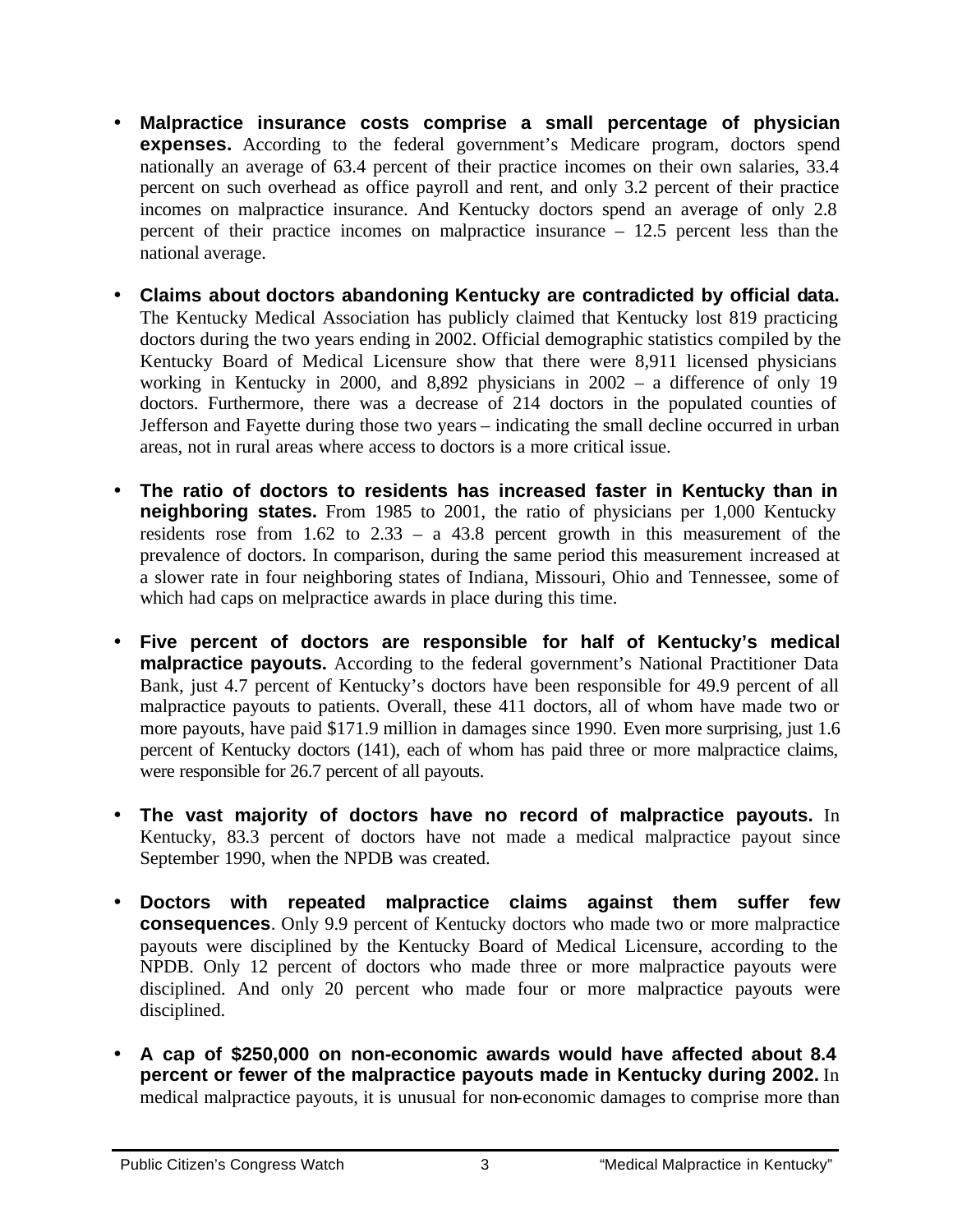one-third to one-half of the total payout. Of 261 payouts reported to the NPDB from Kentucky for 2002, only  $22 - or 8.4$  percent – were more than \$500,000 in combined economic and non-economic damages (likely to be affected by a \$250,000 non-economic cap). And only 15 payouts  $-5.7$  percent – were for more than \$700,000 in combined economic and non-economic damages (likely to be affected by a \$350,000 non-economic cap). Such a small universe of cases make it unlikely even a draconian cap of \$250,000 would affect insurance rates.

- **Anesthesiologists' experience shows patient safety efforts do more than caps to reduce lawsuits and insurance premiums**. In 1985, the American Society of Anesthesiologists studied malpractice files from 35 different insurers and issued standards and procedures to avoid injuries. The resulting savings exceeded the dreams of any "tort reformer." In 1972, anesthesiologists were the target of 7.9 percent of all medical malpractice claims, double their proportion among physicians. But from 1985 to 2001, they were targets of only 3.8 percent of claims. From the 1970s to the 1990s, anesthesiology claims involving permanent disability or death dropped from 64 percent to 41 percent, and claims resulting in payments to plaintiffs dropped from 64 percent to 45 percent. The increased patient safety measures paid off in savings to doctors – remarkably, the average anesthesiologist's liability premium remained unchanged from 1985 to 2002 at about \$18,000 (and, if adjusted for inflation, it would be a dramatic decline). The safety effort proved superior to damage caps in holding down awards. For example, during the 1990s, the median malpractice award in California, which has stringent caps, increased by 103 percent, but the median anesthesiology malpractice award remained constant.
- **The General Accounting Office essentially found that the AMA and allied groups manufactured a "crisis" to push their agenda of changing medical malpractice laws.** The GAO compared conditions in five AMA-designated "crisis states" and found that the AMA's claims that medical services were unavailable in particular areas because of malpractice costs were not reliable; and claims that the overall number of doctors in the "crisis" states had declined were based on questionable surveys. Claims of a "crisis" by Kentucky doctors should be held to the same standard of evaluation that the GAO applied to other states.
- **Medical liability premium spikes are caused by the insurance cycle and mismanagement, not the legal system.** For much of the 1990s, doctors benefited from artificially lower premiums. According to the International Risk Management Institute (IRMI), insurers were on a quest for market share – "driven more by the amount of premium they could book rather than the adequacy of premiums to pay losses. In large part this emphasis on market share was driven by a desire to accumulate large amounts of capital with which to turn into investment income."
- **Medical liability premiums track investment results.** An analysis by J. Robert Hunter of the Consumer Federation of America found that rates for medical malpractice insurance premiums do not track losses paid, but instead rise and fall in concert with the state of the economy. When the economy is booming and investment returns are high,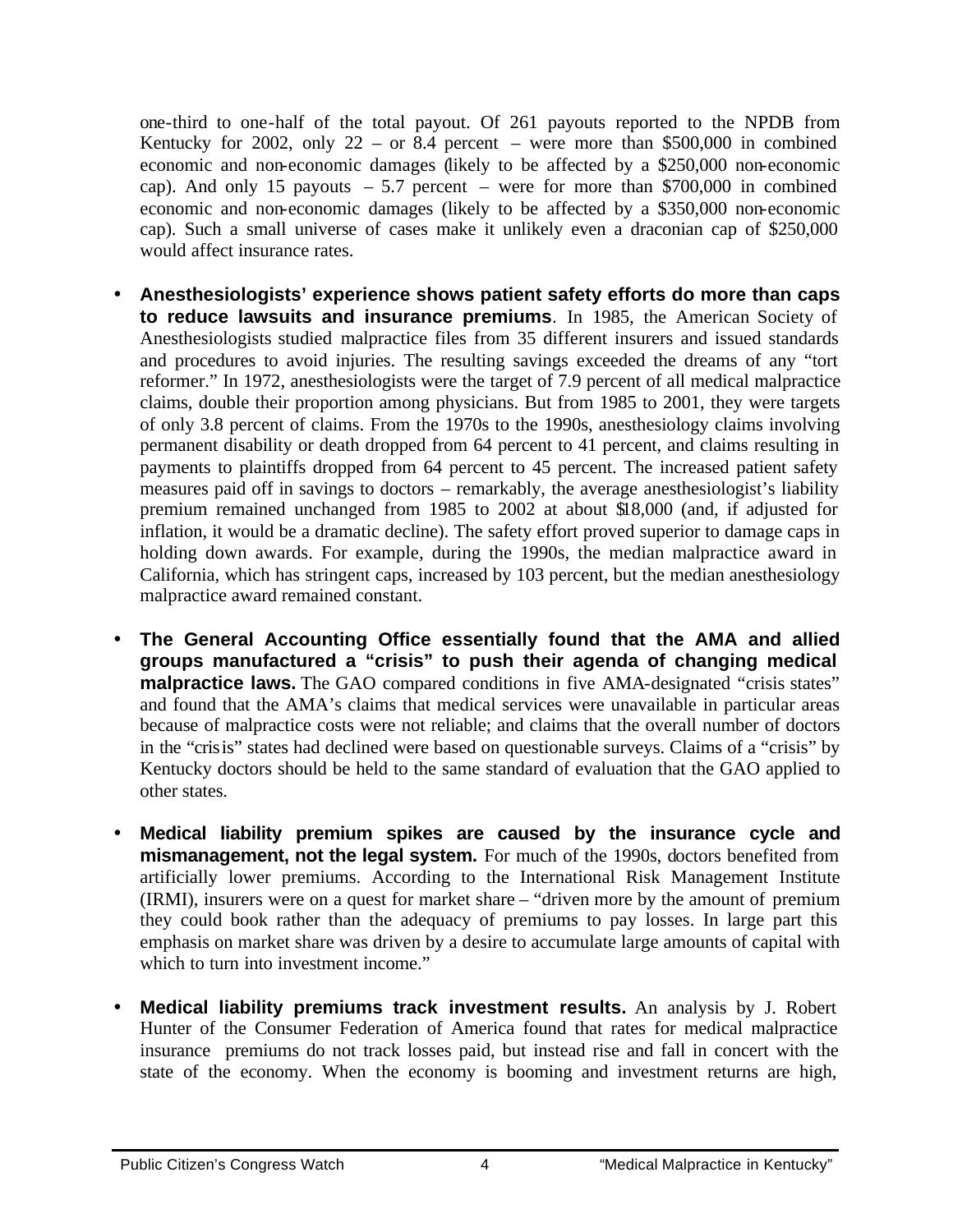companies maintain premiums at modest levels; when the economy falters and interest rates fall, companies increase premiums in response.

- **Action could be taken on a national level to reduce medical errors.** The only way to reduce the cost of medical injuries is to reduce negligence and mistakes – and the best way to accomplish this is by reforming the regulatory oversight of the medical profession. Public Citizen recommends opening up the National Practitioner Data Bank to empower consumers with information about doctors who have made multiple malpractice payouts. Public Citizen also recommends implementing the "systems approach" advocated by the Institute of Medicine to establish mandatory nationwide error reporting systems, identify unsafe practices and raise performance standards. And Public Citizen recommends that Congress encourage better oversight of physicians through grants to state medical boards, tied to the boards' agreements to meet performance standards.
- **States should improve oversight of health-care providers.** When negligent doctors are disciplined, it is rarely for inferior care. Instead, state medical boards frequently respond to more easily documented things such as prescription drug viola tions, fraud convictions or disciplinary actions taken in other states. Governance of physicians would improve if medical and licensing boards were required to sever formal links with state medical societies. And legislatures could help ensure that medical boards have enough revenue to hire more investigators and legal staff to perform effective oversight.
- **State regulators could make insurance rates more predictable.** J. Robert Hunter, Director of Insurance for the Consumer Federation of American, on behalf of Americans for Insurance Reform, has recommended a number of steps to state insurance regulators. These include thoroughly auditing insurance companies' pricing and profitability data; regulating excessive prices; freezing "stressed rates" until prices and jumps in loss reserves can be analyzed; and requiring medical malpractice insurers to use claims history as a rating factor. Hunter also advocates creating a standby public insurer to write risks during "hard markets," and asking the National Association of Insurance Commissioners to stop the implementation of the deregulation of commercial rates and forms, which it is unwisely pushing.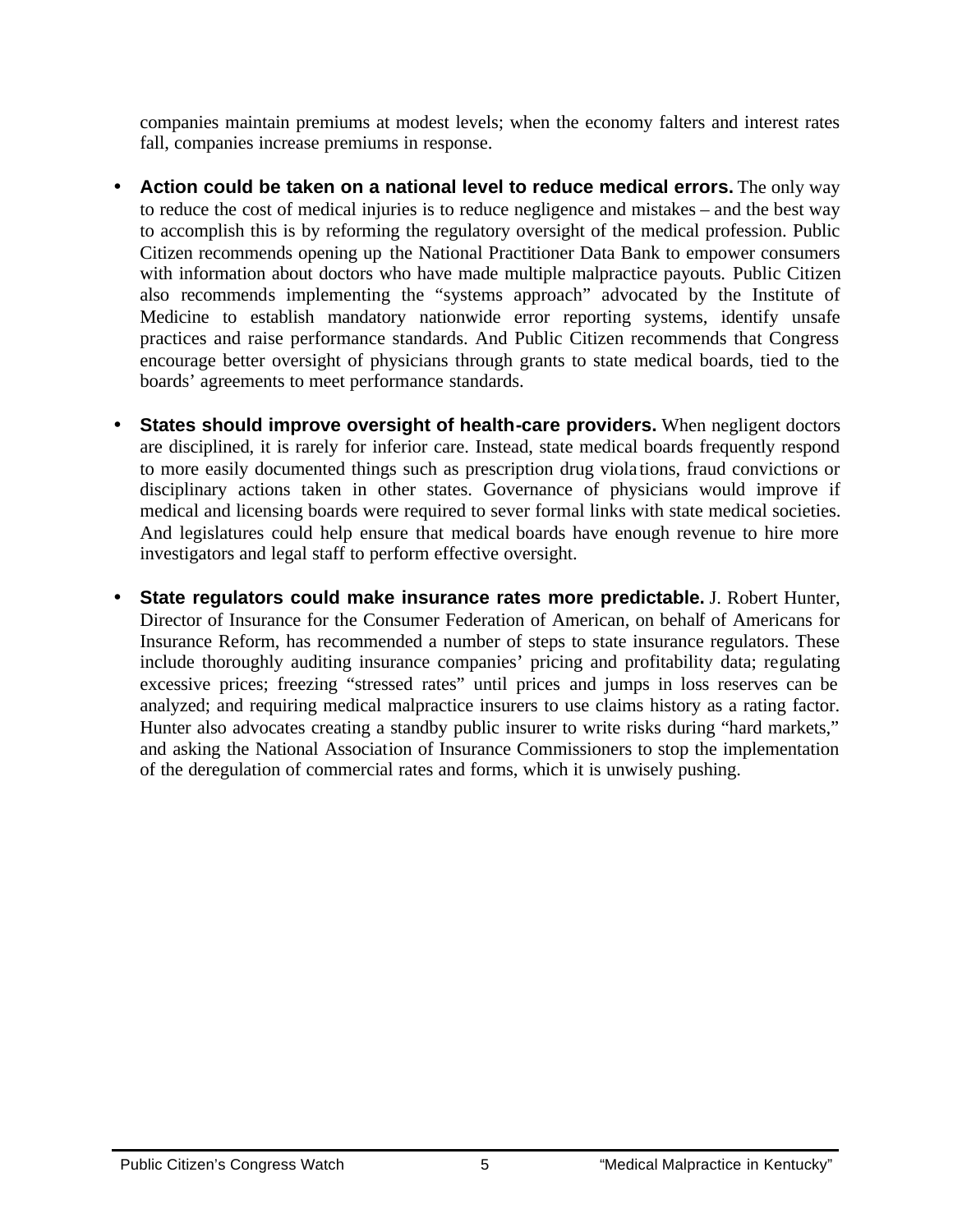# **Patients & Consumers Suffer the Real Costs of Medical Malpractice**

In 1999, the Institute of Medicine (IOM) estimated that from 44,000 to 98,000 Americans die in hospitals every year from *preventable* medical errors.<sup>1</sup> The IOM also estimated the costs to individuals, their families and society at large for these medical errors at \$17 billion to \$29 billion a year. These costs include disability and health care costs, lost income, lost household production and the personal costs of care.

The true impact of medical malpractice in Kentucky should be measured by the cost to patients and consumers, not the premiums paid by doctors and other health care providers to their insurance companies. Extrapolating from the IOM findings, we estimate that there are at least 632 to 1,407 preventable deaths in Kentucky each year that are due to preventable medical errors. The costs resulting from preventable medical errors to Kentucky's residents, families and communities is estimated at \$244 million to \$416 million each year. But the cost of medical malpractice insurance to Kentucky's health care providers is only \$81.8 million a year.<sup>2</sup> [See Figure 1]

### **Figure 1**

### **The Real Cost of Medical Malpractice to Kentucky's Patients and Consumers v. Kentucky's Health Care Providers**

### **632 - 1,407**

**Preventable Deaths Due to Medical Errors Each Year**

### **\$244 million - \$416 million**

#### **Costs Resulting from Preventable Medical Errors Each Year**

### **\$81.8 million**

#### **Cost of Kentucky Health Care Providers' Annual Medical Malpractice Premiums**

*Sources:* Preventable deaths and costs are prorated based on population and based on estimates in *To Err Is Human*, Institute of Medicine, November 2000. Malpractice premiums are based on "Medical Malpractice Net Premium and Incurred Loss Summary," National Association of Insurance Commissioners, July 18, 2002.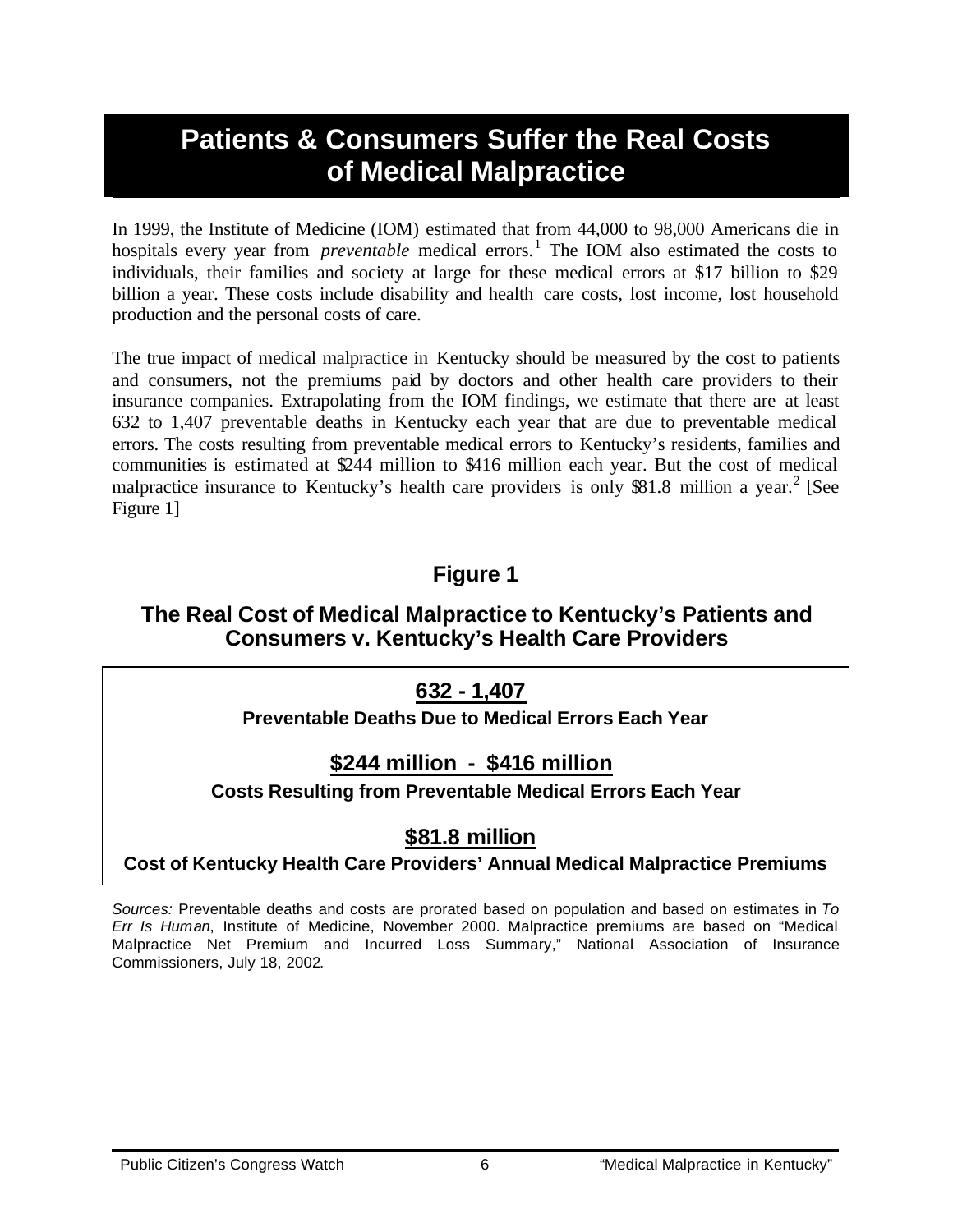# **Total Medical Malpractice Payouts Have Declined in Kentucky When Adjusted for Inflation**

Physicians and their political allies have made gloomy pronouncements suggesting that a "continuous crisis" in medical malpractice insurance costs is squeezing Kentucky physicians out of business. 3 In fact, statistics from the federal National Practitioner Data Bank show that annual amounts paid out by health care providers to injured patients have decreased slightly when medical inflation is taken into account. This is significant, since one half to one third of malpractice payouts customarily go toward covering medical expenses, which can be expected to rise along with the cost of medical services.<sup>4</sup>

• **The amount of malpractice payouts in Kentucky** *declined* **4.1 percent from 1995-2002, when adjusted for inflation.** Kentucky malpractice payouts increased 24.2 percent from 1995 to 2002, or 3.5 percent annually, while the cost of medical services increased 30.5 percent, or 4.4 percent annually during these seven years. When measured in 1995 dollars, total malpractice payouts to injured patients in Kentucky *declined* from \$38.5 million in 1995 to \$36.9 million in  $2002 - a 4.1$  percent drop. [See Figure 2]





*Sources:* National Practitioner Data Bank, Jan. 1, 1995 – Dec. 31, 2002; Bureau of Labor Statistics – Medical Services CPI.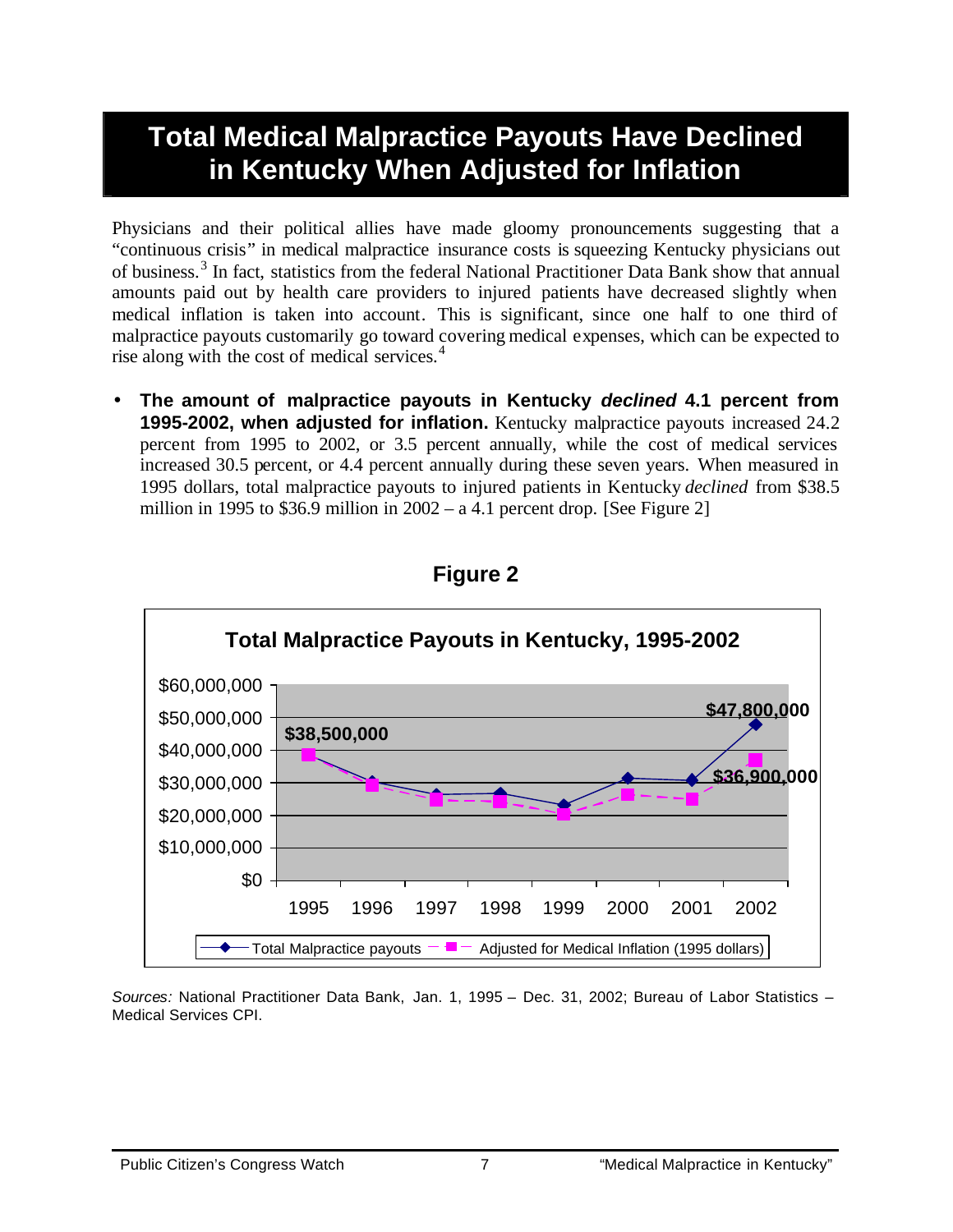# **Median Malpractice Payouts in Kentucky Have Declined by 50 Percent**

Despite a belated designation by the American Medical Association as a "crisis" state,<sup>5</sup> Kentucky has consistently ranked among those states with the lowest median medical malpractice payouts to victims. Its 10-year cumulative median payout of \$75,000 places it  $37<sup>th</sup>$  among all 50 states and the District of Columbia, according to the federal NPDB. 6

A malpractice payout is intended to provide compensation for medical care and lost income over a patient's lifetime, so median payouts can be expected to increase along with medical costs, wages and productivity, and average life expectancy.

• **Kentucky's median malpractice payout in 2002 was only half what it was in 1995.** In 1995, the median malpractice payout in Kentucky was \$92,500. By 2002, the Kentucky median had declined to \$47,500 – a *drop* of 48.6 percent. [See Figure 3]

The 2002 median payout for Kentucky was significantly lower than for preceding years, reflecting the unusual record of a single physician who made 76 payouts totaling \$947,500. If payouts by this one physician were eliminated from the 2002 totals, Kentucky's median payout would have been \$97,500 – only a 5.4 percent increase since 1995 and substantially below the national average. During these same years, the cost of medical services increased 30.5 percent.





*Sources:* National Practitioner Data Bank, Jan. 1, 1995 – Dec. 31, 2002; Bureau of Labor Statistics – Medical Services CPI.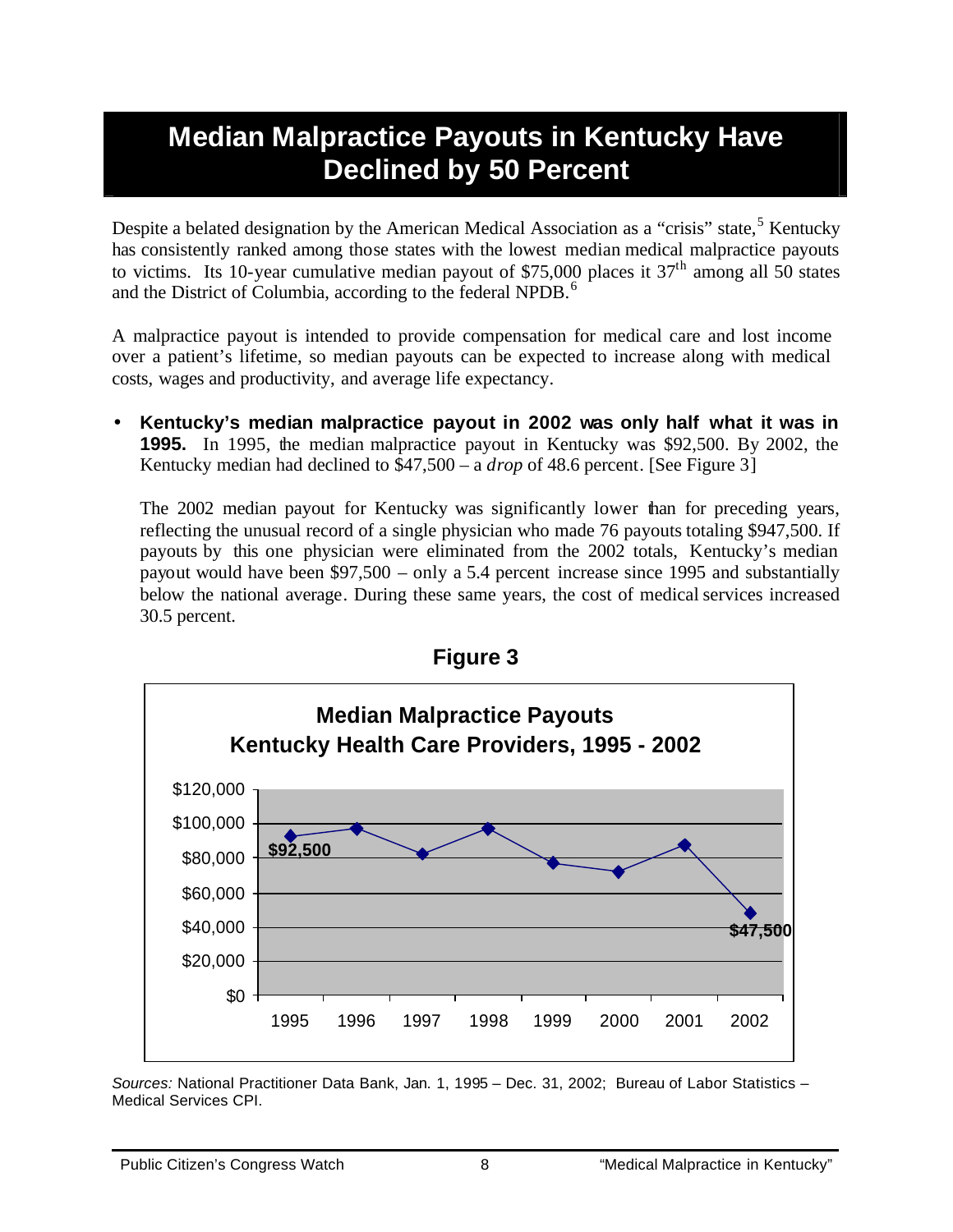# **Million-Dollar Malpractice Payouts Have Been Infrequent in Kentucky**

The president of Kentucky's state Senate has stated that his proposal for placing limits on noneconomic damages in malpractice cases is intended to end "a lottery atmosphere" in which "someone wants to file a lawsuit with the possibility of hitting the big lick."<sup>7</sup> This comment is consistent with political rhetoric used to create the impression that multi-million dollar malpractice payouts are commonplace. In fact, statistics from the federal National Practitioner Data Bank show that mega-payouts are not common in Kentucky, nor are they increasing.

• **In 2002, there was one less million-dollar medical malpractice payout than in 1995.** There were five payouts exceeding \$1 million in 2002, compared with six such payouts in 1995. (The NPDB has not yet released annual totals for 2003.) The average number of payouts of \$1 million or more during the past eight years has been just 3.2 annually. [See Figure 4]



### **Figure 4**

*Source:* National Practitioner Data Bank, Jan. 1, 1995 – Dec. 31, 2002.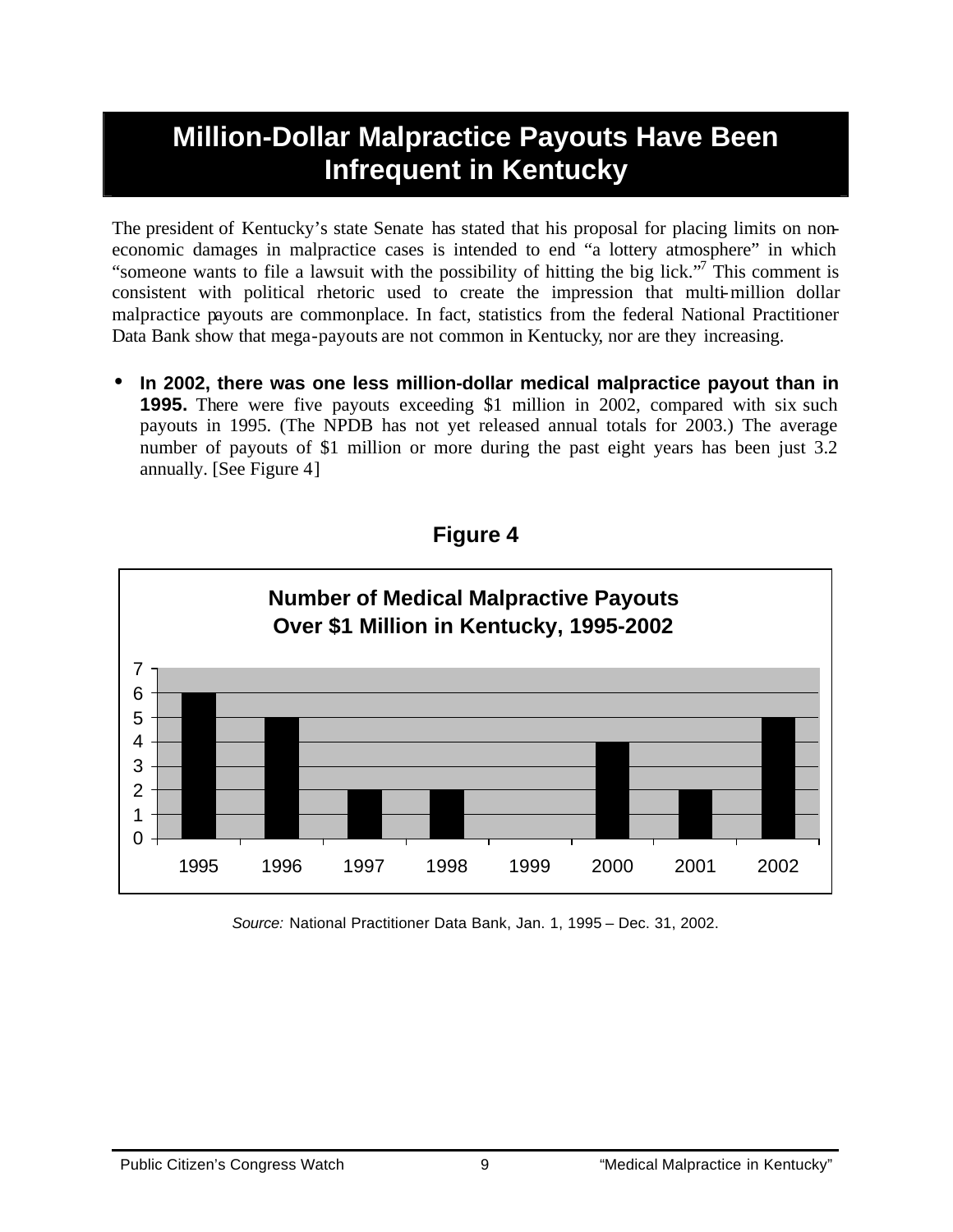# **Cost of Malpractice Insurance to Kentucky Health Care Providers Has Declined Slightly**

One half or more of medical malpractice payouts to injured patients goes to cover medical bills. And the cost of medical malpractice insurance would be expected to rise significantly over the years if payouts kept pace with wages and productivity, increased life expectancy and dramatically rising health care costs. In fact, the cost of medical liability insurance in Kentucky has risen slightly slower than medical costs, as health care professionals benefited from widespread under-pricing of insurance policies.

Like much of the country, Kentucky benefited from a "soft" market for liability insurance throughout most of the 1990s, as insurance companies made profitable investments and chose not to raise malpractice insurance premiums.<sup>8</sup> As a result of these pricing and profit policies, the amounts that insurance companies collected in malpractice premiums, when adjusted for inflation, actually declined from 1995 to 2002 (the last year for which complete statistics are available).

• **Kentucky health care providers paid less in malpractice premiums in 2002 than in 1995, when payments are adjusted for inflation.** Measured in 1995 dollars, health care providers paid \$62.9 million for malpractice coverage in 2002, compared with \$63.4 million in 1995. [See Figure 5] This represents a 0.8 percent *decrease*. During these seven years, the cost of malpractice premiums increased 29 percent – from \$63.4 million to \$81.8 million – or 4.1 percent annually. During this same period, costs of medical services increased 30 percent – or 4.3 percent annually.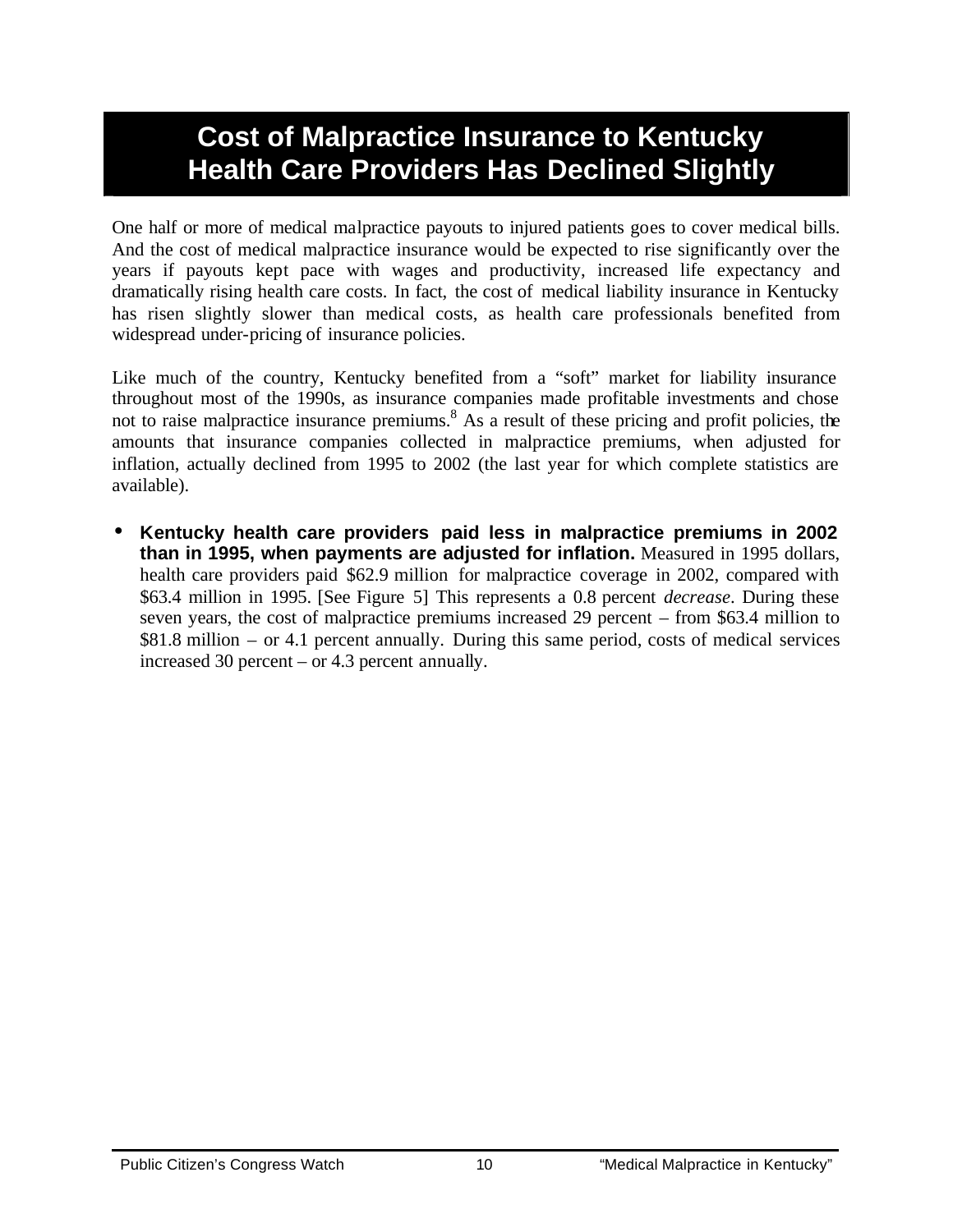**Figure 5**



*Source*: National Association of Insurance Commissioners, "Medical Malpractice Insurance Net Premium and Incurred Loss Summary," editions 1992-2001; and draft report to NAIC's Property and Casualty Committee, "Medical Malpractice Insurance – A Study of Market Conditions," table 13, "2002 Medical Liability Profitability Results By State," Dec. 3, 2003.

*\*Note*: Each state decides which insurance companies must report earnings/losses to the NAIC. Generally, state-administered funds, surplus lines insurers, self-insured organizations or in some cases, single-state insurers, do not report their premiums/losses. Companies reporting usually include most of the voluntary market (stock and mutual insurers) and most risk retention groups that are formed by doctors or hospitals.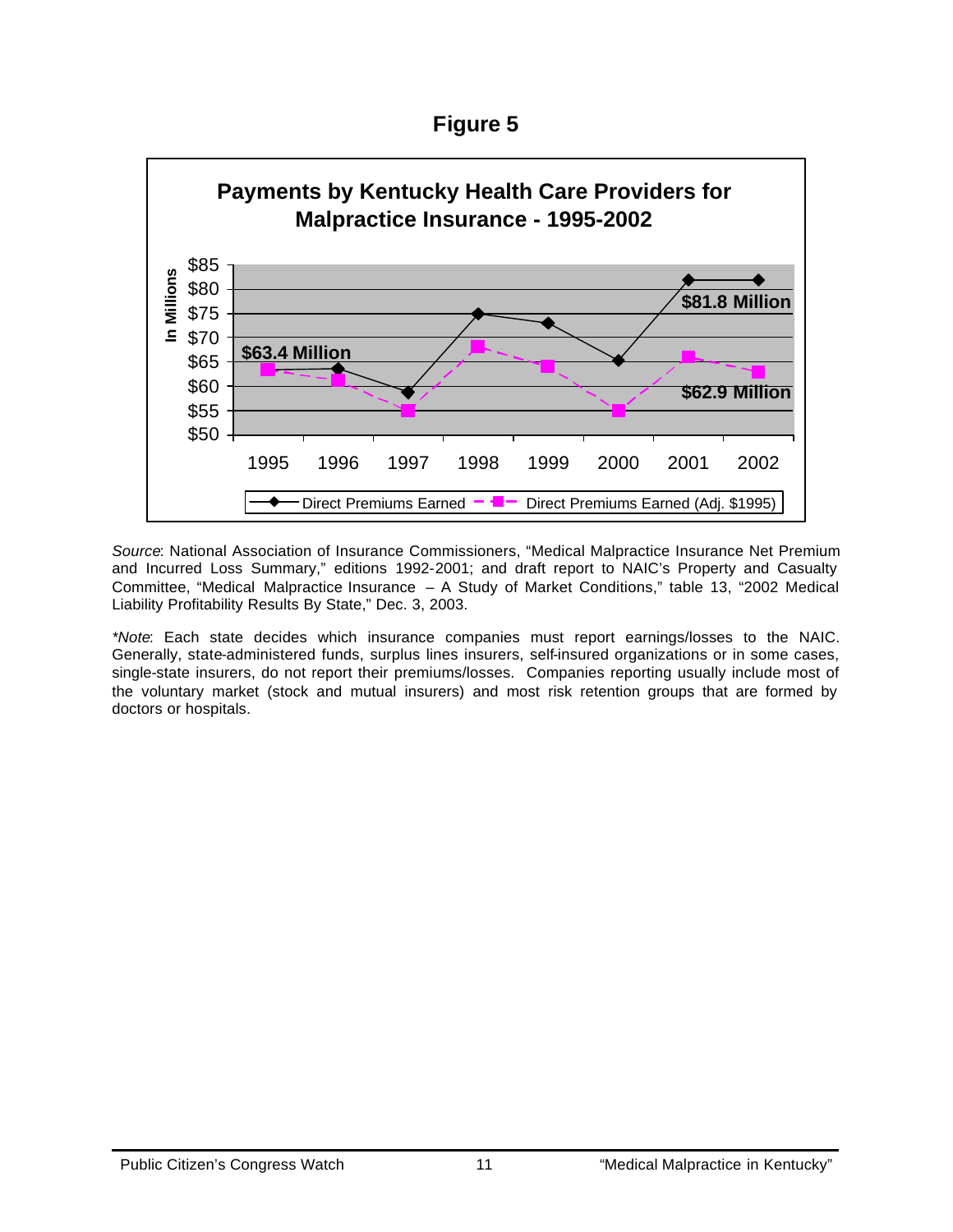# **Malpractice Insurance Costs Comprise a Small Percentage of Kentucky Physician Expenses**

The federal government's Medicare actuary calculates that doctors spend a large amount of their practice income on their own salaries and very little for malpractice insurance.<sup>9</sup> The large difference between these two numbers undercuts claims that the cost of malpractice insurance is a major reason Kentucky doctors feel financial pressures.

- **Doctors allocate far more money for their salaries than they pay in malpractice premiums.** According to the federal government's Medicare program, doctors nationally spend an average of 63.4 percent of their practice incomes on their own salaries, 33.4 percent on such overhead as office payroll and rent, and only 3.2 percent of their practice incomes on malpractice insurance.<sup>10</sup> [See Figure 6]
- **Kentucky doctors spend less than the national average for medical malpractice insurance.** According to the federal government's Medicare program, Kentucky doctors spend an average of only 2.8 percent of their practice incomes on malpractice insurance, compared with a nationwide average of  $3.2$  percent.<sup>11</sup> This means Kentucky doctors pay 12.5 percent less than the national average.



### **Figure 6 Where Doctor's Practice Income Goes**

*Sources:* "Medical Economics Magazine" Oct. 25, 1999; Office of the Actuary, Centers for Medicare and Medicaid Services (CMS).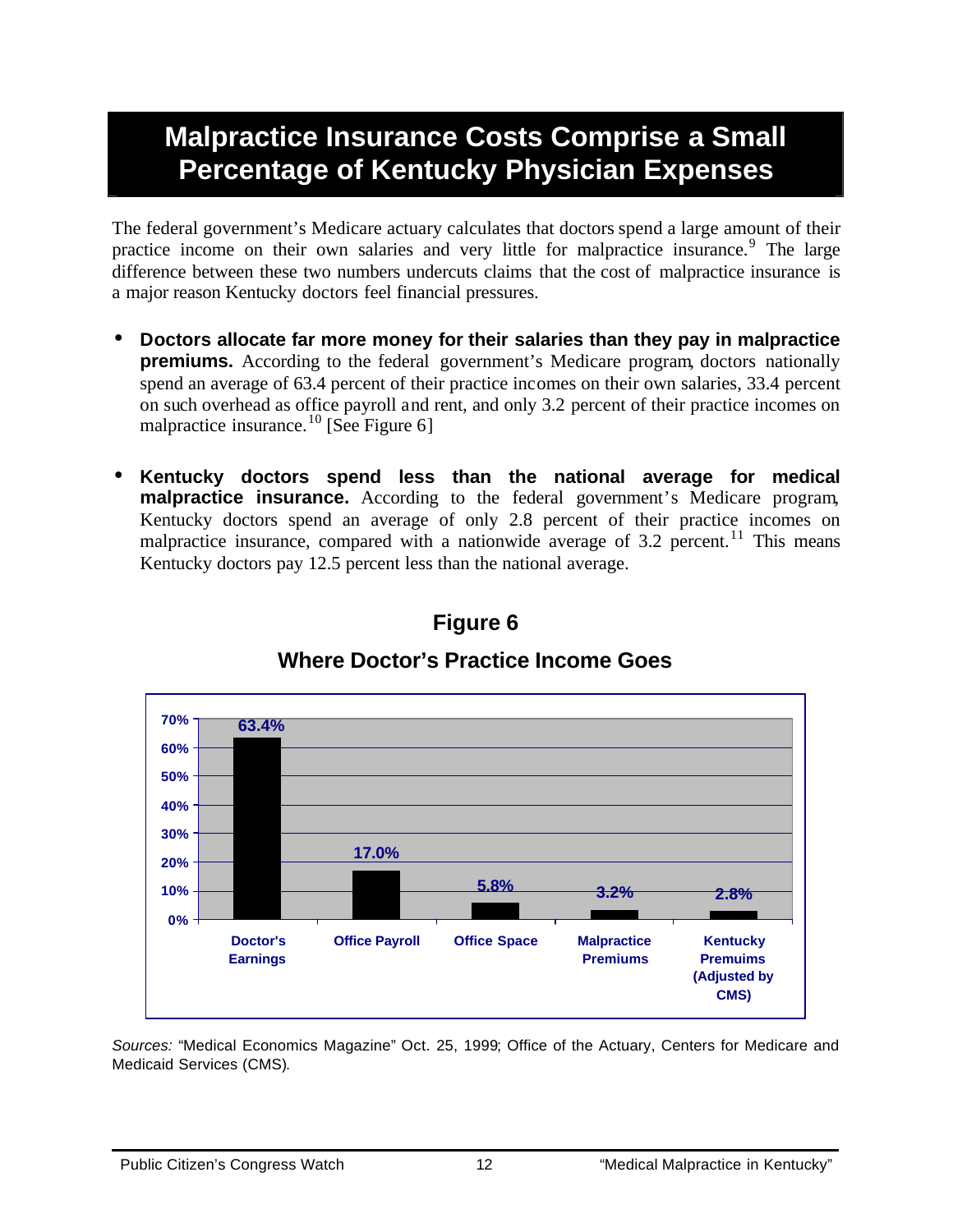# **Claims about Doctors Abandoning Kentucky Are Contradicted by Official Data**

Doctors are under intense pressure today from declining government and private sector payment rates, increased control over health care by HMOs and other managed care companies and loss of control over their personal time because of work demands. Yet, those who advocate a Kentucky constitutional amendment authorizing caps on non-economic damages in medical malpractice cases have relied on well-publicized anecdotes to bolster a perception that insurance costs are the primary reasons doctors stop practicing. <sup>12</sup> Government statistics, however, show that the number of doctors in Kentucky has not changed dramatically – especially not in rural counties.

- **From 2000 to 2002, Kentucky had a decline of only 19 physicians and the loss was felt in urban areas, not rural counties.** The Kentucky Medical Association has publicly claimed that Kentucky lost 819 practicing doctors during the two years ending in 2002.<sup>13</sup> Official demographic statistics compiled by the Kentucky Board of Medical Licensure show that there were 8,911 licensed physicians working in Kentucky in 2000, and 8,892 physicians in 2002 – a difference of only 19 doctors. Furthermore, there was a decrease of 214 doctors in the populated counties of Jefferson and Fayette during those two years – indicating the small decline occurred in urban areas, not in rural areas where access to doctors is a more critical issue.<sup>14</sup>
- **Kentucky's statistics are reinforced by a General Accounting Office (GAO) report about so-called medical malpractice "crisis states."** A study released in August 2003 by the GAO essentially found that the American Medical Association and other medical-provider groups manufactured a "crisis" in health care access. The GAO study cited inaccurate reports from a number of states regarding the number of practices that had closed and the number of doctors who had departed. "Survey data used [by AMA] to identify service cutbacks in response to physician concerns about malpractice pressures are not likely representative of the actions taken by all physicians," the GAO concluded.<sup>15</sup> [See later section of this report, "Congressional Watchdog Agency Finds Claim of Malpractice Insurance 'Crisis' Unsubstantiated"]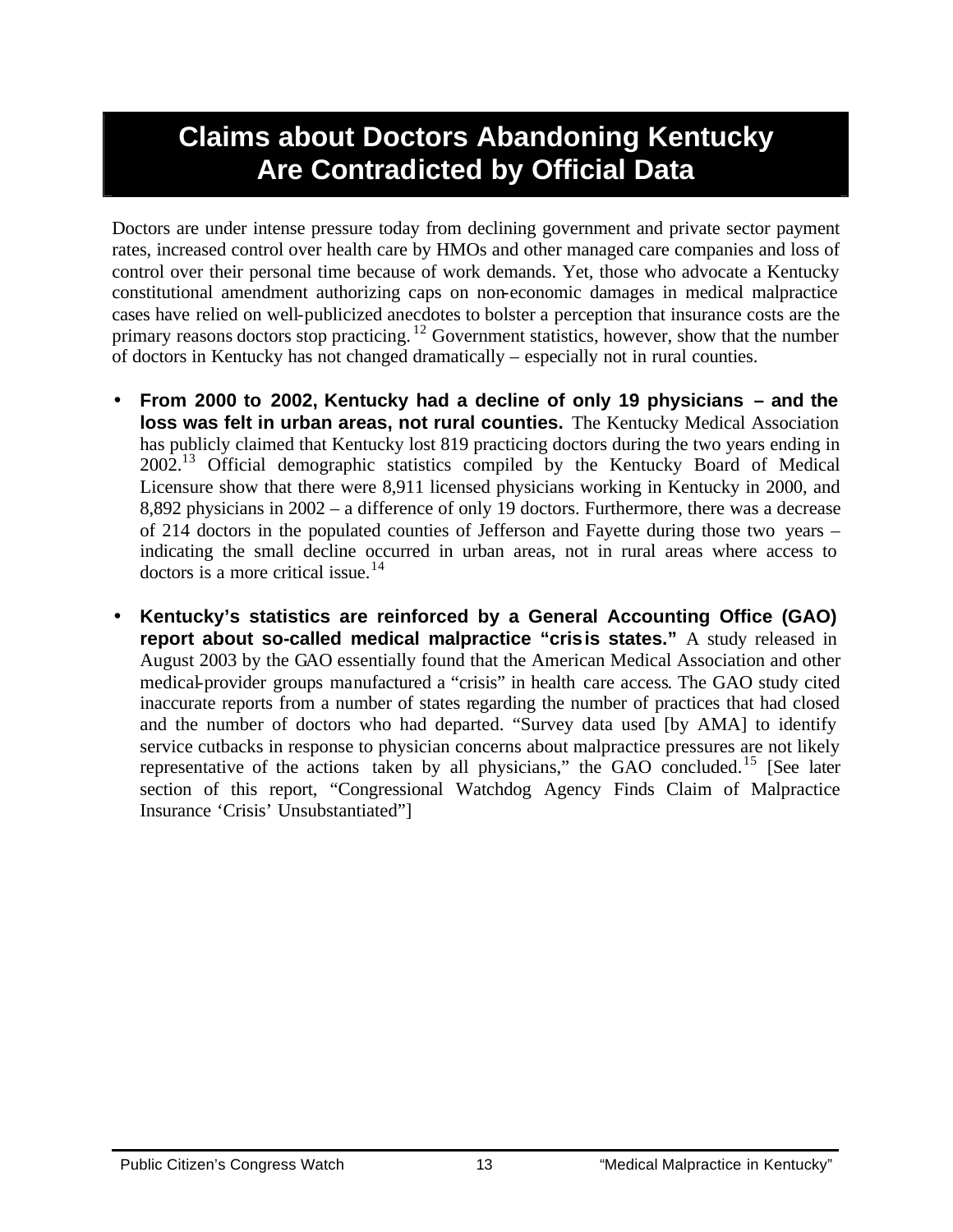# **Ratio of Doctors to Residents Has Increased Faster in Kentucky than in Neighboring States**

Data compiled by the American Medical Association indicates the ratio of doctors-to-residents has grown steadily in Kentucky – and its growth has been greater than in neighboring states, including those that impose caps on malpractice payouts.

• **From 1985 to 2001, the ratio of physicians per 1,000 Kentucky residents rose from 1.62 to 2.33 – a 43.8 growth in this measurement of the prevalence of doctors.** In comparison, during the same period this measurement increased at a slower rate in four neighboring states, some of which have enacted caps on malpractice damage awards. [See Figure 7]

Growth rates for the ratios in neighboring states include 28.2 percent in Missouri, which has a \$465,000 cap (adjusted annually) on non-economic damage s; 34.2 percent in Ohio, where caps have not had time to influence conditions; 40.7 percent in Tennessee, which has no caps; and 43.6 percent in Indiana, which has an overall cap of \$1.25 million on all malpractice awards.

### **Figure 7**

|                                       | Physicians Per 1,000 Population |                          |                        |             |                           |
|---------------------------------------|---------------------------------|--------------------------|------------------------|-------------|---------------------------|
| Year                                  | Kentucky<br>(No Caps)           | <b>Indiana</b><br>(Caps) | Tennessee<br>(No Caps) | <b>Ohio</b> | <b>Missouri</b><br>(Caps) |
| 1985                                  | 1.62                            | 1.56                     | 1.89                   | 1.99        | 1.95                      |
| 1990                                  | 1.81                            | 1.71                     | 2.10                   | 2.13        | 2.09                      |
| 1995                                  | 2.11                            | 2.00                     | 2.47                   | 2.42        | 2.36                      |
| 2001                                  | 2.33                            | 2.24                     | 2.66                   | 2.67        | 2.50                      |
| <b>Percent</b><br>Change<br>1985-2001 | $+43.8%$                        | +43.6%                   | $+40.7%$               | $+34.2%$    | $+28.2%$                  |

### **Physician/Population Ratios for Kentucky and Neighboring States, 1985-2001**

*Source:* American Medical Association, "Nonfederal Civilian Population, and Physician/Population Ratios for Selected Years 1975-2001," table 5.17 from "Physician Characteristics and Distribution in the U.S.," 2002-2003 and prior editions.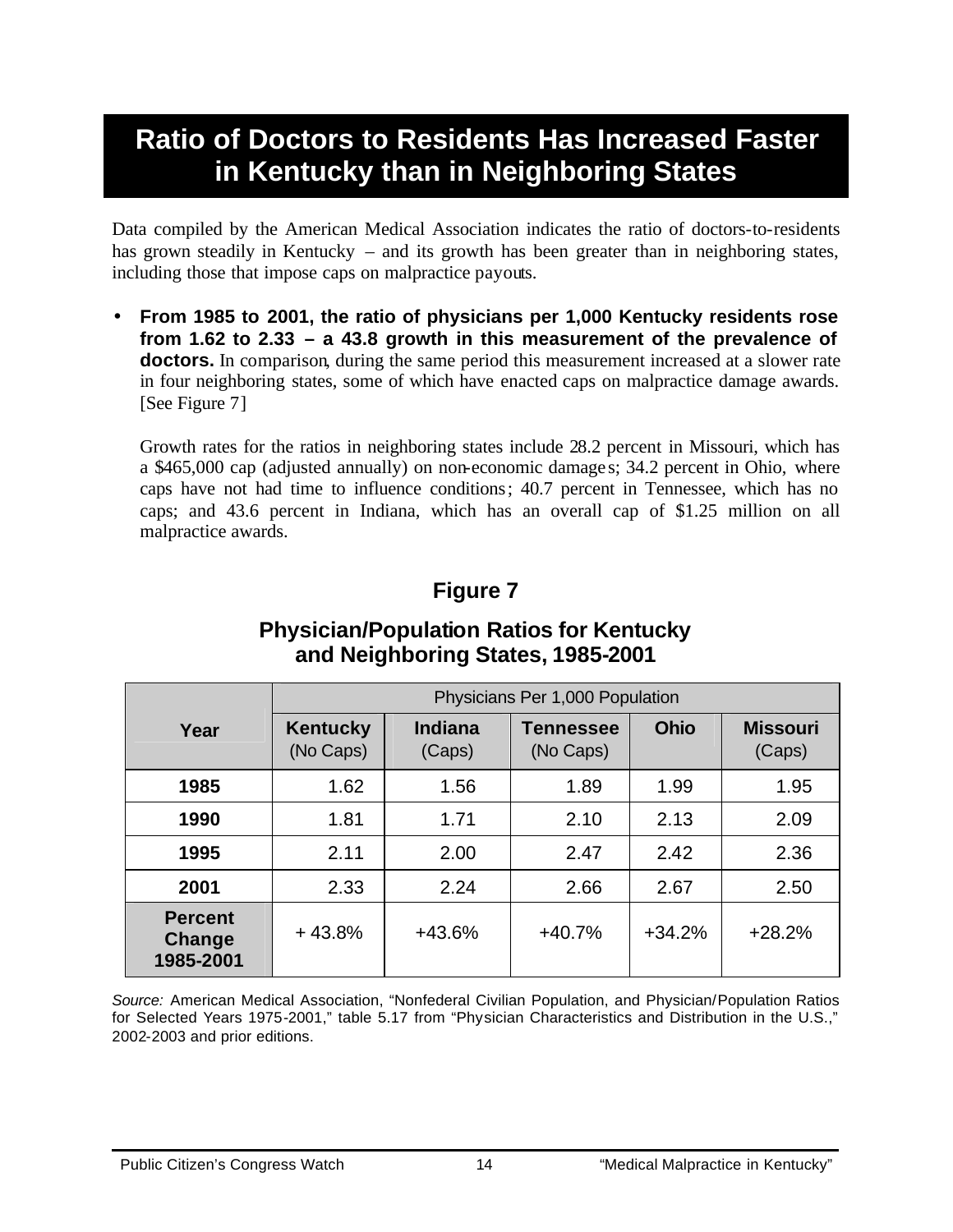# **Five Percent of Doctors Are Responsible for Half of Kentucky Medical Malpractice Payouts**

The insurance and medical communities have argued that medical malpractice litigation constitutes a giant "lottery," in which lawsuits are purely random events bearing no relationship to the care given by a physician. If the tort system is a lottery, it is clearly a rigged one, because some numbers come up more often than others. A small percentage of doctors have attracted multiple claims, and it is these doctors who are responsible for much of the malpractice in Kentucky.

- According to the federal government's National Practitioner Data Bank, just 4.7 percent of Kentucky's doctors have been responsible for 49.9 percent of all malpractice payouts to patients. [See Figure 8] Overall, these 411 doctors, all of whom have made two or more payouts, have paid \$171.9 million in damages.
- Even more surprising, just 1.6 percent of Kentucky doctors (141), each of whom has paid three or more malpractice claims, were responsible for 26.7 percent of all payouts.
- The 25 doctors with five or more payouts, just 0.3 percent of all Kentucky doctors, account for 11.4 percent of all payouts.
- 83.3 percent of Kentucky doctors have not made a medical malpractice payout since September 1990, when the NPDB was created.

### **Figure 8**

#### **Number of Medical Malpractice Payouts to Patients and Amounts Paid by Kentucky Doctors, Sept. 1, 1990-Sept. 30, 2003**

| <b>Number</b><br>of Payout<br><b>Reports</b> | <b>Number of</b><br><b>Doctors</b><br><b>Who Made</b><br><b>Payouts</b> | <b>Total</b><br><b>Number of</b><br><b>Payouts</b> | <b>Percent/Total</b><br><b>Doctors</b><br>$(8,714)^*$ | <b>Percent of</b><br><b>Total Number</b><br>of Payouts | <b>Total Amount</b><br>of Payouts |
|----------------------------------------------|-------------------------------------------------------------------------|----------------------------------------------------|-------------------------------------------------------|--------------------------------------------------------|-----------------------------------|
| All                                          | 1,450                                                                   | 2,074                                              | 16.7%                                                 | 100.0%                                                 | \$375,597,100                     |
|                                              | 1,039                                                                   | 1,039                                              | 11.9%                                                 | 50.1%                                                  | \$203,743,100                     |
| 2 or more                                    | 411                                                                     | 1,035                                              | 4.7%                                                  | 49.9%                                                  | \$171,854,000                     |
| 3 or more                                    | 141                                                                     | 553                                                | 1.6%                                                  | 26.7%                                                  | \$76,429,750                      |
| 4 or more                                    | 55                                                                      | 333                                                | 0.6%                                                  | 16.1%                                                  | \$36,896,000                      |
| 5 or more                                    | 25                                                                      | 236                                                | 0.3%                                                  | 11.4%                                                  | \$22,157,500                      |

*Source:* National Practitioner Data Bank, Sept. 1, 1990 – Dec. 31, 2002.

\* Based on number of physicians in Kentucky in 1997, the midpoint of the time period studied, as reported by the American Medical Association.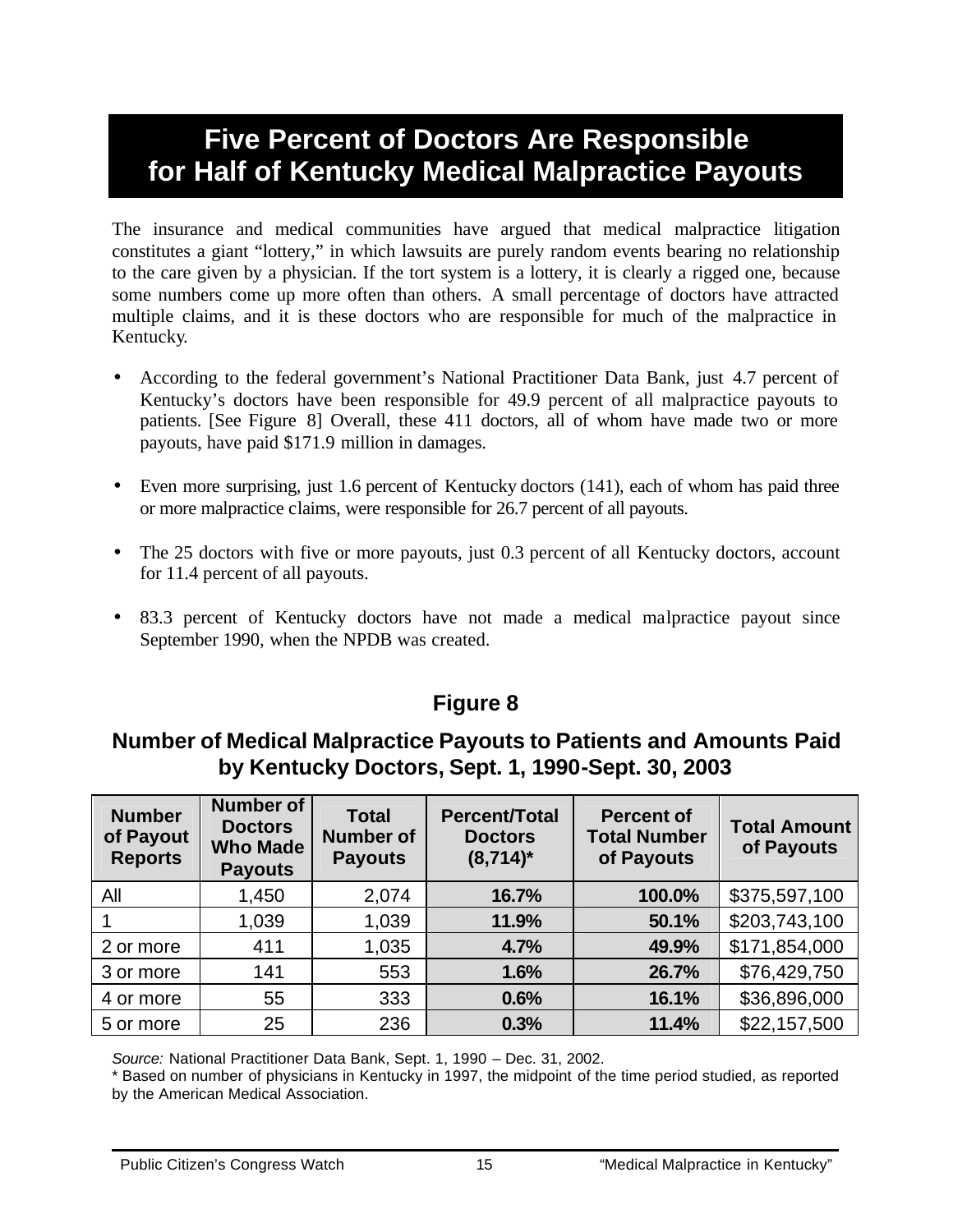# **Doctors with Repeated Malpractice Claims Against Them Suffer Few Consequences**

The Kentucky Board of Medical Licensure and the state's health care providers have done little to rein in those doctors who repeatedly make medical errors and commit medical negligence. According to the National Practitioner Data Bank and Public Citizen's analysis of NPDB data, disciplinary actions (license suspension or revocation, or a limit on clinical privileges) have been few and far between for Kentucky physicians. [See Figure 9]

- Only 9.9 percent (41 of 411) of Kentucky doctors who made two or more malpractice payouts were disciplined by the Board.
- Only 12 percent (17 of 141) of Kentucky doctors who made three or more malpractice payouts were disciplined by the Board.
- Only 20 percent (11 of 55) of Kentucky doctors who made four or more malpractice payouts were disciplined by the Board.
- Only 24 percent (6 of 25) of Kentucky doctors who made five or more malpractice payouts were disciplined by the Board.

### **Figure 9**

#### **Number of Kentucky Doctors with Two or More Medical Malpractice Payouts Who Have Been Disciplined (Reportable Licensure Actions), 1990 – 2002**

| <b>Number of</b><br><b>Payout</b><br><b>Reports</b> | <b>Number</b><br><b>of</b><br><b>Doctors</b><br>Who<br><b>Made</b><br><b>Payouts</b> | <b>Number of</b><br><b>Doctors</b><br>with One<br>or More<br><b>Reportable</b><br><b>Licensure</b><br><b>Actions</b> | <b>Percent of Doctors</b><br>with One or More<br><b>Reportable</b><br><b>Licensure Actions</b> |
|-----------------------------------------------------|--------------------------------------------------------------------------------------|----------------------------------------------------------------------------------------------------------------------|------------------------------------------------------------------------------------------------|
| 2 or more                                           | 411                                                                                  | 41                                                                                                                   | 9.9%                                                                                           |
| 3 or more                                           | 141                                                                                  | 17                                                                                                                   | 12.0%                                                                                          |
| 4 or more                                           | 55                                                                                   | 11                                                                                                                   | 20.0%                                                                                          |
| 5 or more                                           | 25                                                                                   | 6                                                                                                                    | 24.0%                                                                                          |
| 10 or more                                          | 2                                                                                    | $\overline{2}$                                                                                                       | 100.0%                                                                                         |

*Source:* National Practitioner Data Bank, Sept. 1, 1990 – Dec. 31, 2002.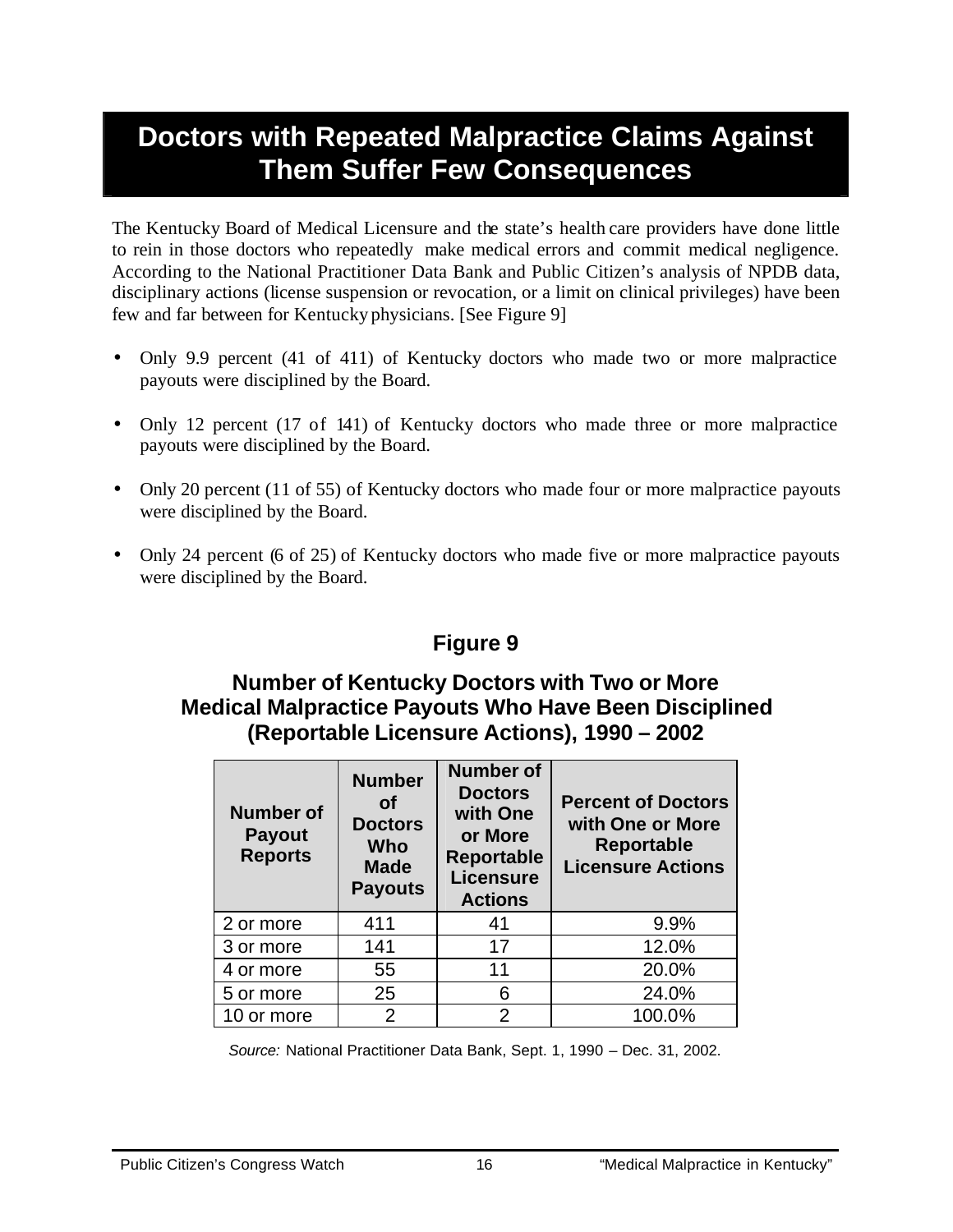# **Examples of Repeat Offenders Who Have Gone Undisciplined**

The extent to which Kentucky doctors make multiple payouts to patients for medical malpractice claims and are not disciplined is illustrated by the following NPDB descriptions of 13 physicians licensed in Kentucky who have made between four and eight malpractice payouts yet have not been disciplined by the state:<sup>16</sup>

- **Physician Number 14691** made six malpractice payments between 1992 and 2000, four times for improper performance of surgery and twice for failure to make a diagnosis. The damages add up to \$4,286,250.
- **Physician Number 14734** made six malpractice payments between 1991 and 2002 for a retained foreign body in obstetrics, a retained foreign body in surgery, a failure to obtain consent or lack of informed consent in surgery, and unspecified surgery error, and two unspecified obstetrics errors. The damages add up to \$3,581,250.
- **Physician Number 14293** made five malpractice payments between 1993 and 2002 for a delay in diagnosis, improper performance of a treatment or a procedure, improper management of a course of treatment, improper intubation, and an unspecified treatment error. The damages add up to \$2,402,500.
- **Physician Number 14556** made four malpractice payments between 1992 and 2001 for twice failing to manage pregnancies, a delay in diagnosis and an unspecified obstetrics error. The damages add up to \$2,237,500.
- **Physician Number 18027** made six malpractice payments between 1993 and 2000 for improper performance of surgery three times, two diagnosis errors and an unspecified error in surgery. The damages add up to \$1,557,500.
- **Physician Number 179088** made six malpractice payments in 2001 and 2002, all for surgery-related matters. The damages add up to \$1,057,500.
- **Physician Number 98985** made four malpractice payments in 1996 and 2003 for two obstetrics matters, improper performance of surgery, and a treatment error. The damages add up to \$990,000.
- **Physician Number 14497** made five malpractice payments between 1992 and 2000, three times for failing to make a diagnosis, once for a delay in diagnosis and once for improper management of a course of treatment. The damages add up to \$966,500.
- **Physician Number 14270** made five malpractice payments between 1991 and 2003, twice for improper management of a course of treatment, once for improper management of a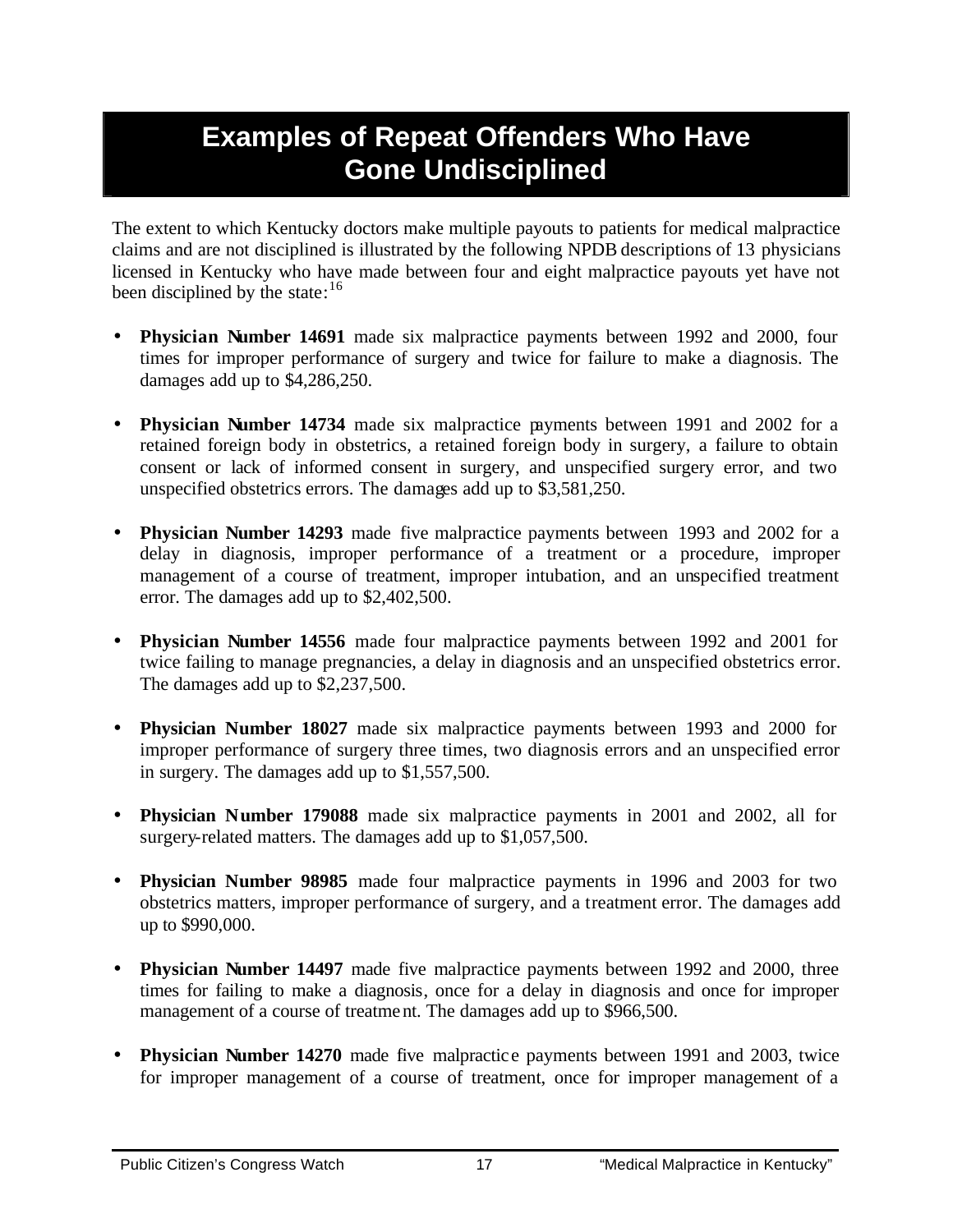procedure, once for improper management of a surgery and once for improper performance of surgery. The damages add up to \$965,000.

- **Physician Number 14299** made five malpractice payments between 1994 and 2001 for a monitoring error, ordering the wrong medication, and three obstetrics errors. The damages add up to \$877,500.
- **Physician Number 14584** made four malpractice payments between 1993 and 2002, twice for failing to identify or treat fetal distress and twice for unspecific obstetrics errors. The damages add up to \$855,000.
- **Physician Number 14609** made four malpractice payments between 1993 and 2001, twice for improper performance of surgery, once for improper management of surgery and once for administering the wrong dosage of the correct medication. The damages add up to \$833,750.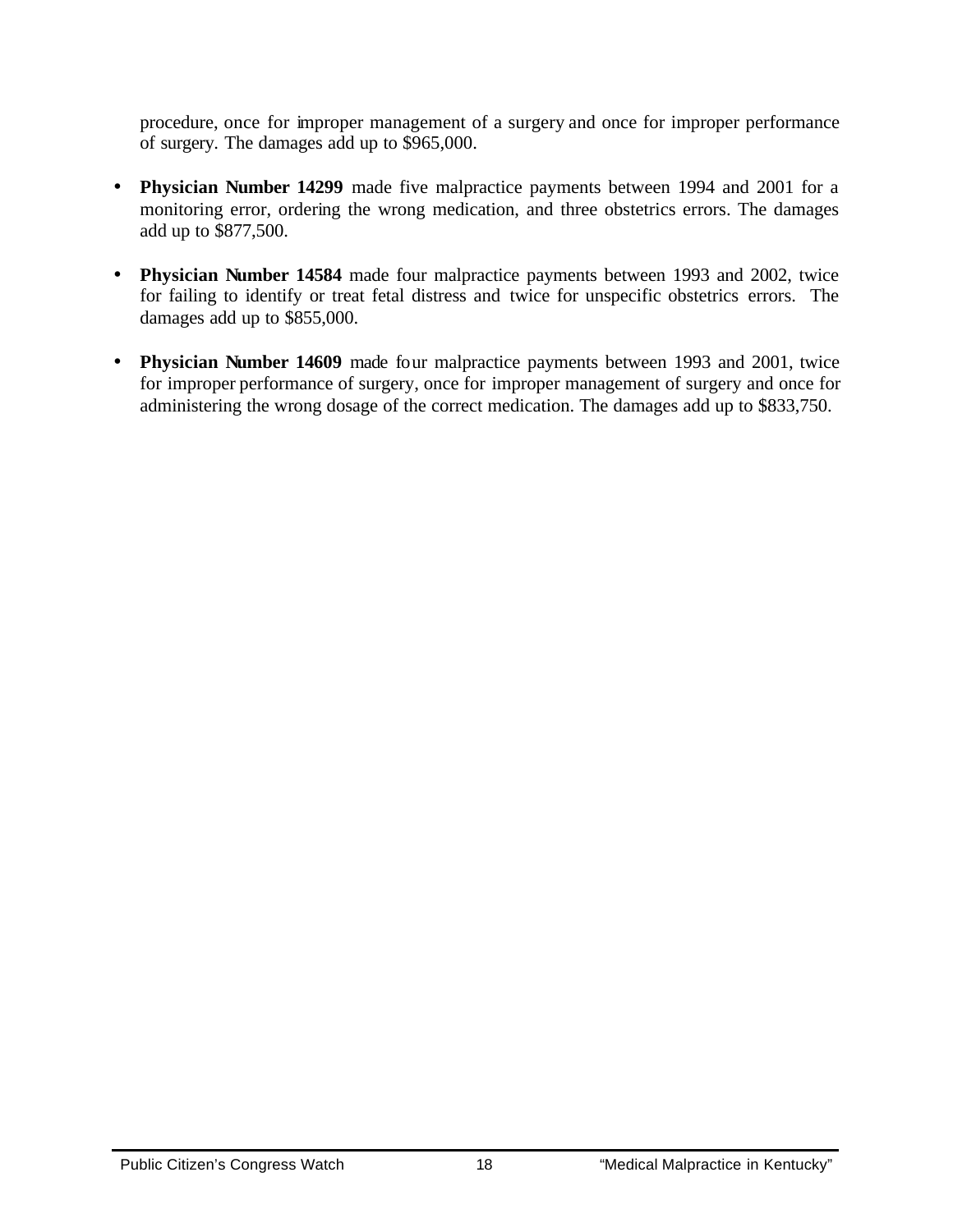# **Congressional Watchdog Agency Finds Claim of Malpractice Insurance "Crisis" Unsubstantiated**

For more than a year, the Kentucky Medical Association has made claims that Kentucky doctors are about to face a medical malpractice crisis and that the health of Kentucky residents will be at risk as doctors leave certain types of specialties – if not the state. These claims are similar to those made by doctors in other states over the last year – and they have largely been found to be unsubstantiated.

A study released in August 2003 by the General Accounting Office (GAO) essentially found that the American Medical Association and other medical-provider groups manufactured a "crisis" in health-care access to push their agenda of changing the medical malpractice system to take away patients' legal rights.<sup>17</sup> Ironically, the report was requested by three Republican House committee chairs who support restricting patients' legal rights in malpractice cases.

For several years, congressional lawmakers have considered a measure to cap non-economic damages provided to victims of medical malpractice at \$250,000. Proponents of the measure regularly cited the AMA's information.

The GAO compared conditions in five AMA-designated "crisis states" – Florida, Mississippi, Nevada, Pennsylvania, West Virginia – to four states that the GAO determined had no reported problems – California, Colorado, Minnesota and Montana. Eighteen of the GAO report's 41 pages are devoted to debunking claims that doctors in AMA-designated "crisis states" were no longer providing care to patients. Principle findings include:

- The volume of medical care delivered to patients in the five crisis states had *increased* during the period in which the AMA suggested it was decreasing.
- Claims that the overall number of doctors in the AMA-designated "crisis states" had not declined were based on questionable surveys, echoing findings made by Public Citizen in reports on medical malpractice conditions in states released earlier this year.<sup>18</sup>
- The AMA's claims that medical malpractice insurance rates had made medical services unavailable in particular areas were not reliable. The investigators found that other factors, such as the rural character or economic circumstances of an area, created conditions that made it hard to attract or keep physicians.

The GAO report indicates that the AMA quarreled with these findings when shown the agency's first draft, but that GAO researchers concluded the AMA complaints were unfounded. Although the AMA could have offered the GAO access to its own Physician Masterfile, which the AMA calls the most comprehensive source of physician data in existence, the AMA did not provide the data and instead quibbled with other methodological details.

Among the GAO's other findings: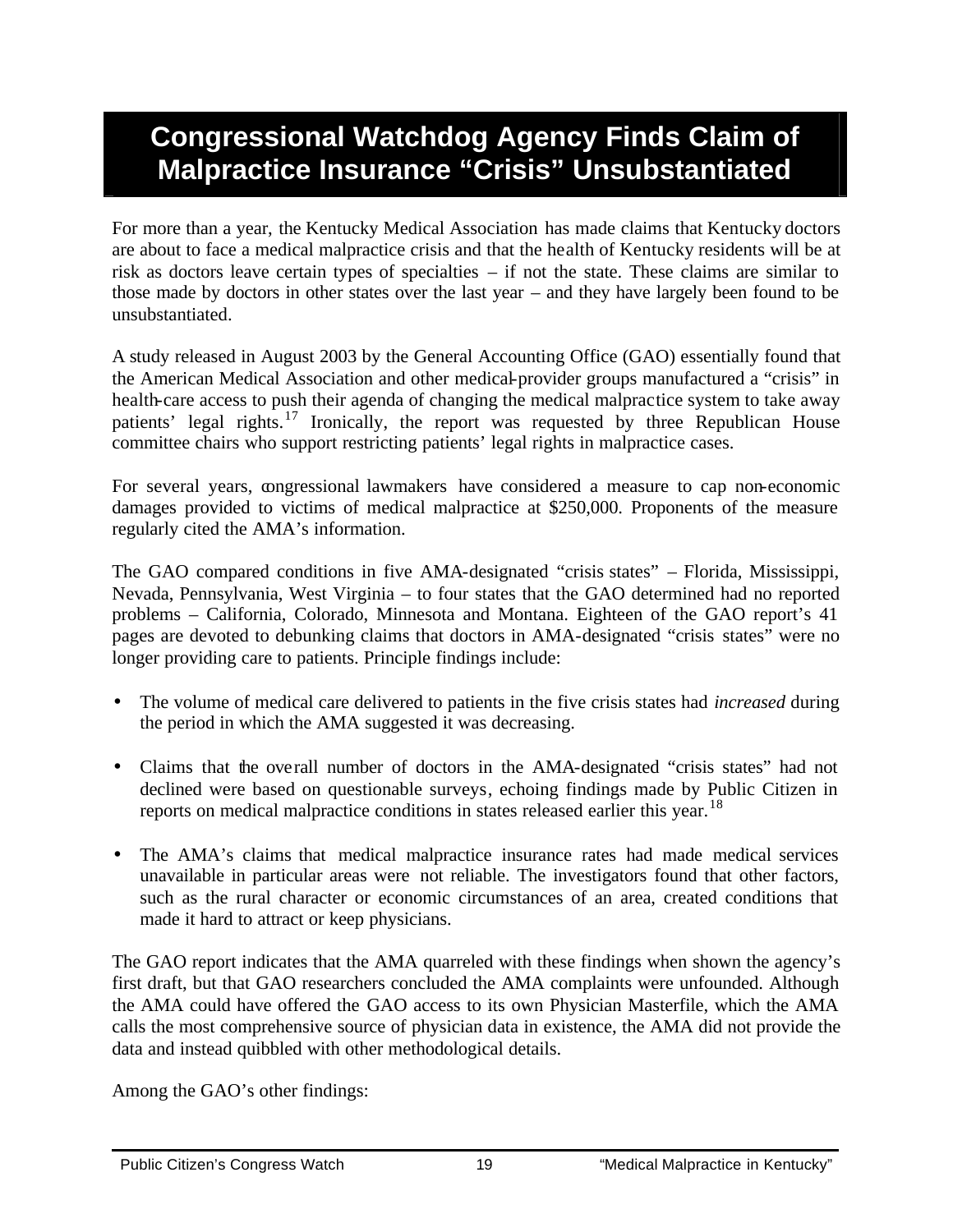- In Florida, where Gov. Jeb Bush has shepherded a cap on damages to passage in the Legislature, "Reports of physician departures … were anecdotal, not extensive, and in some cases … inaccurate. For example, state medical society officials told us that Collier and Lee counties lost all of their neurosurgeons due to malpractice concerns; however, we found at least five neurosurgeons currently practicing in each county as of April 2003. … [O]ver the past 2 years the number of new medical licenses issued has increased and physicians per capita has remained unchanged."<sup>19</sup>
- "In Nevada, 34 OB/GYNs reported leaving, closing practices, or retiring due to malpractice concerns; however, confirmatory surveys conducted by the Nevada State Board of Medical Examiners found nearly one-third of these reports were inaccurate. … Random calls [GAO] made to 30 OB/GYN practices in Clark County found that 28 were accepting new patients. … Similarly, of the 11 surgeons reported to have moved or discontinued practicing, the board found four were still practicing."<sup>20</sup>
- "In Pennsylvania, despite reports of physician departures, the number of physicians per capita in the state has increased slightly during the past six years. The Pennsylvania Medical Society reported that between 2002 and 2003, 24 OB/GYNs left the state due to malpractice concerns; however, the state's population of women age 18 to 40 fell by 18,000 during the same time period."<sup>21</sup>
- Job actions by the AMA, its state affiliates, and member doctors to protest rising insurance rates limited the access of their patients to certain medical services. Specifically, the GAO found that in Nevada, "To draw attention to their concerns about rising medical malpractice premiums, over 60 orthopedic surgeons in [Clark] County withdrew their contracts with the University of Nevada Medical Center, causing the state's only Level I trauma center to close for 11 days in July 2002." And, in Florida, "at least 19 general surgeons who serve [Jacksonville's] hospitals took leaves of absence beginning in May 2003 when state legislation capping non-economic damages for malpractice cases at \$250,000 was not passed."22
- AMA "surveys" of doctors were not reliable. "Survey data used [by AMA] to identify service cutbacks in response to physician concerns about malpractice pressures are not likely representative of the actions taken by all physicians. … AMA recently reported that about 24 percent of physicians in high-risk specialties responding to a national survey have stopped providing certain services; however, the response rate for this survey was low (10 percent overall), and AMA did not identify the number of responses associated with any particular service." $^{23}$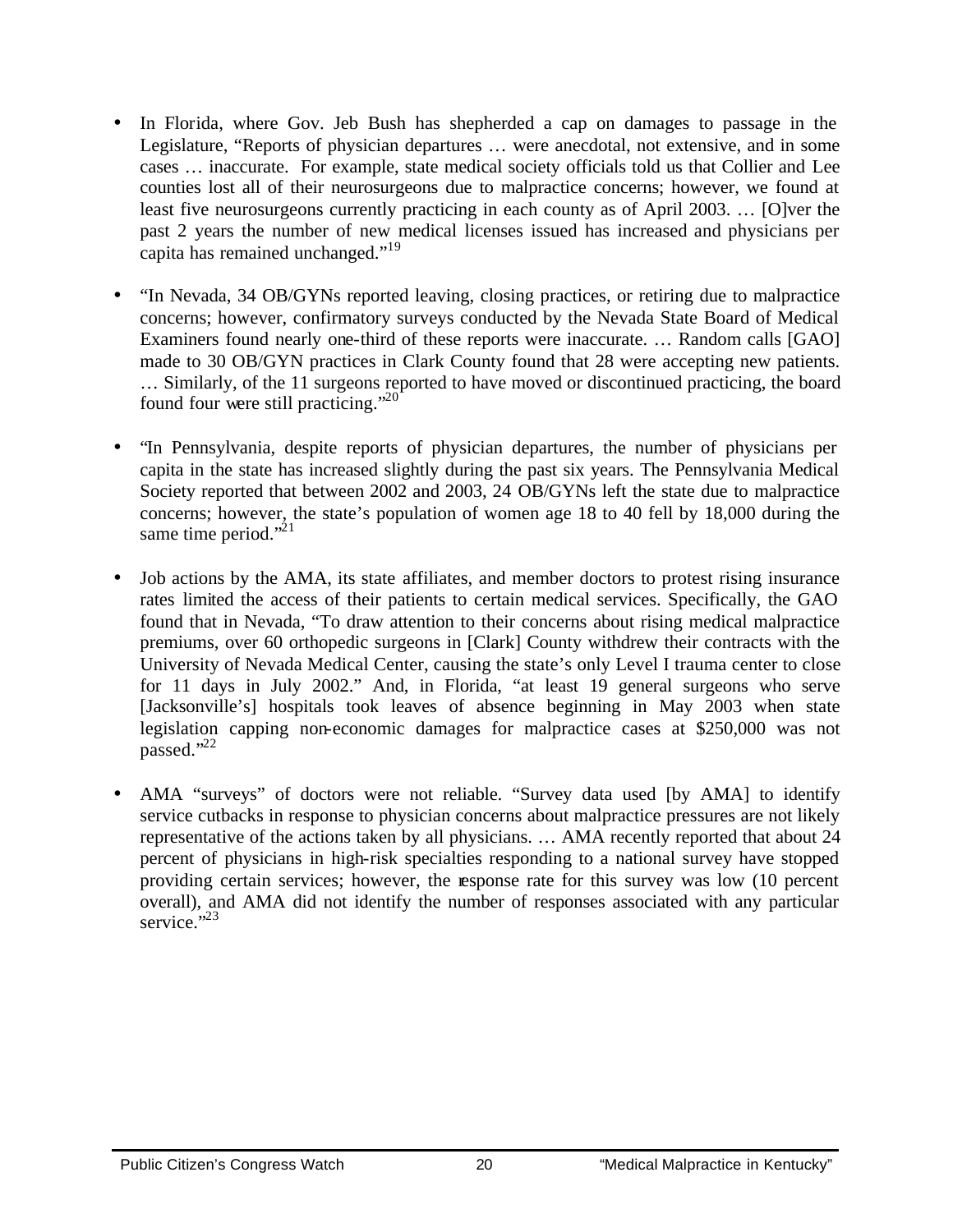# **Rather than Facing "Runaway Litigation," Doctors Benefit from a Claims Gap**

Although no comparable studies have been cited in Kentucky, there is convincing evidence from around the nation that the majority of patients who suffer injuries from medical malpractice never file lawsuits.

- **A landmark Harvard Medical Practice Study found that only a small percentage of medical errors result in lawsuits.** Twelve years ago, Harvard researchers using a sample of hospitalizations in New York State compared medical records to claims files. They found that only one in 7.6 instances of medical negligence committed in hospitals results in a malpractice claim.<sup>24</sup> Researchers replicating this study made similar findings in Colorado and Utah.  $25$  [See Figure 10]
- **Actual numbers collected by government agencies show a similar claims gap.** A Florida statute requires hospitals to report "adverse incidents," defined as "an event over which health care personnel could exercise control" that results in death or injury. Tables prepared by Florida's Agency for Health Care Administration have compared reports of adverse incidents to filing of new malpractice claims. From 1996 through 1999, Florida hospitals reported 19,885 incidents but only 3,177 medical malpractice claims.<sup>26</sup> In other words, for every six preventable medical errors only one claim is filed. [See Figure 11]
- **Malpractice insurance costs amount to only 3.2 percent of the average physician's revenues.** According to experts at the federal government's Medicare Payment Advisory Commission (MedPAC), who have no axe to grind about medical liability, liability insurance premiums make up just a tiny part of a physician's expenses and have increased by only 4.4 percent over the last year.<sup>27</sup> The increase in this expense is noticeable primarily because of the decreases in reimbursements that doctors are receiving from HMOs and government health programs.
- **The compensation gap helps explain why, although medical injuries are costly, expenditures on medical liability comprise less than 2 percent of overall health care costs.** As the Congressional Budget Office reported, "Malpractice" costs account for a very small fraction of total health care spending; even a very large reduction in malpractice costs would have a relatively small effect on total health plan premiums. In addition, some of the savings leading to lower medical malpractice premiums—those savings arising from changes in the treatment of collateral-source benefits would represent a shift in costs from medical malpractice insurance to health insurance.<sup>228</sup>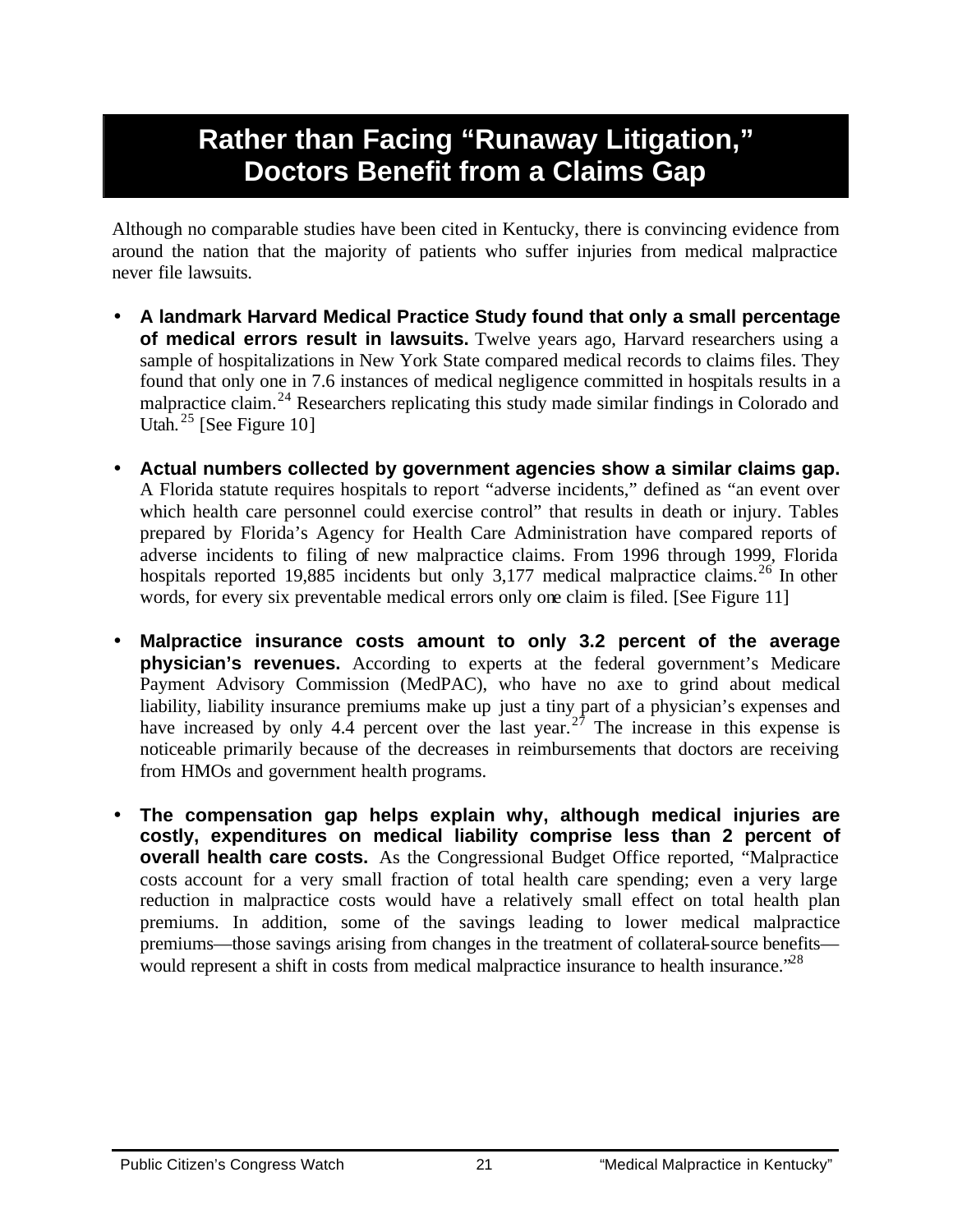

*Source:* Harvard Medical Practice Study Group, *Patients, Doctors and Lawyers: Medical Injury, Malpractice Litigation, and Patient Compensation in New York* (1990); Studdert et al, "Beyond Dead Reckoning: Measures of Medical Injury Burden, Malpractice Litigation, and Alternative Compensation Models from Utah and Colorado," 33 Ind. L. Rev. 1643 (2000).



*Source:* The Agency for Health Care Administration, Division of Health Quality Assurance. Reported malpractice claims by district compared to reported adverse incidents 1996, 1997, 1998, 1999.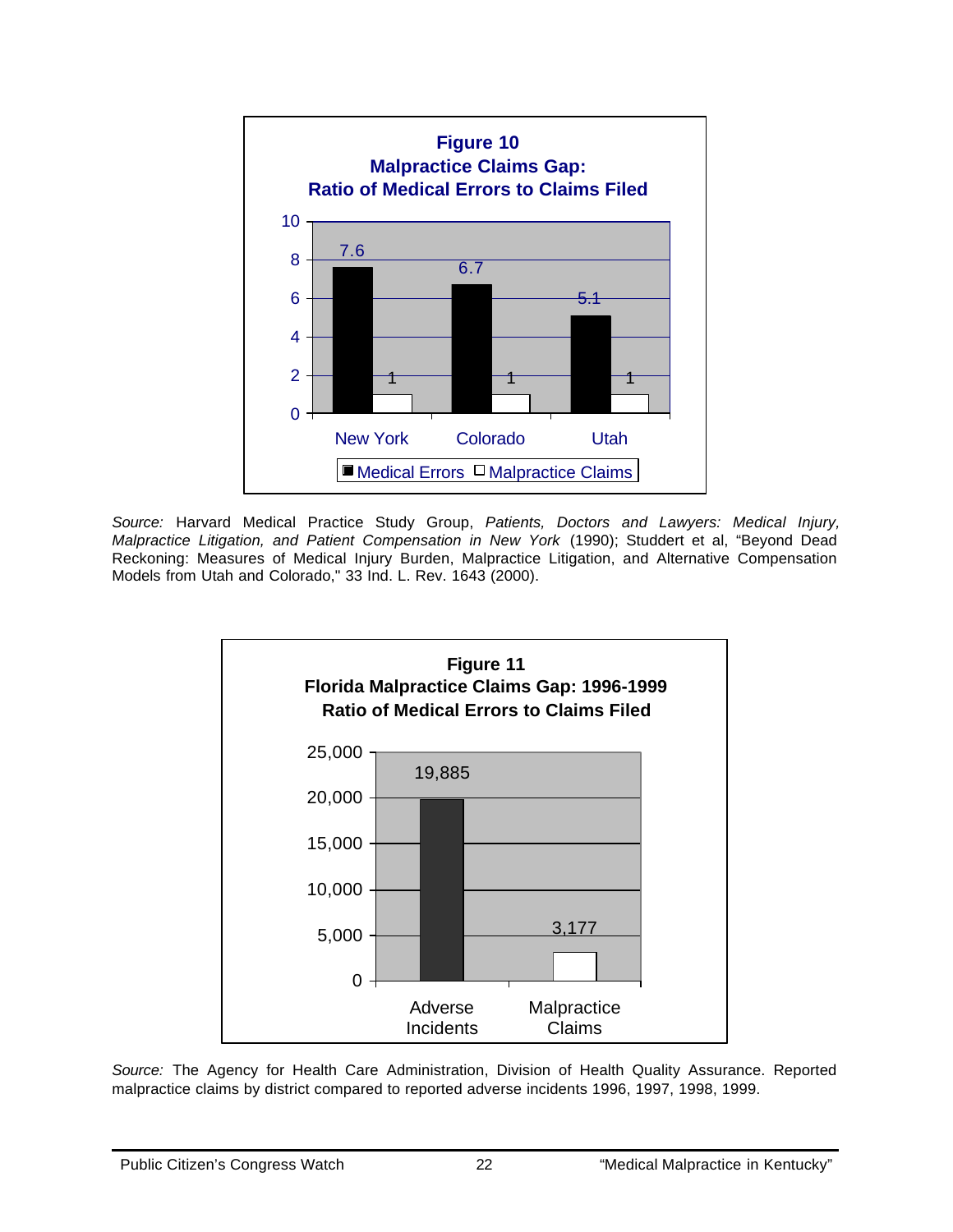# **Few Malpractice Lawsuits Are "Frivolous"**

Lobbyists for the Kentucky Medical Association and the Kentucky Hospital Association have claimed that medical liability insurance will become affordable only if patients and their lawyers can be discouraged from filing lawsuits that "inflate malpractice costs."<sup>29</sup>

President Bush and some members of the U.S. Senate and House have made similar comments about "frivolous lawsuits" and "junk lawsuits" in their efforts to promote a federal medical malpractice bill that would place caps on pain-and-suffering awards to injured patients.<sup>30</sup>

In reality, medical malpractice cases are brought on a contingency fee basis, meaning the attorney receives payment only in the event there is a settlement or verdict. If the claim is closed without payment, the attorney does not receive a fee. Since attorneys must earn money to stay in business, it follows that they would not intentionally take on a non-meritorious case.

- **The high cost of preparing a medical malpractice case discourages frivolous claims – and meritorious claims as well.** Medical malpractice cases are very expensive for plaintiffs' attorneys to bring, with out-of-pocket costs for cases settled at or near the time of trial (when most cases are settled) ranging from \$15,000 to \$25,000.<sup>31</sup> If the case goes to trial, the costs can easily be doubled.<sup>32</sup> These costs do not include the plaintiff's attorney's time, and an attorney pursuing a frivolous case incurs opportunity costs in not pursuing other cases. An attorney incurs expenses beginning with the determination of whether a case has merit. First, the attorney is required to obtain copies of the patient's medical records from all the providers for analysis by a competent medically trained person. If that initial consultation reveals a likelihood of medical negligence, the records must then be submitted to medical specialists, qualified to testify in court, for final review. Typically, the records must be sent to experts outside of the plaintiff's state, as physicians within the state will refuse to testify against local colleagues. As a result, the experts who agree to review records and testify can and do charge substantial fees. Fees from \$1,000 per hour to several thousand dollars are not uncommon.<sup>33</sup> Discovery involves taking the sworn testimony of witnesses and experts. Such depositions cost \$300 and up, depending upon their length and complexity. If an expert witness is deposed, the plaintiff's attorney is charged for the witness' preparation time and time attending the deposition.
- **The small numbers of claims pursued to a defense verdict are not frivolous.** Researchers at the American Society of Anesthesiologists arranged for pairs of doctors to review 103 randomly selected medical negligence claims files.<sup>34</sup> The doctors were asked to judge whether the anesthesiologist in question had acted reasonably and prudently. The doctors only agreed on the appropriateness of care in 62 percent of the cases; they disagreed in 38 percent of cases. The researchers concluded, "These observations indicate that neutral experts (the reviews were conducted in a situation that did not involve advocacy or financial compensation) commonly disagree in their assessments when using the accepted standard of reasonable and prudent care." The percentage of all medical malpractice claims that go to trial is only 6.6 percent, according to PIAA, meaning that the parties and their attorneys ultimately reach agreement about liability five times more often than neutral doctors do. If truly frivolous lawsuits were being pursued, the proportion of claims going to trial would exceed the 38 percent of claims on which even doctors will disagree.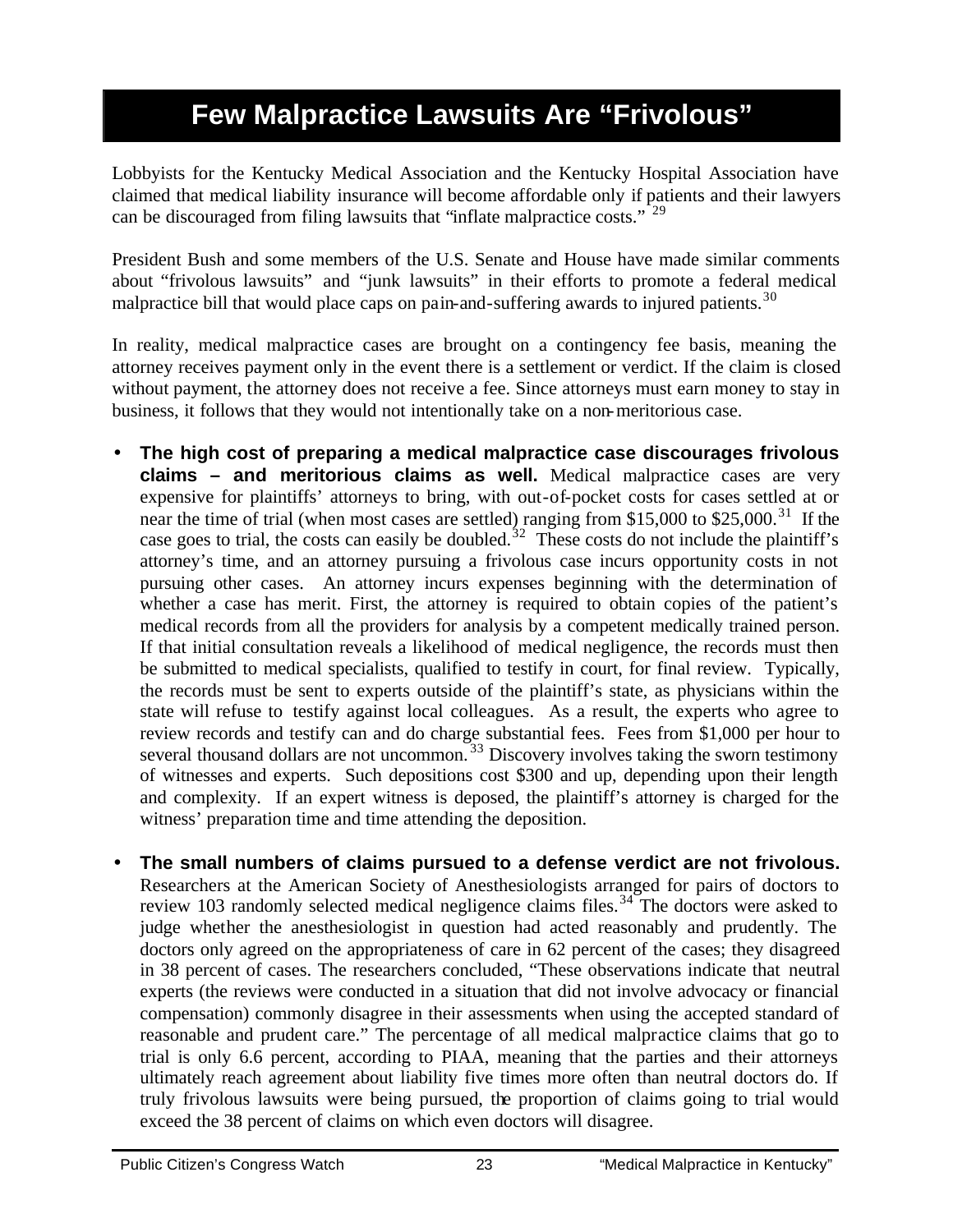• **The costs of defending claims that are ultimately dropped are not unreasonable.** Medical liability insurers have complained about the costs of defending cases that are ultimately dropped. But the professional obligation of lawyers to exercise due diligence is essentially identical to the duty of physicians. The lawyer must rule out the possibility of proving medical negligence before terminating a claim, just as doctors must rule out the possibility of illnesses suggested by their patients' symptoms. The doctor performs his duty by administering tests; the lawyer performs hers by using discovery procedures. Both processes can lead to dead ends. But plaintiffs' lawyers have no financial incentive to abuse the litigation process: they are using their own time and money to pursue discovery activities, and are only paid for work on behalf of clients whose cases are successful.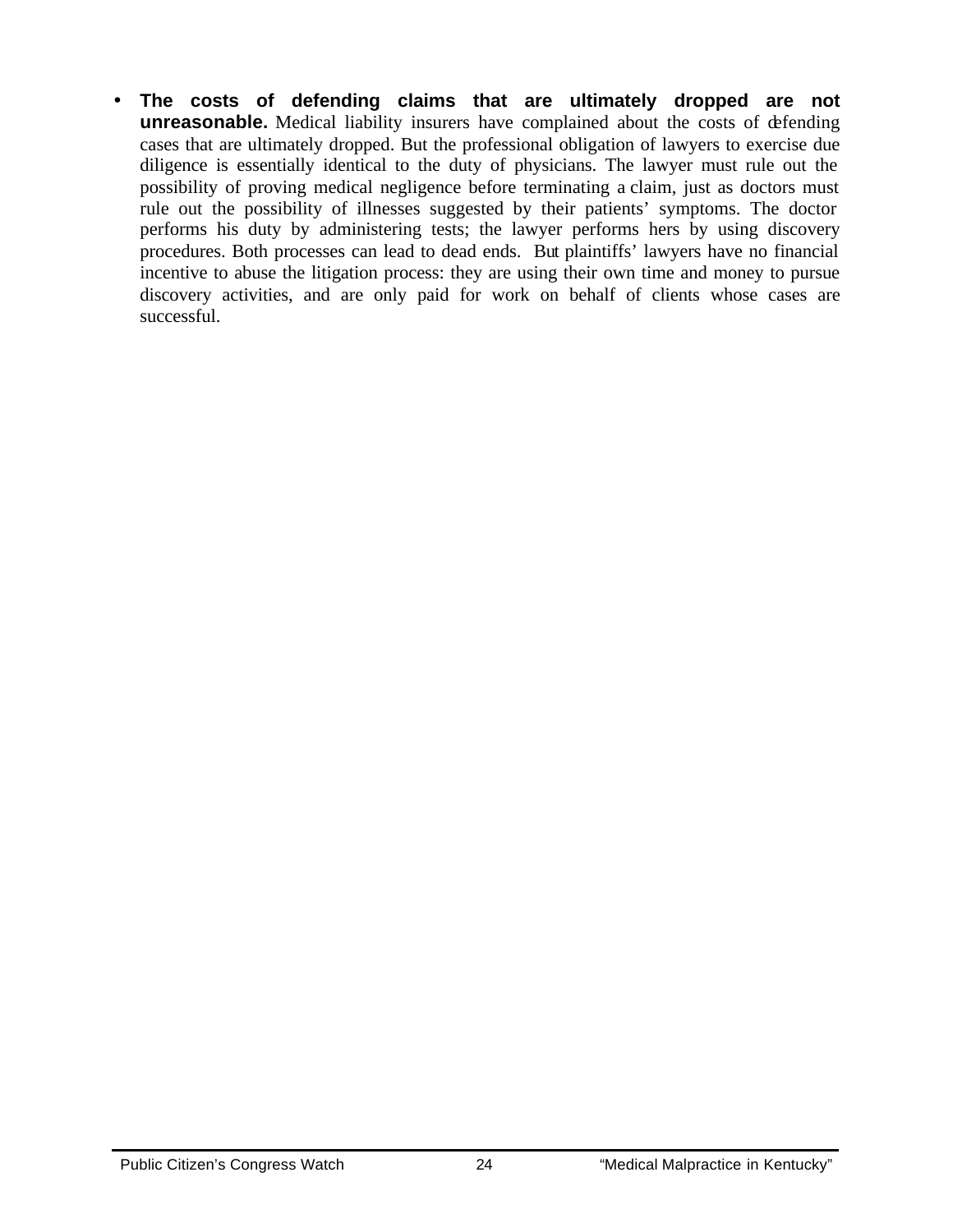# **Empirical Evidence Does not Confirm the Existence of "Defensive Medicine" – Patient Injuries Refute It**

In many states, when questions about malpractice "reform" arise, doctors and their lobbyist's claim that a fear of litigation has prompted physicians to perform additional medical tests – resulting, they say, in higher costs and risks to patients. A search of studies and scholarly literature, however, finds no empirical evidence that doctors are actually practicing this sort of "defensive" medicine:

- **A search of the scholarly literature on medicine will turn up dozens of studies documenting the incidence of medical errors, but not one peer-reviewed study documenting purely defensive medicine.** One might laugh at the spectacle of a lobbying campaign constructed around a flimsy theory unsupported by any empirical evidence. Unfortunately, the evidence *disproving* the theory is so overwhelming and compelling as to be truly frightening. Several recent studies demonstrate that current disincentives to unsafe and sloppy practices are inadequate, and show how much more dangerous medical care would be if deterrents were further weakened.
- **The Congressional Budget Office has rejected the defensive medicine theory.** The Congressional Budget Office (CBO) was asked to quantify the savings from reduced "defensive medicine" if Congress passed H.R. 5. This bill, which contained very stringent restrictions on patients' ability to recover damages, passed the U.S. House in 2003. CBO declined, saying:

Estimating the amount of health care spending attributable to defensive medicine is difficult. Most estimates are speculative in nature, relying, for the most part, on surveys of physicians' responses to hypothetical clinical situations, and clinical studies of the effectiveness of certain intensive treatments. Compounding the uncertainty about the magnitude of spending for defensive medicine, there is little empirical evidence on the effect of medical malpractice tort controls on spending for defensive medicine and, more generally, on overall health care spending.

A small number of studies have observed reductions in health care spending correlated with changes in tort law, but that research was based largely on a narrow part of the population and considered only hospital spending for a small number of ailments. …[u]sing a different data set, CBO could find no statistically significant difference in per capita health care spending between states with and without malpractice tort limits. $35$ 

• **The General Accounting Office has rejected the defensive medicine theory.** Medical provider groups admitted to GAO investigators that "factors besides defensive medicine concerns also explain differing utilization rates of diagnostic and other procedures. For example, a Montana hospital association official said that revenue-enhancing motives can encourage the utilization of certain types of diagnostic tests, while officials from Minnesota and California medical associations identified managed care as a factor that can mitigate defensive practices. According to some research, managed care provides a financial incentive not to offer treatments that are unlikely to have medical benefit.<sup> $36$ </sup>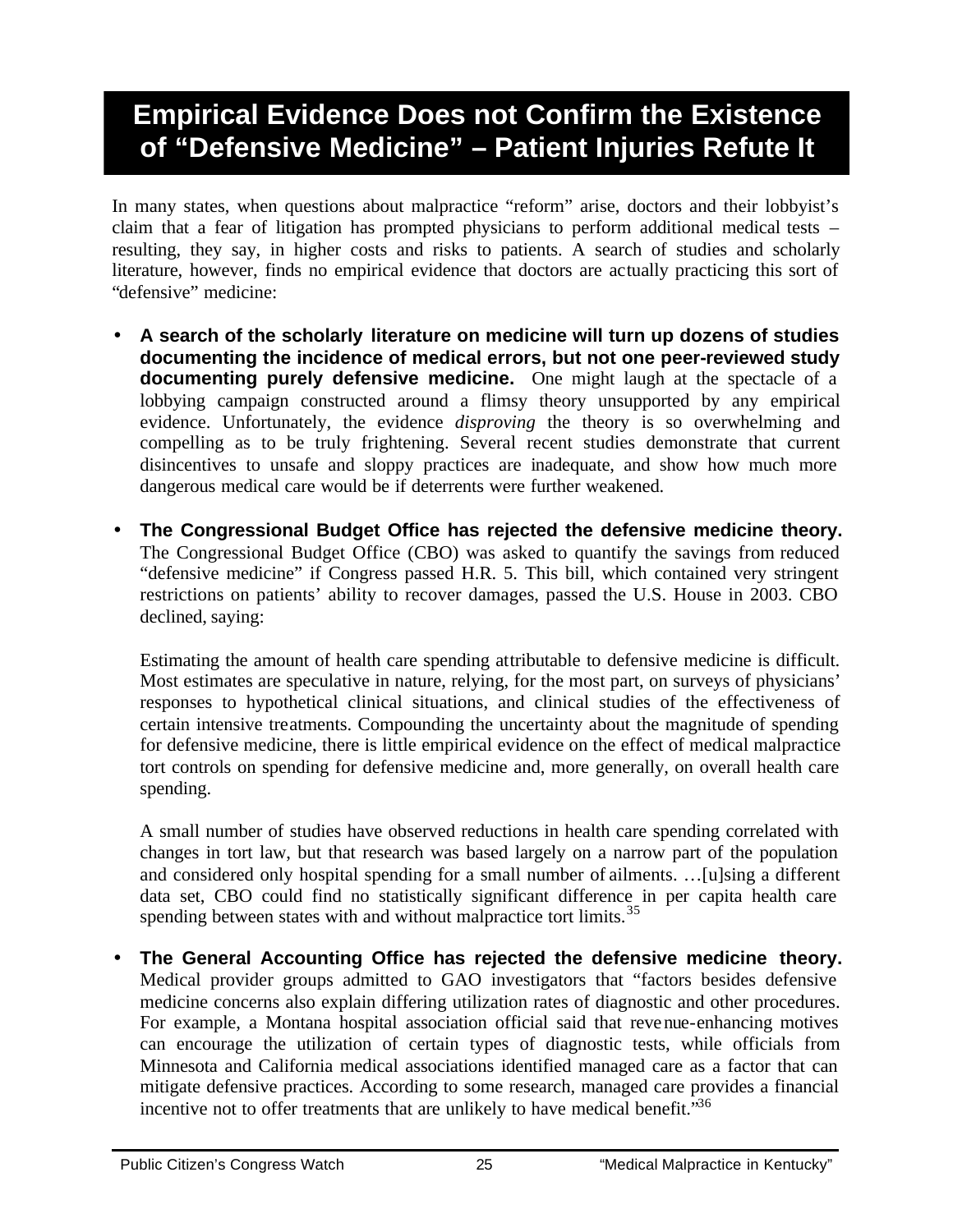A 1996 study by two economists has been cited by the Bush Administration to argue that tort "reform" will yield a 5 to 9 percent savings in health care costs from decreased defensive medicine. "However," said the GAO, "this study did not control for other factors that can affect hospital costs, such as the extent of managed care penetration in different areas. When controlling for managed care penetration in a 2000 follow-up study, the same researchers found that the reductions in hospital expenditures attributable to direct tort reforms dropped to about 4 percent. Moreover, preliminary findings from a 2003 study [by CBO] that replicated and expanded the scope of these studies to include Medicare patients treated for a broader set of conditions failed to find any impact of state tort laws on medical spending."<sup>37</sup>

- **Defensive medicine hasn't prevented wrong-patient surgery.** New York hospitals reported 27 instances of invasive procedures performed on the wrong patient between April 1998 and December 2001.<sup>38</sup> There were nine such instances in Florida in 2001.<sup>39</sup> In trying to determine how such shocking errors could occur, researchers analyzed one case in detail. The case study determined that medical personnel had ignored "many seemingly clear signals that they were subjecting the wrong patient to an invasive procedure." In this case, "defensive medicine" measures would have included follow-up questioning or record-checking when the patient told personnel she had not been admitted for cardiac treatment. Surely if the medical providers were frightened of lawsuits they would have made such minimal inquiries.
- **Defensive medicine hasn't prevented medication errors.** An Auburn University study of 36 hospitals and nursing homes in Colorado and Georgia found that on average, 19 percent of medication doses were given in error, with 7 percent judged to be potentially harmful.<sup>40</sup> The authors said this amounts to about 40 potential adverse drug events per day in a typical 300-patient facility. The errors were made in spite of the presence of observers from the research team – who could easily have been called as witnesses in a medical liability lawsuit. An earlier study by Boston researchers estimated that there are some 500 preventable adverse drug events in the average hospital each year, in spite of the fact that "drug injuries frequently result in malpractice claims, and in a large study of closed claims… accounted for the highest total expenditure of any type of procedure-related injury.<sup>41</sup>
- **Defensive medicine hasn't prevented mammography errors.** The *New York Times* reported in June 2002 some very disturbing facts about errors committed by radiologists in reading mammograms.<sup>42</sup> Studies indicate that some doctors and clinics miss as many as one in three cancers. Despite the possibility of lawsuits, doctors with no aptitude for mammography continue to read mammograms. Clinics continue to employ doctors who read too few mammograms to keep their skills sharp. It appears that only reviews by regulators spur doctors and clinics to meet minimum standards.
- **Defensive medicine hasn't prevented hospital infections**. The *Chicago Tribune* reported on July 21, 2002 that some 75,000 Americans die each year because of infections acquired in hospitals that "were preventable, the result of unsanitary facilities, germ-laden instruments, unwashed hands and other lapses."**<sup>43</sup>** If medical providers fear being sued over the slightest lapse, why would doctors and nurses neglect to take the most elementary precautions of washing their hands and changing scrub uniforms? Why would American hospitals "have collectively pared cleaning staffs by 25 percent since 1995"?**<sup>44</sup>** Previously, consultants retained by medical provider groups have argued that medical providers *overspend* on precautionary measures by five to nine percent.**<sup>45</sup>**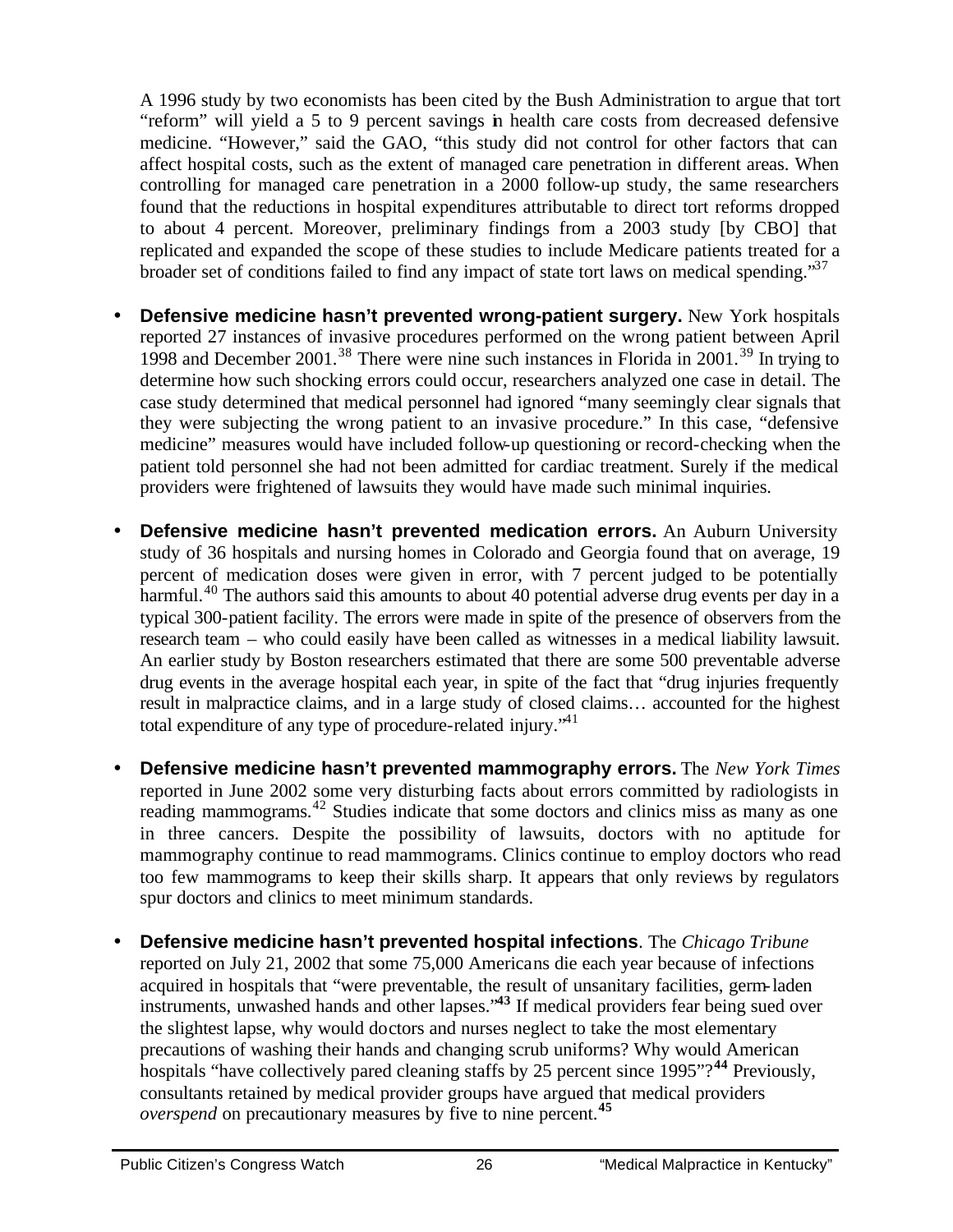• **Defensive medicine hasn't caused hospitals to keep nursing staffs up-tostrength.** Two reports published in the past 6 months concluded that patients in hospitals where nurses had heavier workloads had a higher risk of dying.  $46$  One report found specifically that each additional patient per nurse corresponded to a 7 percent increase in both patient mortality and deaths following complications.<sup>47</sup> Nevertheless, nursing shortages persist, even though the defensive medicine theory predicts.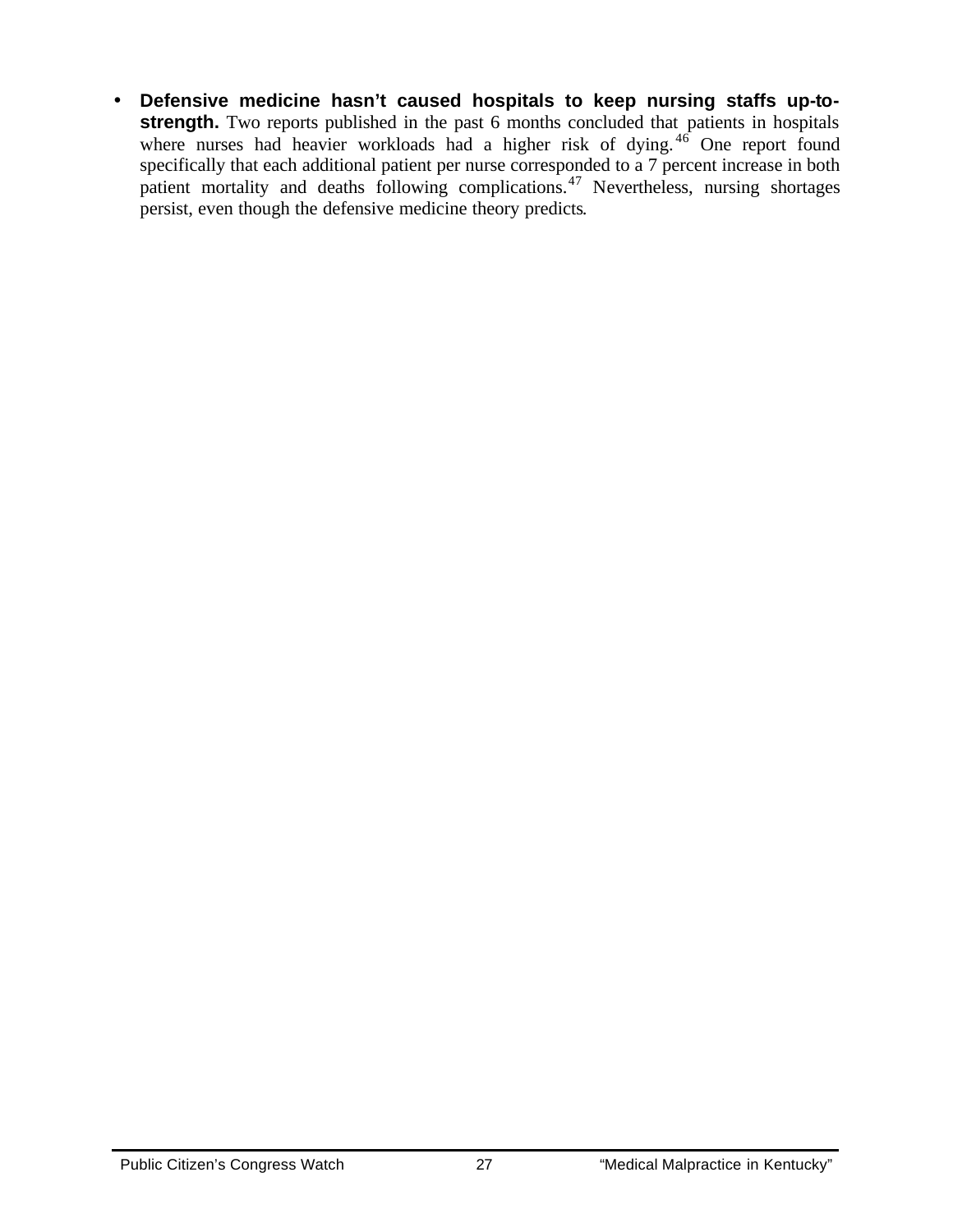# **Anesthesiologists' Experience Shows Patient Safety Efforts Do More than Caps to Reduce Lawsuits and Insurance Premiums**

Generally speaking, doctors have resisted courts' findings of negligent medical care, choosing to fight the system rather learn from mistakes. But an exception was the American Society of Anesthesiologists (ASA), which in 1985 initiated an effort to study malpractice claims. ASA established a Closed Claims Project at the University of Washington Medical School and gathered claims files from 35 different insurers. The outcome of this Manhattan Project-like commitment was the issuance of standards and procedures to avoid injuries that resulted in savings beyond the wildest dreams of any "tort reformer."

- The number and severity of claims dropped dramatically. In 1972, anesthesiologists were the target of 7.9 percent of all medical malpractice claims, double their proportion among physicians. But from 1985 to 2001, they were targets of only 3.8 percent of claims. [See Figure 12]
- In the 1970s, 64 percent of anesthesiology claims involved permanent disability or death; by the 1990s, only 41 percent did. [See Figure 13]
- The percent of anesthesia claims resulting in payments to plaintiffs dropped from 64 percent in the 1970s to 45 percent in the 1990s. [See Figure 14]



### **Figure 12**

### **Percent of Malpractice Claims Involving Anesthesiologists**

*Sources:* U.S. Department of Health, Education and Welfare, Secretary's Commission on Medical Malpractice, 1973; Physician Insurers Association of America, Cumulative Data Sharing Report, January 1, 1985 – December 31, 2001.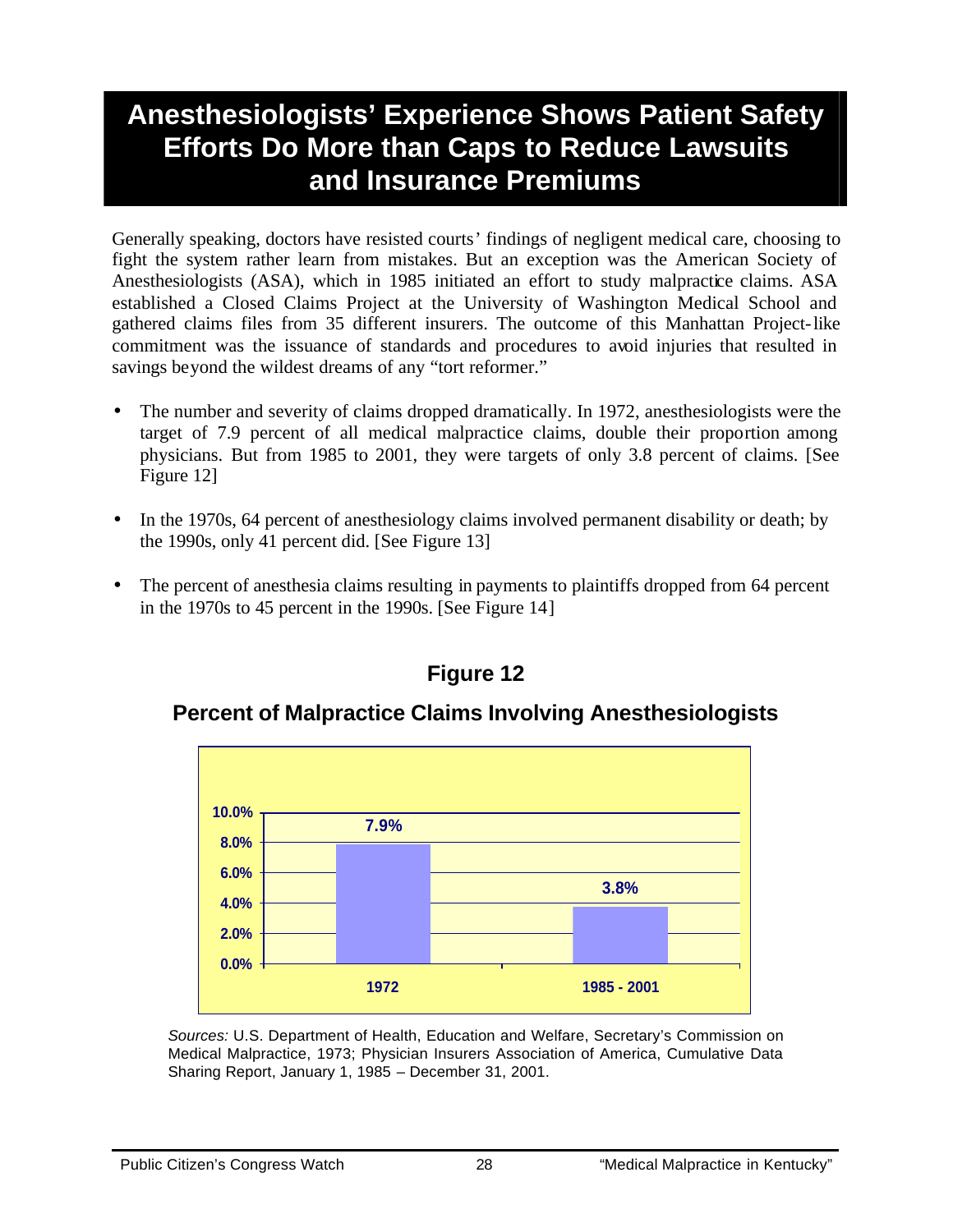- The increased patient safety measures paid off in savings to doctors. Remarkably, the average anesthesiologist's liability premium remained unchanged from 1985 to 2002 at about \$18,000 (and, if adjusted for inflation, it would be a dramatic decline). [See Figure 15]
- The safety effort proved far superior to damage caps in holding down awards. For example, during the 1990s, the median malpractice award in California, home to the most stringent cap on non-economic damages, increased by 103 percent; the median anesthesiology malpractice award remained constant. [See Figure 16]



### **Anesthesia Claims Involving Permanent Disability or Death, 1970s and 1990s**

**Figure 13**

*Source:* American *Society* of Anesthesiologists, "Closed Claims Project Shows Safety Evolution," 2001.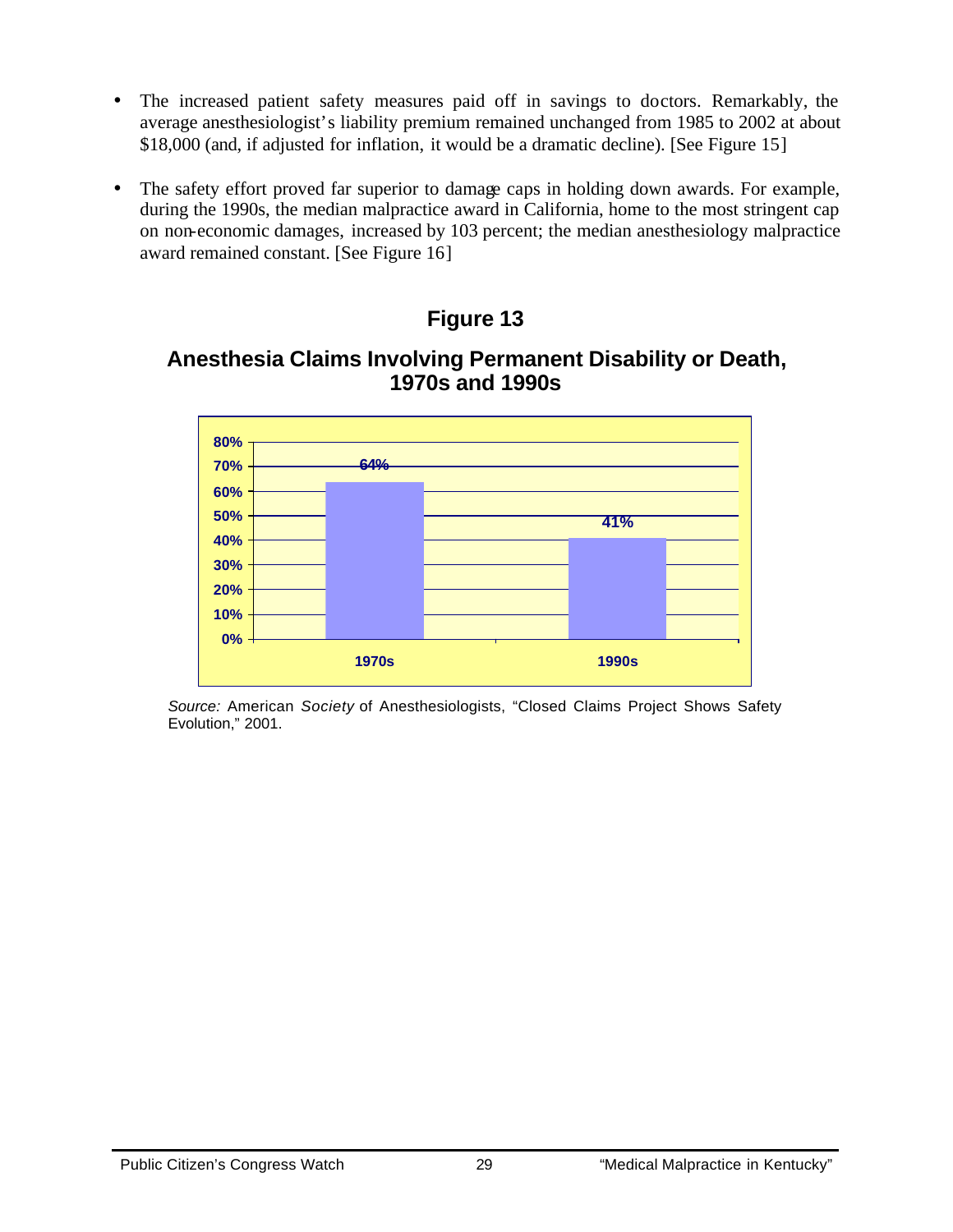### **Figure 14**

### **Percent of Anesthesia Claims Closed with Payment, 1970s and 1990s**



*Source:* American Society of Anesthesiologists, "Closed Claims Project Shows Safety *Evolution*," 2001.

### **Figure 15**

#### **Average Premium for Anesthesiologists 1985 and 2002**



*Source:* American *Society* of Anesthesiologists, "Another Malpractice Insurance Crisis Brewing for Anesthesiologists?," June 2002.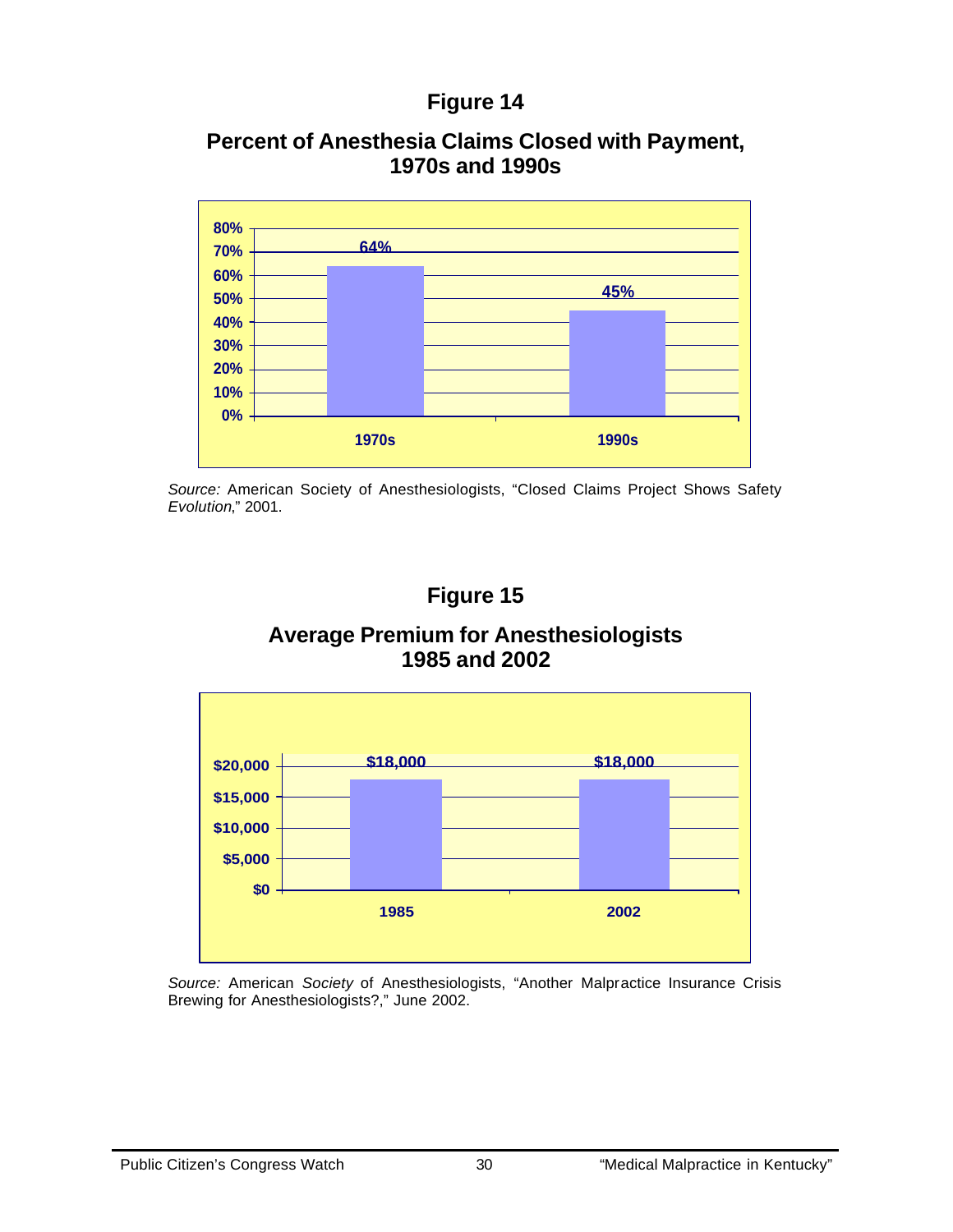### **Figure 16**

### **Effectiveness of Caps vs. Patient Safety in Reducing Awards**



*Sources:* National Practitioner Data Bank, 2001 Annual Report; American Society of Anesthesiologists, "Closed Claims Project Shows Safety Evolution," 2001.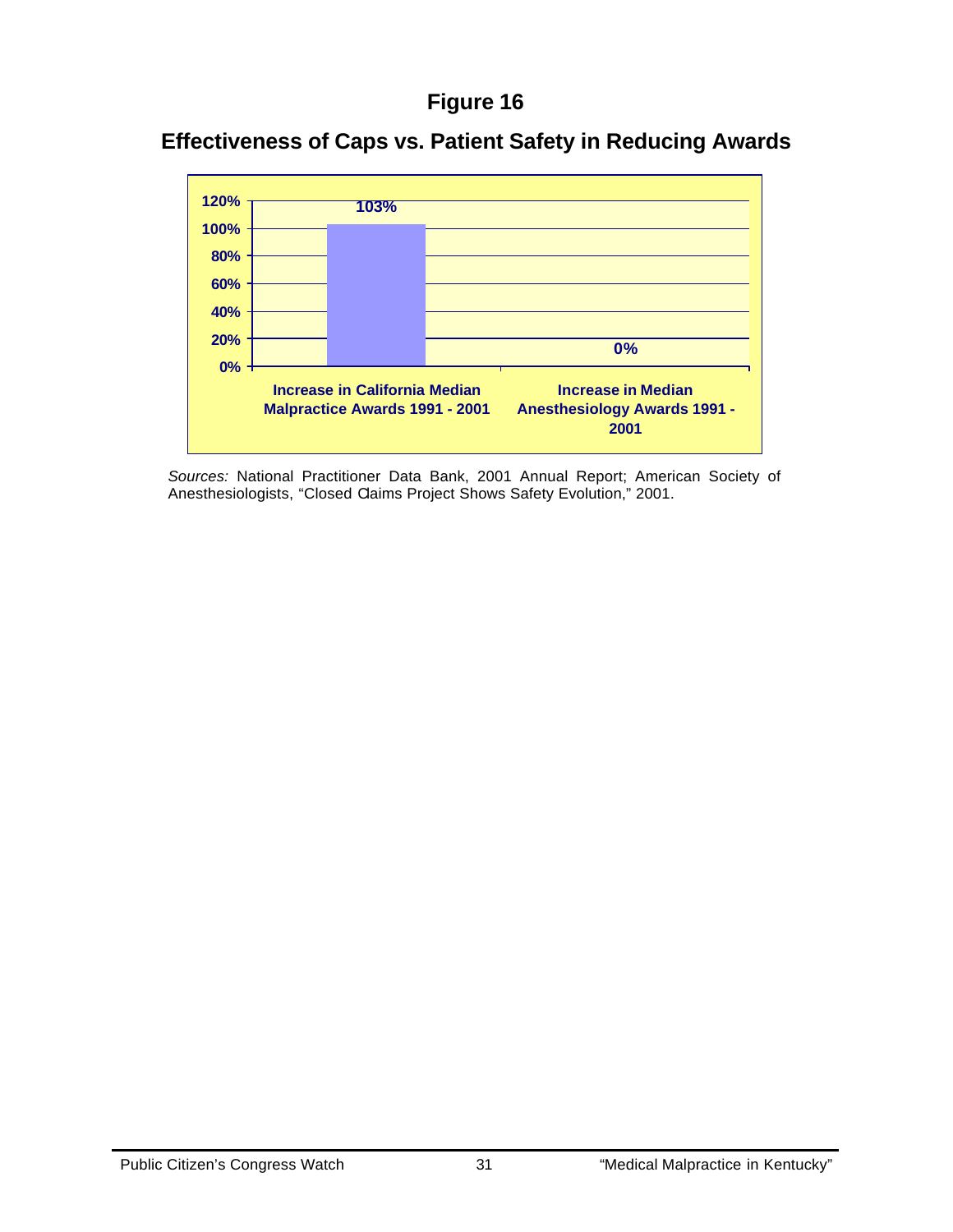# **Medical Liability Premium Spike Is Caused by the Insurance Cycle and Mismanagement, Not the Legal System**

Although the AMA and state medical groups, including the Kentucky Medical Association, adamantly insist that patient litigation has triggered a medical malpractice insurance "crisis," government agencies and experts in the insurance field attribute rises in the cost of malpractice insurance to a decade of under-pricing by carriers and a downturn in the U.S. economy since 2000.

- **Congressional Budget Office links rising premiums to insurance company investment losses.** In January 2004, the Congressional Budget Office noted that the 15 biggest medical malpractice insurers saw their investment returns drop by 1.6 percent from 2000 through 2002. "That figure corresponds to almost half of the 15 percent increase in [medical malpractice premium] rates estimated by the Centers for Medicare and Medicaid Services," the CBO reported.<sup>48</sup>
- **For much of the 1990s, doctors benefited from artificially lower premiums.** According to the International Risk Management Institute (IRMI), one of the leading analysts of commercial insurance issues, "What is happening to the market for medical malpractice insurance in 2001 is a direct result of trends and events present since the mid to late 1990s. Throughout the 1990s, and reaching a peak around 1997 and 1998, insurers were on a quest for market share, that is, they were driven more by the amount of premium they could book rather than the adequacy of premiums to pay losses. In large part this emphasis on market share was driven by a desire to accumulate large amounts of capital with which to turn into investment income." IRMI also noted: "Clearly a business cannot continue operating in that fashion indefinitely."<sup>49</sup>
- **Medical liability premiums track investment results.** J. Robert Hunter, one of the country's most knowledgeable insurance actuaries and director of insurance for the Consumer Federation of America, recently analyzed the growth in medical liability premiums.<sup>50</sup> He found that premiums charged do not track losses paid, but instead rise and fall in concert with the state of the economy. When the economy is booming and investment returns are high, companies maintain premiums at modest levels; however, when the economy falters and interest rates fall, companies increase premiums in response.
- **The same trends are present in other lines of insurance.** Property/casualty refers to a large group of liability lines of insurance (30 in total) including medical malpractice, homeowners, commercial, and automobile. The property/casualty insurance industry has exhibited cyclical behavior for many years, as far back as the 1920s. These cycles are characterized by periods of rising rates leading to increased profitability. Following a period of solid but not spectacular rates of return, the industry enters a down phase where prices soften, supply of the insurance product becomes plentiful, and, eventually, profitability diminishes, or vanishes completely. In the down phase of the cycle, as results deteriorate, the basic ability of insurance companies to underwrite new business or, for some companies even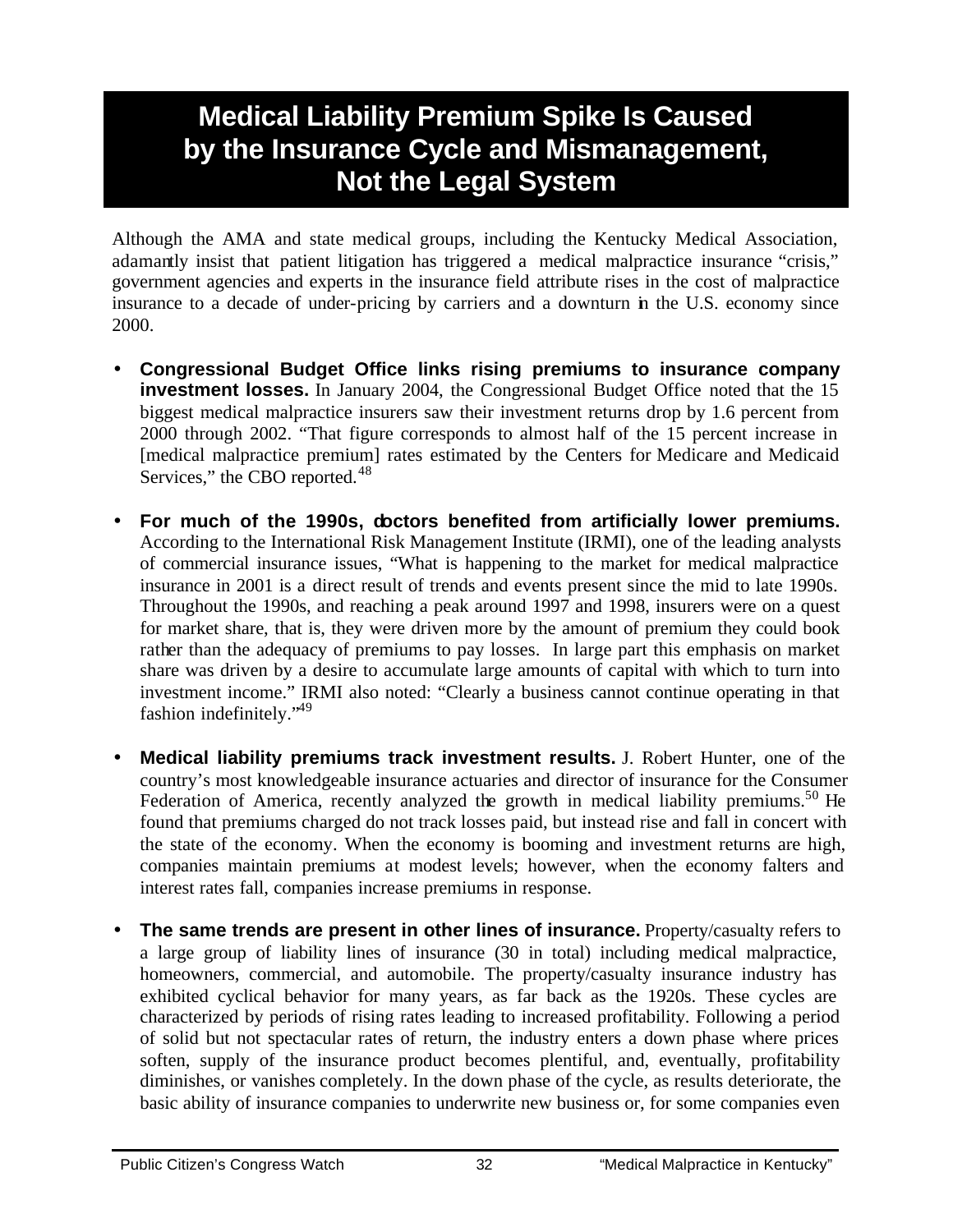to renew some existing policies, can be impaired. This is because the capital needed to support the underwriting of risk has been depleted through losses.

The current market began to harden in 2001, following an unusually prolonged period of soft market conditions in the property-casualty section in the 1990s. The current hard market is unusual in that many lines of insurance are affected at the same time, including medical malpractice. As a result, premiums are rising for most types of insurance. The increases have taken policyholders by surprise given that they came after several years of rela tively flat to  $decreasing$  prices.<sup>51</sup>

- **Insurer mismanagement compounded the problems.** Compounding the impact of the cycle has been misleading accounting practices. As the *Wall Street Journal* found in a front page investigative story on June 24, 2002, "[A] price war that began in the early 1990s led insurers to sell malpractice coverage to obstetrician-gynecologists at rates that proved inadequate to cover claims. Some of these carriers had rushed into malpractice coverage because an accounting practice widely used in the industry made the area seem more profitable in the early 1990s than it really was. A decade of short-sighted price slashing led to industry losses of nearly \$3 billion last year."<sup>52</sup> Moreover, "In at least one case, aggressive pricing allegedly crossed the line into fraud." According to Donald J. Zuk, chief executive of SCPIE Holdings Inc., a leading malpractice insurer in California, "Regardless of the level of … tort reform, the fact remains that if insurance policies are consistently under-priced, the insurer will lose money."<sup>53</sup>
- **West Virginia Insurance Commissioner blames the market.** According to the Office of the West Virginia Insurance Commission (one of the states battered by a so-called medical malpractice "crisis" in 2002 and 2003), "[T]he insurance industry is cyclical and necessarily competitive. We have witnessed these cycles in the Medical Malpractice line in the mid-'70's, the mid-80's and the present situation. This particular cycle is, perhaps, worse than previous cycles as it was delayed by a booming economy in the '90's and is now experiencing not just a shortfall in rates due to competition, but a subdued economy, lower interest rates and investment yields, the withdrawal of a major medical malpractice writer and a strong hardening of the reinsurance market. Rates will, at some point, reach an acceptable level to insurers and capital will once again flow into the Medical Malpractice market."<sup>54</sup>
- **Missouri Insurance Director says "tort reform" won't relieve financial pressure on doctors.** In a February 2003 report on medical malpractice insurance, the director of Missouri's Department of Insurance concluded that "further 'tort reforms' will not provide relief to financially distressed physicians for several years, if at all." His report also found that "[p]hysicians are hard-pressed to absorb increased malpractice insurance costs when they have limited ability to pass on those expenses to managed care companies and government programs." <sup>55</sup>
- **Financial analysts recognize the true cause of premium spikes.** Weiss Ratings, the "leading independent provider of ratings and analyses of financial services companies, mutual funds, and stocks," reports that, "Tort reform has failed to address the problem of surging medical malpractice premiums, despite the fact that insurers have benefited from a slowdown in the growth of claims… The escalating medical malpractice crisis will not be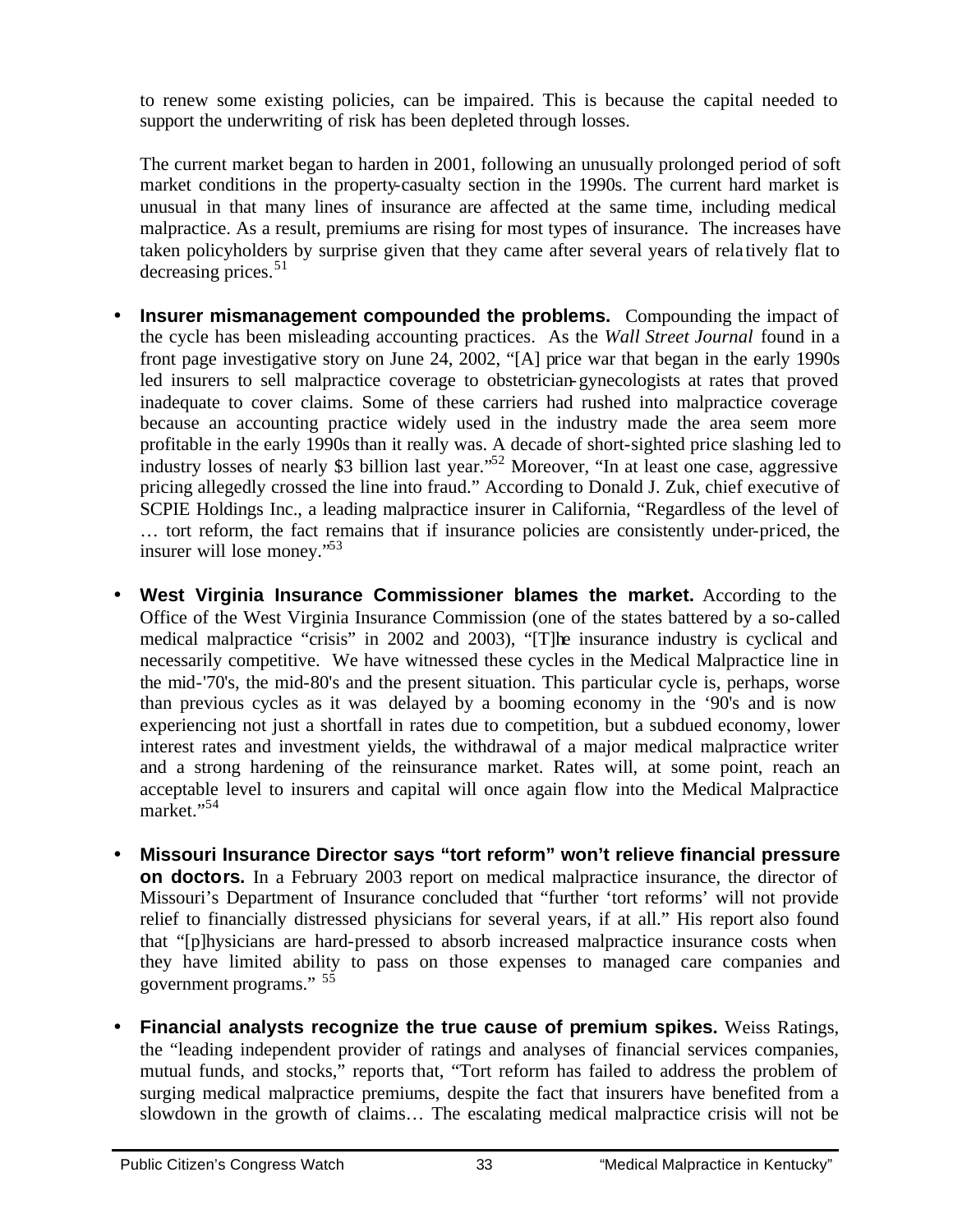resolved until the industry and regulators address the other, apparently more powerful, factors driving premiums higher.<sup>556</sup> According to Weiss, six factors driving increases in medical malpractice rates are:

- **Medical cost inflation.** Medical costs have risen 75 percent since 1991.
- **The cyclical nature of the insurance market.** In an attempt to catch up, insurers have tightened underwriting standards and raised premiums.
- **The need to shore up reserves for policies in force.** The only way to shore up reserves is to increase premiums.
- **A decline in investment income:** This is particularly critical for lines of business like medical malpractice, in which the duration of claims payouts typically spans several years.
- **Financial safety:** To restore their financial health, many medical malpractice insurers will remain under pressure to increase rates.
- **The supply and demand for coverage:** The number of medical malpractice carriers increased nationally through 1997 to 274, but has since fallen to 247 in 2002.
- **The American Medical Association acknowledges that spikes in malpractice premiums are caused by insurance cycles.** In a report by the AMA's Board of Trustees to its House of Delegates, the following statements acknowledged that increasing malpractice insurance premiums were linked to the insurance underwriting cycle:

"The insurance underwriting cycle is now at a point where insurers have both pricing power and a need to increase revenues through premiums as returns on investments are no longer able to subsidize underwriting loses [sic] and as insurers have suffered large claims losses in other areas."<sup>57</sup>

"For several years, insurers kept prices artificially low while competing for market share and new revenue to invest in a booming stock market. As the bull market surged, investments by these historically conservative insurers rose to 10.6 percent in 1999, up from a more typical 3 percent in 1992. With the market now in a slump, the insurers can no longer use investment gains to subsidize low rates. The industry reported realized capital gains of \$381 million last year, down 30 percent from the high point in 1998, according to the A.M. Best Company, one of the most comprehensive sources of insurance industry data."<sup>58</sup>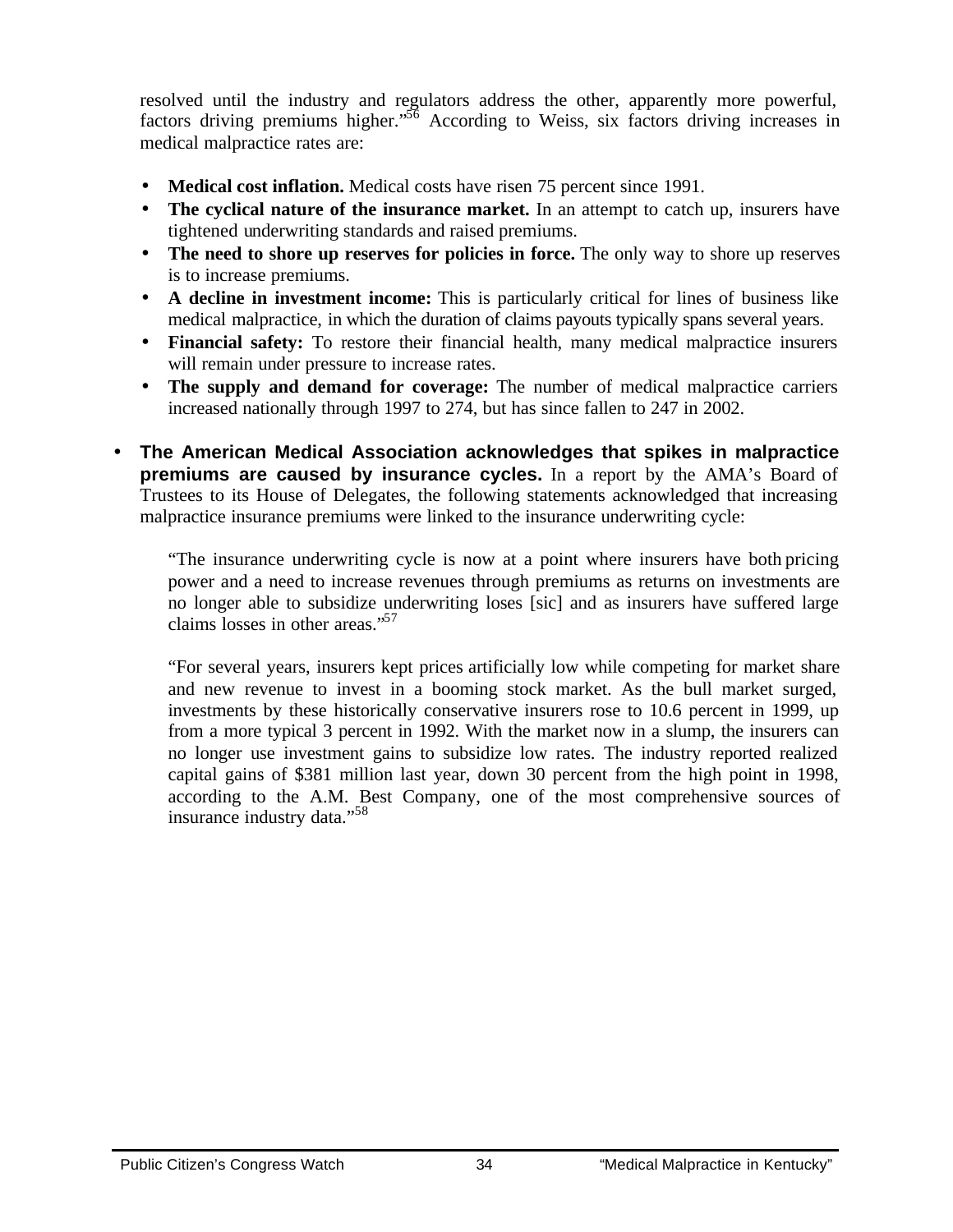# **Caps on Damages Are a False "Solution"**

The Kentucky legislature is considering a constitutional amendment that would authorize limiting non-economic damages, also known as "pain-and-suffering," to \$250,000 in medical malpractice cases. Such a cap would affect few cases and, thus, have little impact on insurance rates. More important, limits on awards for pain and suffering penalize severely injured patients the most and reduce accountability, thereby lessening deterrence against errors and negligence.

• **A cap of \$250,000 on non-economic awards would have affected about 8.4 percent or fewer of the malpractice payouts made in Kentucky during 2002.** Proponents of caps on non-economic awards in malpractice cases insist that such limits will drastically reduce the number of large payouts to patients. Kentucky's 2002 statistics suggest otherwise.

In medical malpractice payouts, it is unusual for non-economic damages to comprise more than one-third to one-half of the total payout. Of 261 payouts reported to the NPDB from Kentucky for 2002, only  $22 - or 8.4$  percent – were more than \$500,000 in combined economic and non-economic damages (likely to be affected by a \$250,000 non-economic cap). And only 15 payouts  $-5.7$  percent – were for more than \$700,000 in combined economic and non-economic damages (likely to be affected by a \$350,000 non-economic cap). Such a small universe of cases make it unlikely even a draconian cap of \$250,000 would affect insurance rates. [See Figure 17]

### **Figure 17**

### **Kentucky Medical Malpractice Payouts That Would Have Been Affected by a \$250,000 or \$350,000 Cap – 2002**

| <b>Payouts</b>        | <b>Payouts</b> |  |  |
|-----------------------|----------------|--|--|
| <b>Over \$500,000</b> | Over \$700,000 |  |  |
| つつ                    | 15             |  |  |

*Source:* National Practitioner Data Bank, Jan. 1, 2002-Dec. 31, 2002

• **"Non-economic" damages are not as easy to quantify as lost wages or medical bills, but they compensate real injuries.** So-called "non-economic" damages are awarded for the pain and suffering that accompany any loss of normal functions (e.g. blindness, paralysis, sexual dysfunction, lost bowel and bladder control, loss of limb) and inability to engage in daily activities or to pursue hobbies, such as hunting and fishing. This category also encompasses damages for disfigurement and loss of fertility. According to Physician Insurers Association of America (PIAA), the average total payment between 1985 and 2001 for a "grave injury," which encompasses paralysis, was only \$454,454.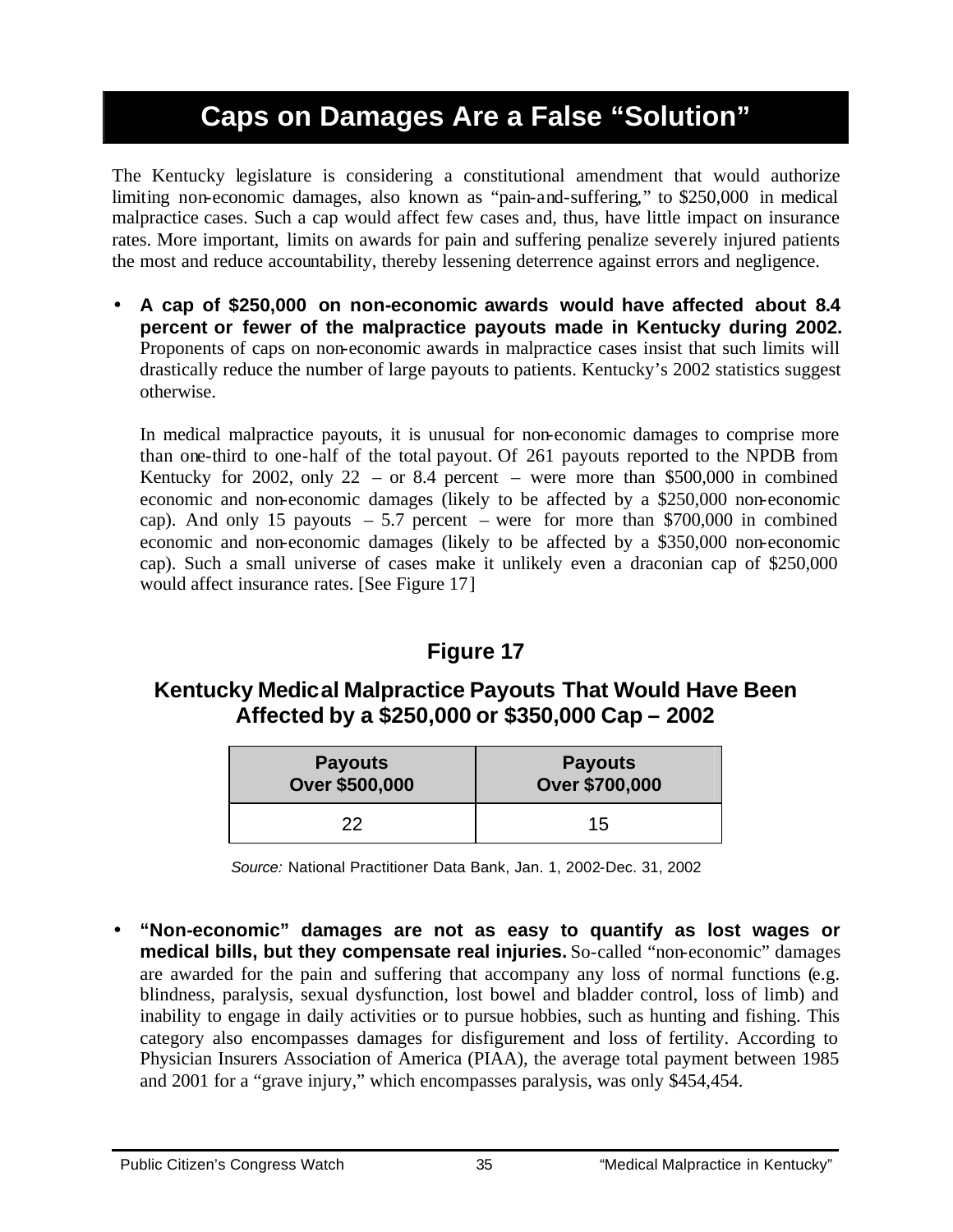- **No evidence supports the claim that jury verdicts are random "jackpots."** Studies conducted in California, Florida, North Carolina, New York and Ohio have found that jury verdicts bear a reasonable relationship to the severity of the harm suffered.<sup>59</sup> In total, the studies examined more than 3,500 medical malpractice jury verdicts and found a consistent relationship between the severity of the injury and the size of the verdict. Uniformly the authors concluded that their findings did not support the criticism that jury verdicts are frequently unpredictable and irrational.
- **The insurance industry's own statistics demonstrate that awards are proportionate to injuries.** The PIAA Data Sharing Report also demonstrates the relationship between the severity of an injury and the size of the settlement or verdict.<sup>60</sup> PIAA, as do most researchers, measures severity of injury according to the National Association of Insurance Commissioners' classifications.<sup>61</sup> The average indemnity paid per file was \$49,947 for the least severe category of injury and increased with severity, to \$454,454 for grave injuries. All researchers found that the amount of jury verdicts fell off in cases of death, for which the average indemnity was \$195,723. This is not surprising, as the costs of medical treatment for a grave injury are likely to be greater, and pain and suffering would be experienced over a longer time period than in the case of death.  $62$
- **Capping awards hurts children, women and minorities in particular.** Limiting medical malpractice awards for non-economic injury has a disproportionate impact on children, women and minorities. Children have no employment income, which is the basis for calculating most economic awards. One of the more significant medical injuries inflicted on women is harm to reproductive capacity, but that does not impact a woman's earning capacity, and thus does not entitle her to economic damages despite the devastating emotional impact of such a loss. Capping awards also discriminates against minorities since they have lower incomes on average than whites. In some cases, low wage earners are denied the opportunity to earn more in the future due to injuries caused by medical negligence.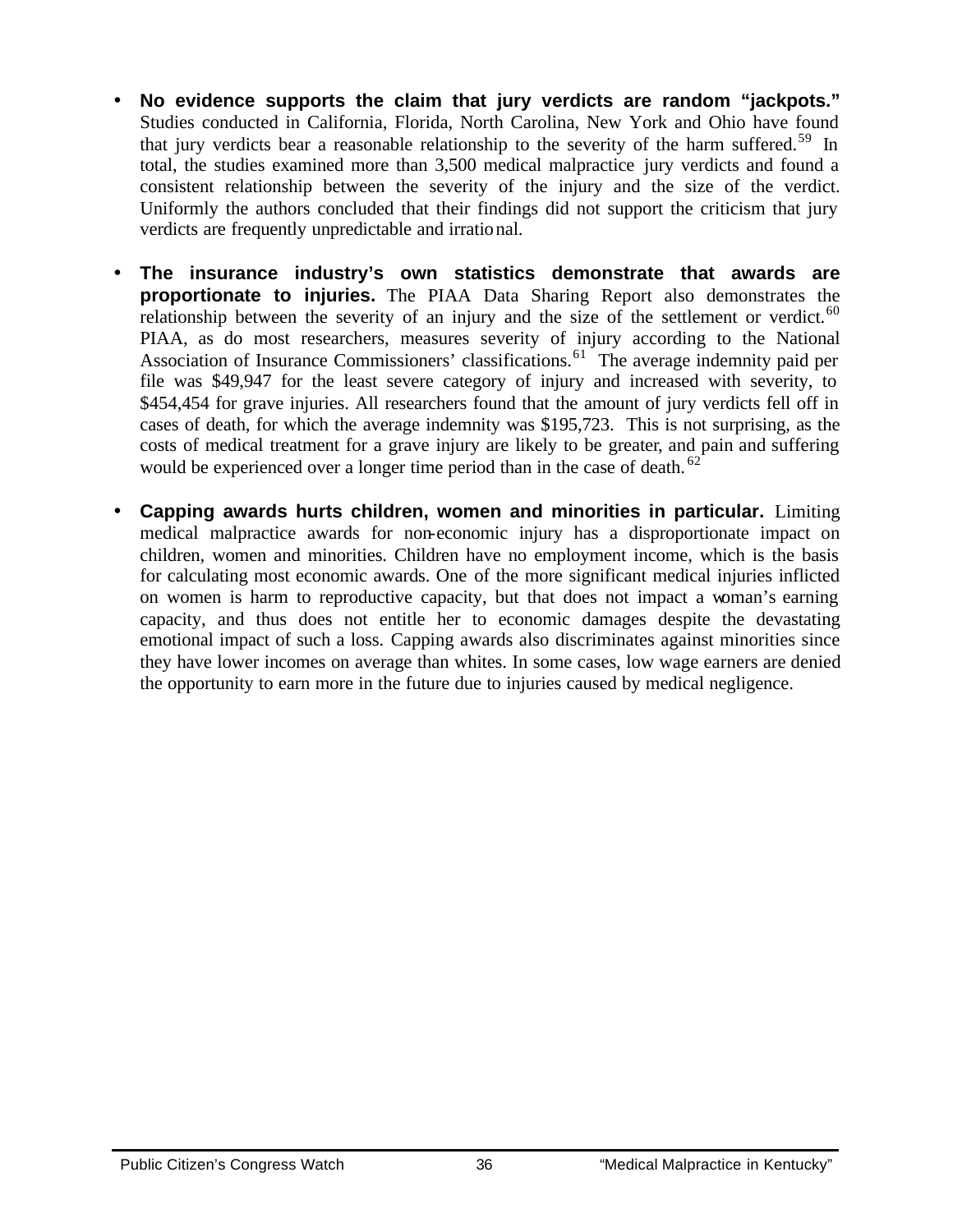# **Insurance Companies and Their Lobbyists Admit Caps on Damages Won't Lower Insurance Premiums**

Caps on damages for pain and suffering will significantly lower the awards paid to catastrophically injured patients. But because such truly severe cases make up a small percentage of medical malpractice claims, and because the portion of the medical liability premium dollar that pays for compensation is dwarfed by the portion that pays for defense lawyer fees, caps do not lead to lower premiums. Insurance companies and their lobbyists understand this.

#### **Premium on the Truth:**

"Insurers never promised that tort reform would achieve specific savings." – American Insurance Association $63$ 

"We wouldn't tell you or anyone that the reason to pass tort reform would be to reduce insurance rates." – Sherman Joyce, president of the American Tort Reform Association<sup>64</sup>

"Many tort reform advocates do not contend that restricting litigation will lower insurance rates, and I've never said that in 30 years." – Victor Schwartz, general counsel to the American Tort Reform Association<sup>65</sup>

#### **California**

"I don't like to hear insurance-company executives say it's the tort [injury- law] system – it's self-inflicted," – Donald J. Zuk, chief executive of Scpie Holdings Inc., a leading malpractice insurer in California.<sup>66</sup>

#### **Florida**

"No responsible insurer can cut its rates after a bill (that caps damages at \$250,000) passes." – Bob White, president of First Professionals Insurance Co. (formerly Florida Physicians Insurance Company, Inc). The company is the largest medical malpractice insurer in Florida and has close ties to the Florida Medical Association.<sup>67</sup>

#### **Illinois**

"There's a real question as to whether a cap on damages has a relationship to premiums ...There doesn't seem to be a lot of evidence that supports a correlation between caps and premiums." – Leo Jordan, retired vice president and counsel for Illinois-based State Farm Insurance Companies and past chair of the American Bar Association's Tort Trial and Insurance Practice Section.<sup>68</sup>

#### **Mississippi**

"Regardless of what may result from the ongoing tort reform debate, please remember that such proposed public policy changes are critical for the long-term, but do not provide a magical 'silver-bullet' that will immediately affect medical malpractice insurance rates … The 2003 rate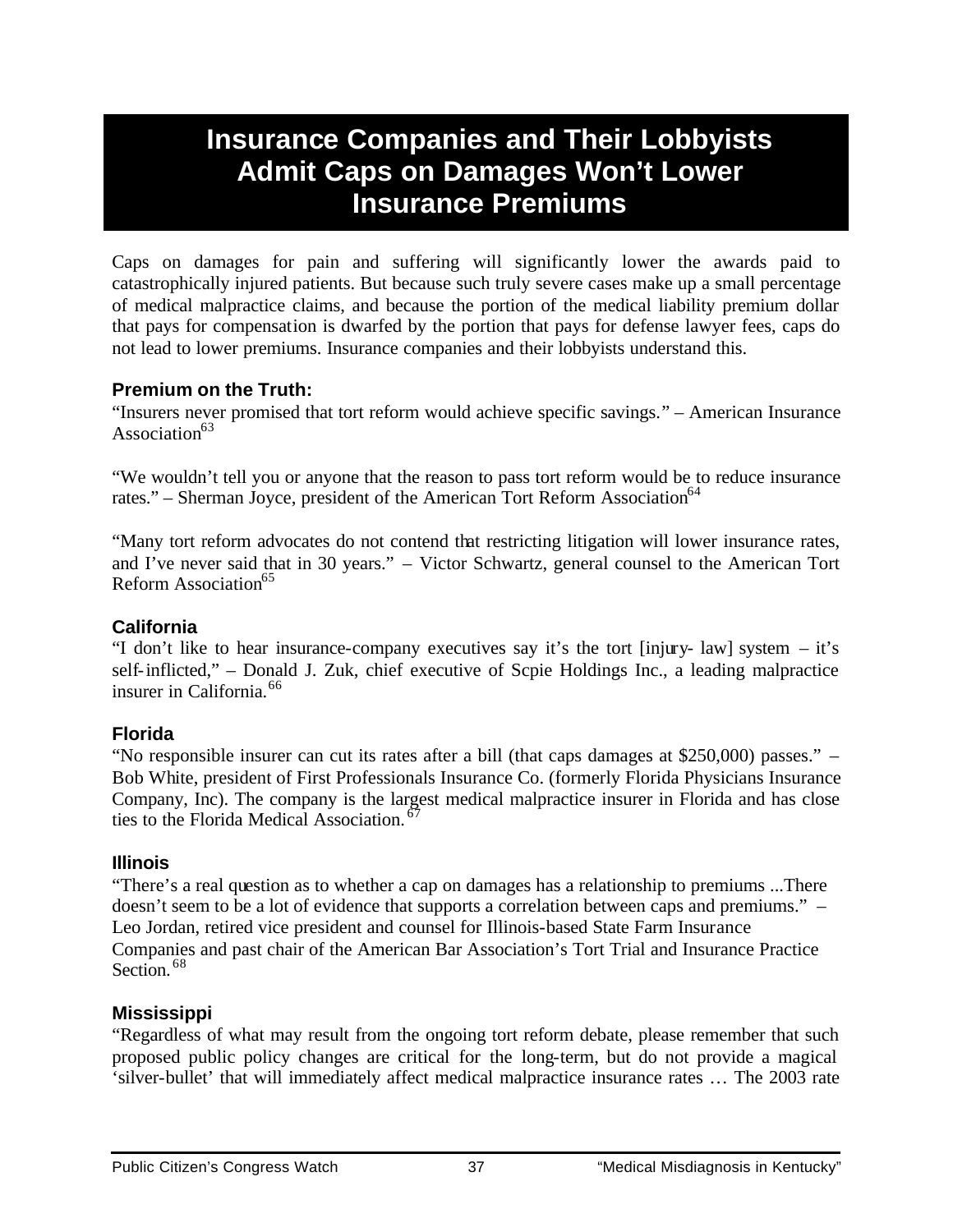change [a 45 percent increase] would happen regardless of the special session outcome." – Medical Assurance Company of Mississippi<sup>69</sup>

#### **Nevada**

"The primary insurer for Las Vegas obstetricians, American Physicians Assurance, has no plans to lower premiums for several years, if ever, said broker Dennis Coffin." – Coffin is the Account Representative for SCW Agency Group – Nevada, which represents the American Physicians Assurance Corp.<sup>70</sup>

"[John Cotton of the Nevada Physicians' Task Force] noted that even if the bill reflected a cap of \$5, there would not be an immediate impact on premiums." – Minutes of the Nevada Assembly Committee on Medical Malpractice Issues<sup>71</sup>

#### **New Jersey**

During a hearing on medical malpractice issues, New Jersey Assemblyman Paul D'Amato asked Patricia Costante, Chairwoman and CEO of MIIX Group of Companies, "[A]re you telling the insured physicians in New Jersey that if this State Legislature passes caps that you'll guarantee that you won't raise your premiums, in fact, you'll reduce them?" Costante replied: "No, I'm not telling you [or them] that. $\frac{1}{2}$ 

Financial analysis shows malpractice award "caps" would have little impact on the premiums doctors pay. In an analysis requested by the Medical Society of New Jersey, actuaries estimate that a "cap" on non-economic damages in malpractice cases would have only a slight impact on the amount doctors pay in liability premiums. "We would expect a \$250,000 cap on noneconomic damages would produce some savings, perhaps in the 5 percent to 7 percent range," the firm of Tillinghast-Towers Perrin reports. "A cap of \$500,000 is likely to be of very little benefit to physicians."<sup>73</sup>

#### **Ohio**

"In the short run, we may even see prices go up another 20 percent, and people will say, 'Gee, what happened, I thought we addressed this?"' – Ray Mazzotta, president of Columbus-based Ohio Hospital Insurance Co.<sup>74</sup>

"The stroke of the governor's pen [enacting caps on damages] will not result in immediate lowering of rates by responsible companies." – Frank O'Neil, spokesman for Birmingham, Ala. based Medical Assurance<sup>75</sup>

#### **Wyoming**

During a hearing on medical malpractice insurance issues, Bruce Crile of the Doctors' Company and Melissa Dennison of OHIC Insurance Company testified that insurance rates would not drop if caps on damages were imposed. "Both the Doctors' Company and OHIC's actuaries say a cap of \$500,000 is meaningless for purposes of ratemaking. Even with caps enacted premiums will still increase, but with predictability of the risk there will be a moderating of rate increases." – Minutes of the Wyoming Legislature's Joint Labor, Health and Social Services Interim Committee<sup>76</sup>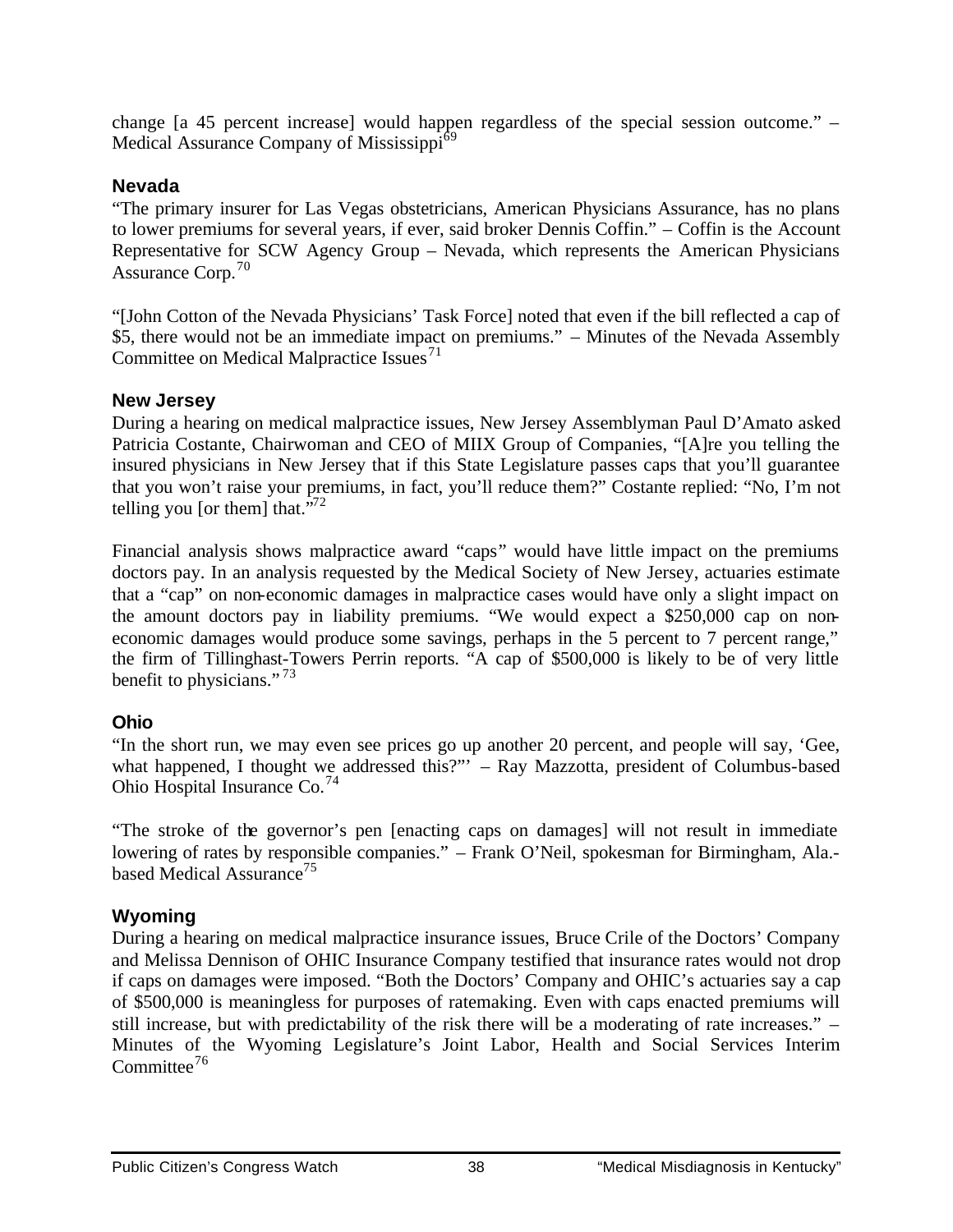# **Health-Care Providers and Legislators Should Focus on Patient Safety Reforms**

Physician groups, insurance companies and their political allies have essentially blamed patients and their lawyers for the temporary spike in some insurance premiums. The Kentucky Medical Association and its political supporters have continued to decry the costs of patient litigation, despite the fact that the state has a \$620,000 cap "non-economic" damages, which are awarded for the pain and suffering and loss of lifestyle due to paralysis, severe brain damage, disfigurement, blindness and deafness, of the loss of childbearing ability. Such damages exceed \$620,000 only in extreme cases of permanent significant injuries.

Efforts to convince politicians and policymakers that rising insurance rates are a result of "frivolous" lawsuits simply shifts attention away from much more serious problems. Instead, Kentucky's regulators, officeholders and health-care providers should focus on improving patient safety. Public Citizen recommends the following patient safety reforms:

#### **Federal Patient Safety Reforms**

• **Open the National Practitioner Data Bank to Empower Consumers with Information About Their Doctors.** 

Information about doctor discipline, including state sanctions, hospital disciplinary actions and medical malpractice awards is also contained in the National Practitioner Data Bank. HMOs, hospitals and medical boards can look at the National Practitioner Data Bank. Unfortunately, consumers cannot access the information becaus e the names of physicians in the database are kept secret from the public. Congress should lift the veil of secrecy and allow the people who have the most to lose from questionable doctors to get the information they need to protect themselves and their families.

#### **State Patient Safety Reforms**

#### • **Improve Oversight of Physicians.**

Public Citizen has long sought greater consumer access to information about doctors, and there have been recent improvements in making that information available. Most state medical boards now provide some physician information on the Internet, but the information about disciplinary actions varies greatly, is often inadequate and can be difficult for people to access.<sup>77</sup>

For more than a decade, Public Citizen's Health Research Group has been carefully scrutinizing the performance of state medical boards. As reported in our *Questionable Doctors* publication,<sup>78</sup> too little discipline is being done. Too many state medical boards, despite their duty to protect the public, still believe their first responsibility is to rehabilitate "impaired physicians" and shield them from the public's prying eyes. Fewer than one-half of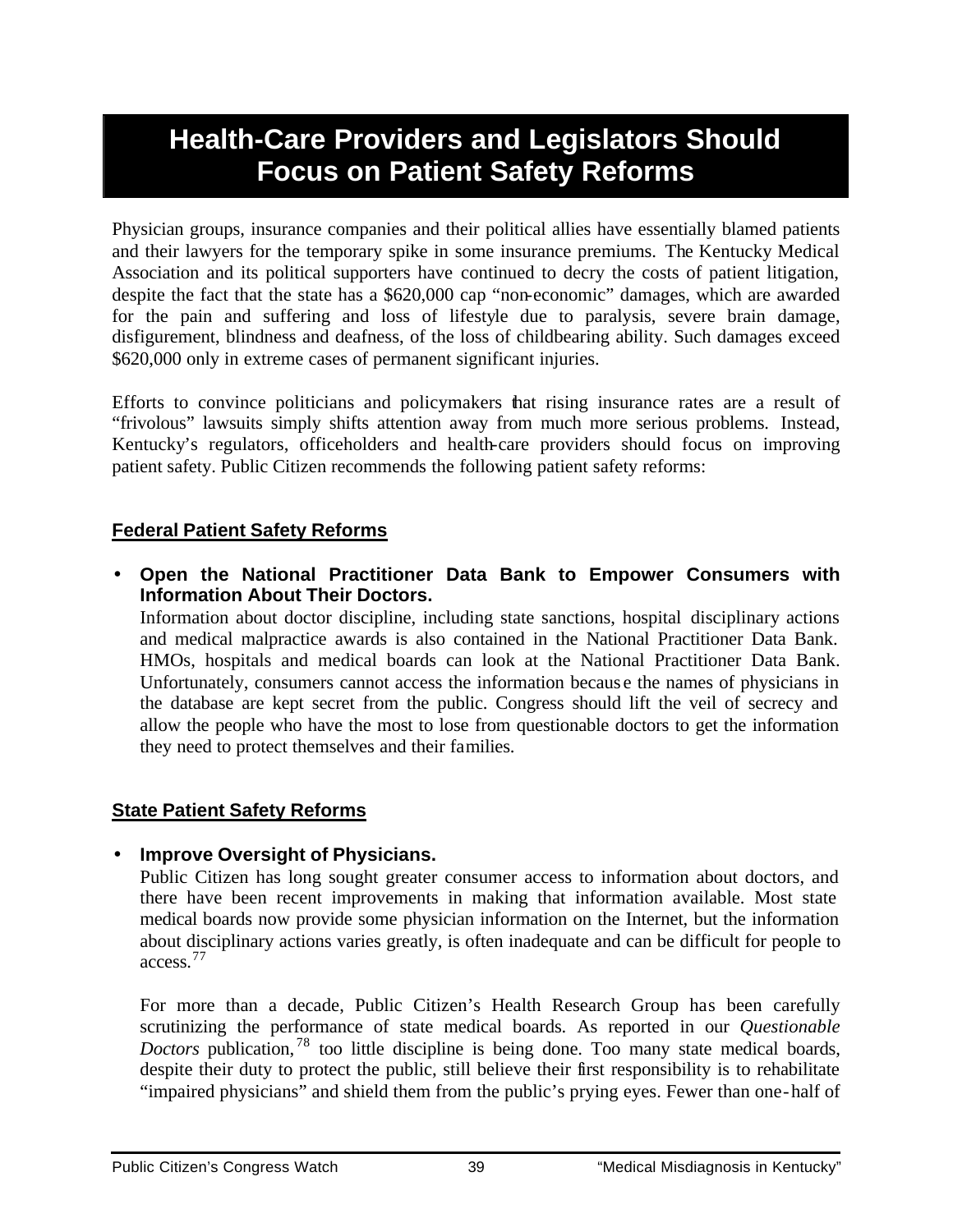one percent of the nation's doctors face any serious state sanctions each year. In 2002, state medical boards took 2,868 serious disciplinary actions, a pittance given estimates that between 44,000 and 98,000 deaths of hospitalized patients are caused by preventable medical errors annually.

State discipline rates ranged from 11.87 serious actions per 1,000 doctors (Wyoming) to 1.07 actions per 1,000 physicians (Hawaii), a tenfold difference between the best and worst states. Although Kentucky is ranked  $4<sup>th</sup>$  among the 50 states and the District of Columbia with 7.58 serious actions taken per 1,000 physicians, its rate is still well below the 11.87 rate of topranked Wyoming. (Note: Most of these actions are unrelated to medical malpractice and instead involve sanctions for substance abuse, sexual and criminal offenses.)

If all the boards did as good a job as the lowest of the top five boards, Oklahoma's rate of 7.56 serious disciplinary actions per 1,000 physicians, it would amount to a total of 6,089 serious actions a year. That would be 3,225 more serious actions than the 2,864 that actually occurred in 2002. It is likely that patients are being injured or killed more often in states with poor doctor disciplinary records than in states with consistent top performances.

Negligent doctors are rarely disciplined with loss or suspension of their license for inferior care. Instead, state medical boards focus on more easily documentable offenses such as prescription drug violations and fraud convictions or disciplinary action in another state as potential indicators of substandard care. Congress could encourage better oversight through grants to state medical boards, tied to the boards' agreements to meet performance standards.

The following state reforms would improve medical board performance:

- **Reform medical board governance.** States should sever any remaining formal, debilitating links between state licensing boards and state medical societies. Members of medical boards (and separate disciplinary boards, where present) should be appointed by the governor, and the governor's choice of appointees should not be limited to a medical society's nominees. At least 50 percent of the members of each state medical board and disciplinary board should be well-informed and well-trained public members who have no ties to health care providers and who, preferably, have a history of advocacy on behalf of patients. The governor should appoint members to the Medical Board whose top priority is protecting the public's health, not providing assistance to physicians who are trying to evade disciplinary actions.
- **Beef up medical board funding and staffing.** State legislatures should permit medical boards to spend all the revenue from medical licensing fees, rather than being forced to give part to the state treasury. The medical boards should raise their fees to \$500 a year. All boards could benefit from hiring new investigators and legal staff. Boards should employ adequate staff to process and investigate all complaints within 30 days, to review all malpractice claims filed with the board, to monitor and regularly visit doctors who have been disciplined to ensure their compliance with the sanctions imposed, and to ensure compliance with reporting requirements. They should hire investigators to seek out errant doctors,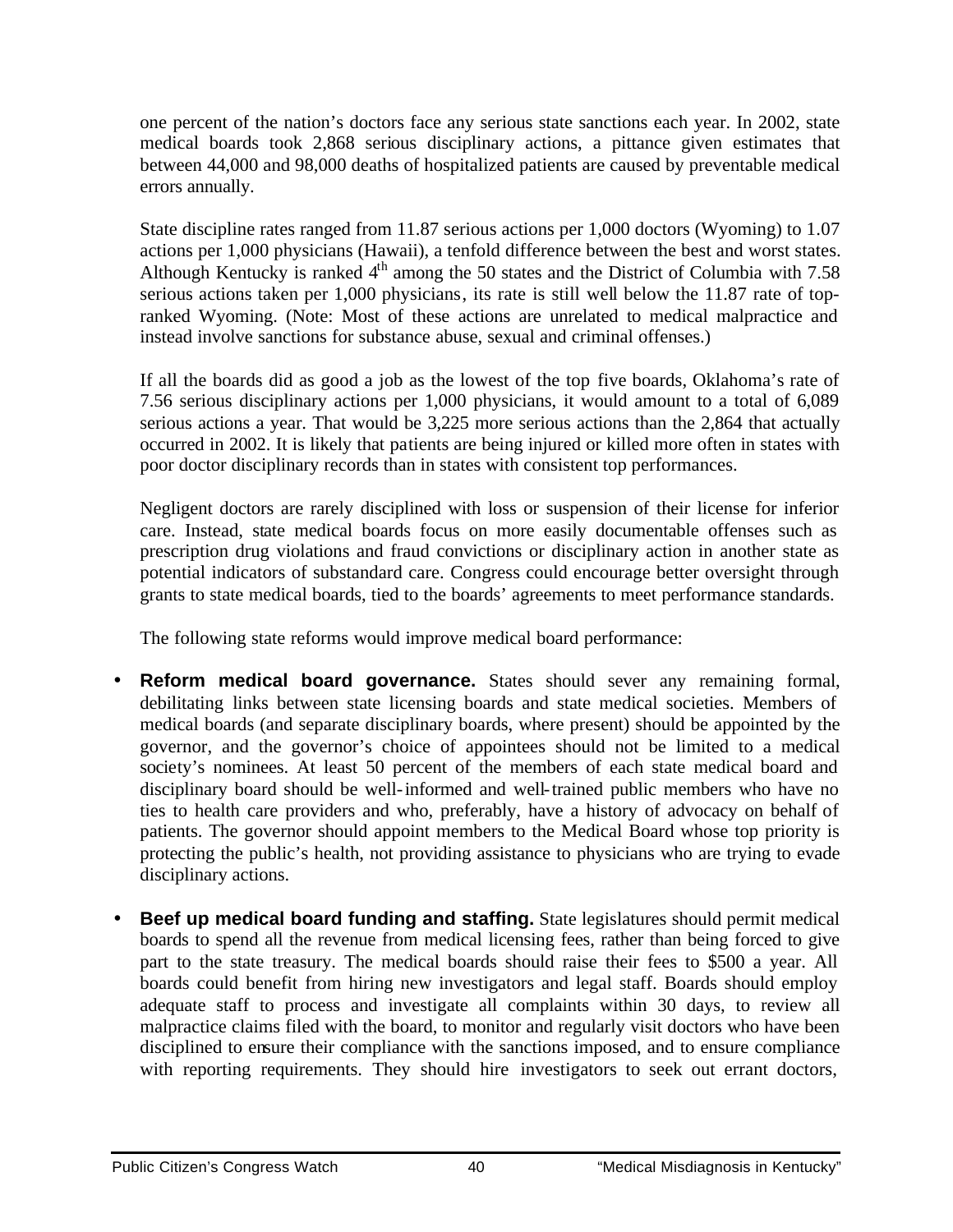through review of pharmacy records, consultation with medical examiners, and targeted office audits of those doctors practicing alone and suspected of poor care.

- **Require risk prevention.** States should adopt a law, similar to one in Massachusetts, that requires all hospitals and other health care providers to have a meaningful, functioning risk prevention program designed to prevent injury to patients. Massachusetts also requires all adverse incidents occurring in hospitals or in doctors' offices to be reported to the medical board.
- **Require periodic recertification of doctors based on a written exam and audit of their patients' medical care records.**

#### **Federal and State Patient Safety Reforms**

• **Implement patient safety measures proposed by the Institute of Medicine.** Public Citizen believes in personal responsibility and accountability for negligence as one of the principal methods for deterring medical errors. Nevertheless, we acknowledge that the "systems approach" to patient safety advocated by the Institute of Medicine shows considerable promise. We are disappointed that some three years after the release of its report, almost nothing has been done to establish mandatory nationwide error reporting systems, identify unsafe practices, or raise performance standards.

Medication errors are among the most common preventable mistakes, but safety systems have been put in place in very few hospitals. Although experts using the systems approach have identified a number of promising strategies to reduce malpractice, few have been implemented. Experts have estimated that more than 950,000 serious drug errors occur annually in hospitals alone.<sup>79</sup> Recent studies show that computer physician order entry  $(CPOE)$  systems can reduce error rates by 55 percent,  $80$  CPOE is an electronic prescribing system that intercepts errors where they most commonly occur – at the time medications are ordered. Physicians enter orders into a computer, rather than on paper. Orders are automatically checked for potential problems, such as drug interactions or allergies. CPOE also resolves problems associated with deciphering doctors' notoriously bad handwriting. But in spite of these benefits, fewer than three percent of hospitals have fully implemented  $CPOE.<sup>81</sup>$ 

• **Evidence-based hospital referral could save 4,000 lives every year, but has not been implemented.** Evidence-based hospital referral means directing patients with highrisk conditions to hospitals with characteristics shown to be associated with better outcomes. Dr. Adams Dudley, a researcher at the University of San Francisco at California, identified 10 surgical procedures for which outcomes were strongly related to hospital volume. Using data from California hospitals, he estimated that using evidence-based hospital referral for those 10 procedures would prevent over 4,000 deaths across the U.S. each year. $82$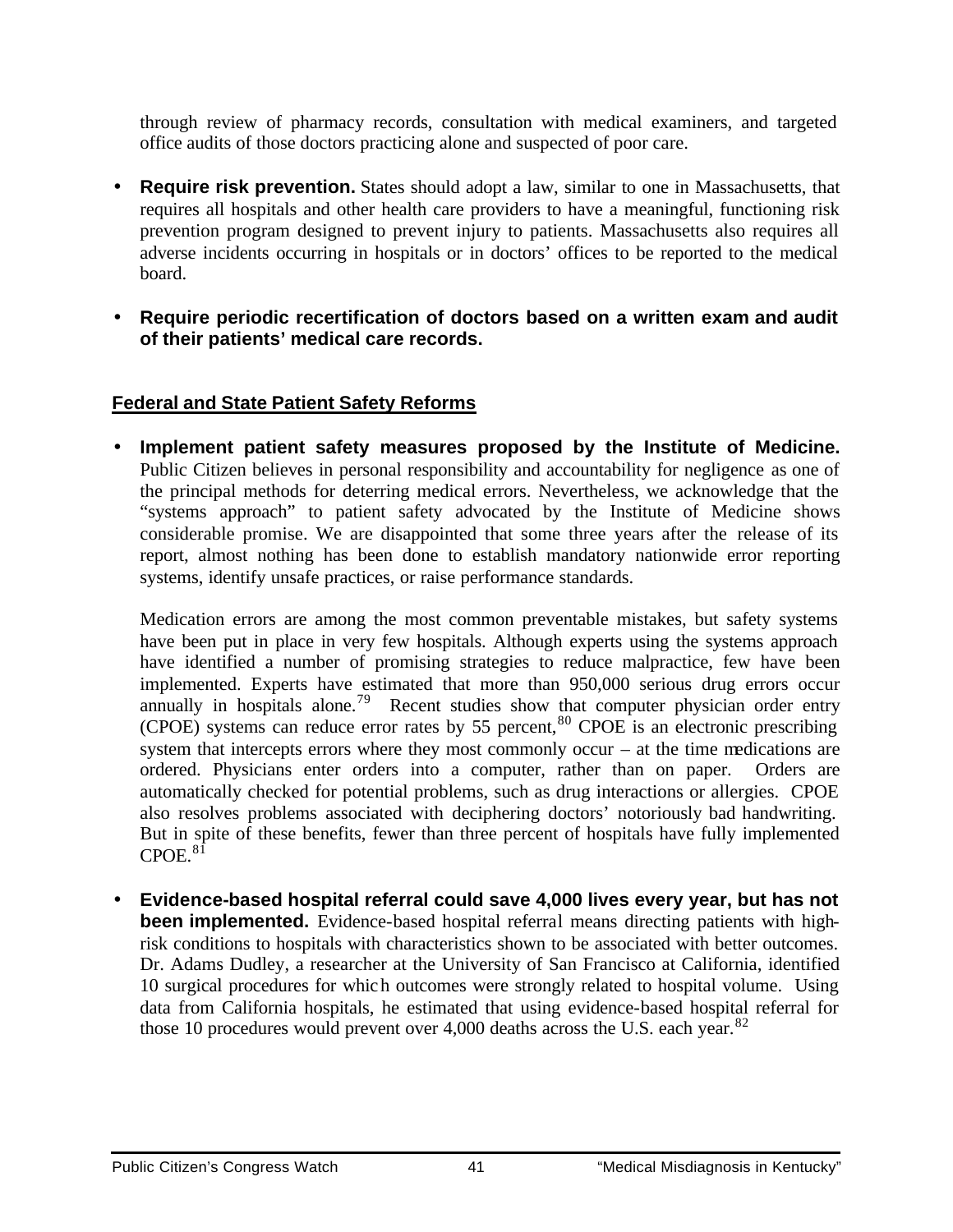- **Prevent wrong procedure surgery and surgery performed on the wrong body part or to the wrong patient.** Such mistakes should *never* happen, according to a special alert reissued December 5, 2001 by the Joint Commission on Accreditation of Healthcare Organizations.<sup>83</sup> To prevent these accidents, the JCAHO recommends the surgical site be marked with a permanent marker. Sometimes referred to as "signing your site," doctors place their initials on the surgical site with a permanent marking pen in a way that cannot be overlooked and then actually operate through or next to the initials. JCAHO also recommends orally verifying the surgery in the operating room just before starting the operation. <sup>84</sup> Nevertheless, during 2001 in Florida hospitals alone there were 54 surgeries on the wrong part of the body, 16 wrong procedures performed and nine wrong patient surgeries.<sup>85</sup> Had Florida mandated the JCAHO recommendations in 2000, these 79 incidents would not have occurred.
- **Limit physicians' workweek to reduce hazards created by fatigue.** American medical residents work among the highest – if not the highest – number of hours in the professional world. They work up to 120 hours a week, including 36-hour shifts for several weeks at a time.<sup>86</sup> After 24 hours of wakefulness, cognitive function deteriorates to a level equivalent to having a 0.10 percent blood alcohol level.  $87$  In other words, doctors who would be considered too unsafe to drive may still treat patients for 12 more hours. 41 percent of resident-physicians attribute their most serious mistake in the previous vear to fatigue.<sup>88</sup> 45 percent of residents who sleep less than four hours per night report committing medical errors.<sup>89</sup> Working these extreme hours for years at a time also has ill-effects on doctors' own personal health and safety. Multiple studies in the medical literature demonstrate that sleepdeprived and overworked residents are at increased risk of being involved in motor vehicle collisions, suffering from depressed mood and depression, and giving birth to growthretarded and/or premature infants.<sup>90</sup> If the maximum workweek for residents was limited to 80 hours it could considerably reduce mistakes due to fatigue and lack of supervision.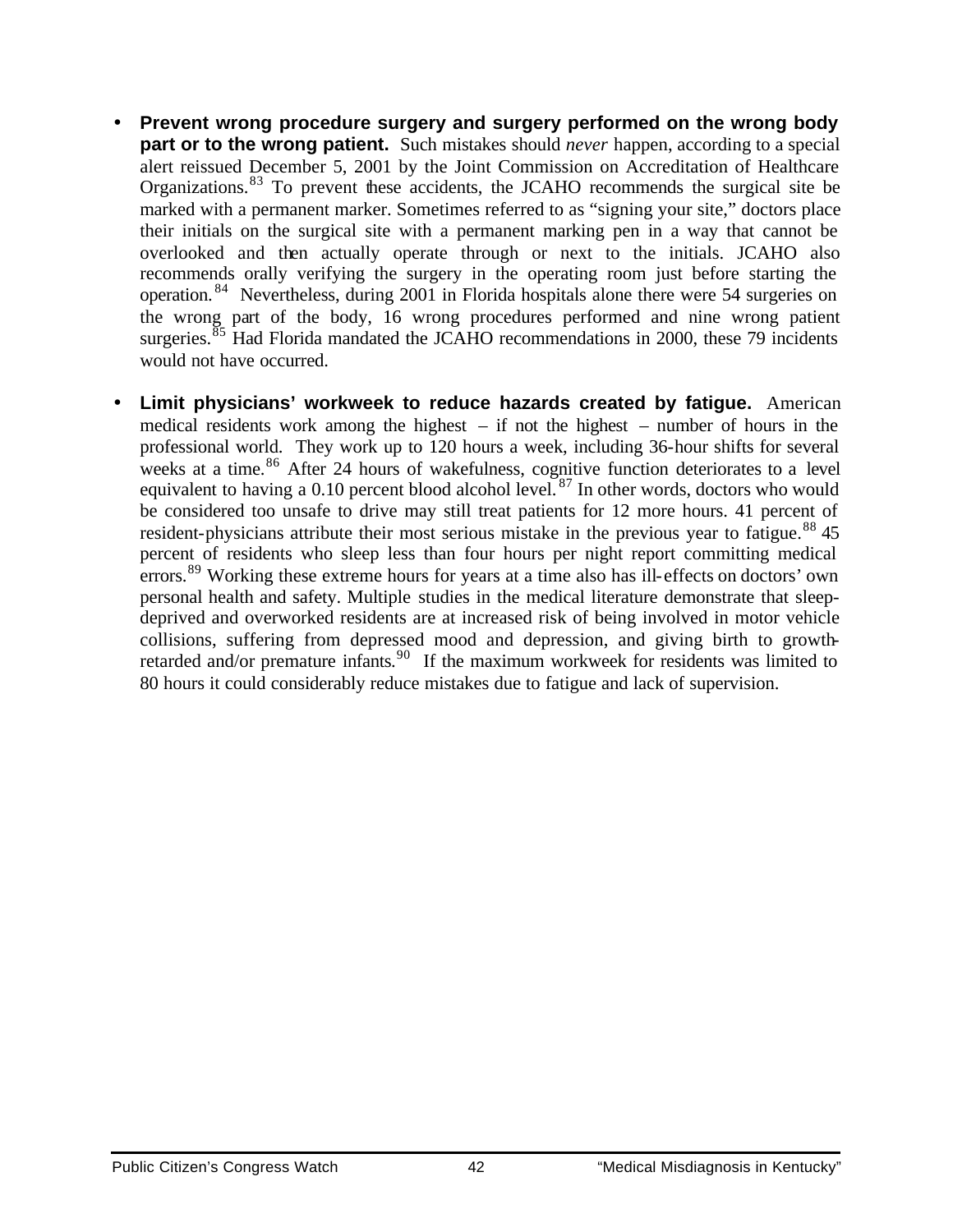# **Solutions to Make Insurance Rates More Predictable**

The following recommendations for state insurance regulators to implement have been made by J. Robert Hunter, Director of Insurance for the Consumer Federation of American, on behalf of Americans for Insurance Reform: <sup>91</sup>

#### **Investigations and Audits**

There must be a full and thorough investigation of the insurance companies' data to determine if there are errors and over-reserving in the data. An investigation should determine:

- 1) The extent to which the extraordinarily high profitability of the insurance industry during much of the 1990s, and its lower profitability today, is related to the performance of interest rates and the stock market during those periods;
- 2) The extent to which today's rate increases are an attempt to recoup money that insurers lost in the stock market or in other poorly-performing assets;
- 3) The extent to which insurers are adversely affected by today's low interest rates;
- 4) Whether insurers' estimates of their future claims payments, which are the basis for rate increases, are unreasonably high today; and
- 5) Whether it is proper, or lawful, for insurers to seek substantial rate increases despite having hugely increased their surplus – the money they have "in the bank," with policyholder-supplied funds, particularly if the insurer is overcapitalized.

In addition, state insurance commissioners are urged to institute, or seek statutory authority to institute, annual, rather than the typical once-every-three-years, audits of insurance companies operating in their state. These annual audits should ascertain whether the companies are engaging in questionable accounting practices and whether their business and investment practices, by failing to take into account cyclical economic downturns, present unacceptable financial risks for insurance consumers and shareholders.

#### **Specific Reforms**

• **Regulate excessive pricing.** One cause of the cycle is the lack of regulatory action to end excessive and inadequate rates during the different phases of the cycle. Insurance Commissioners should start now by regulating the excessive prices being charged by insurers. They should, at least, hold the necessary hearings to determine if the prices are not excessive.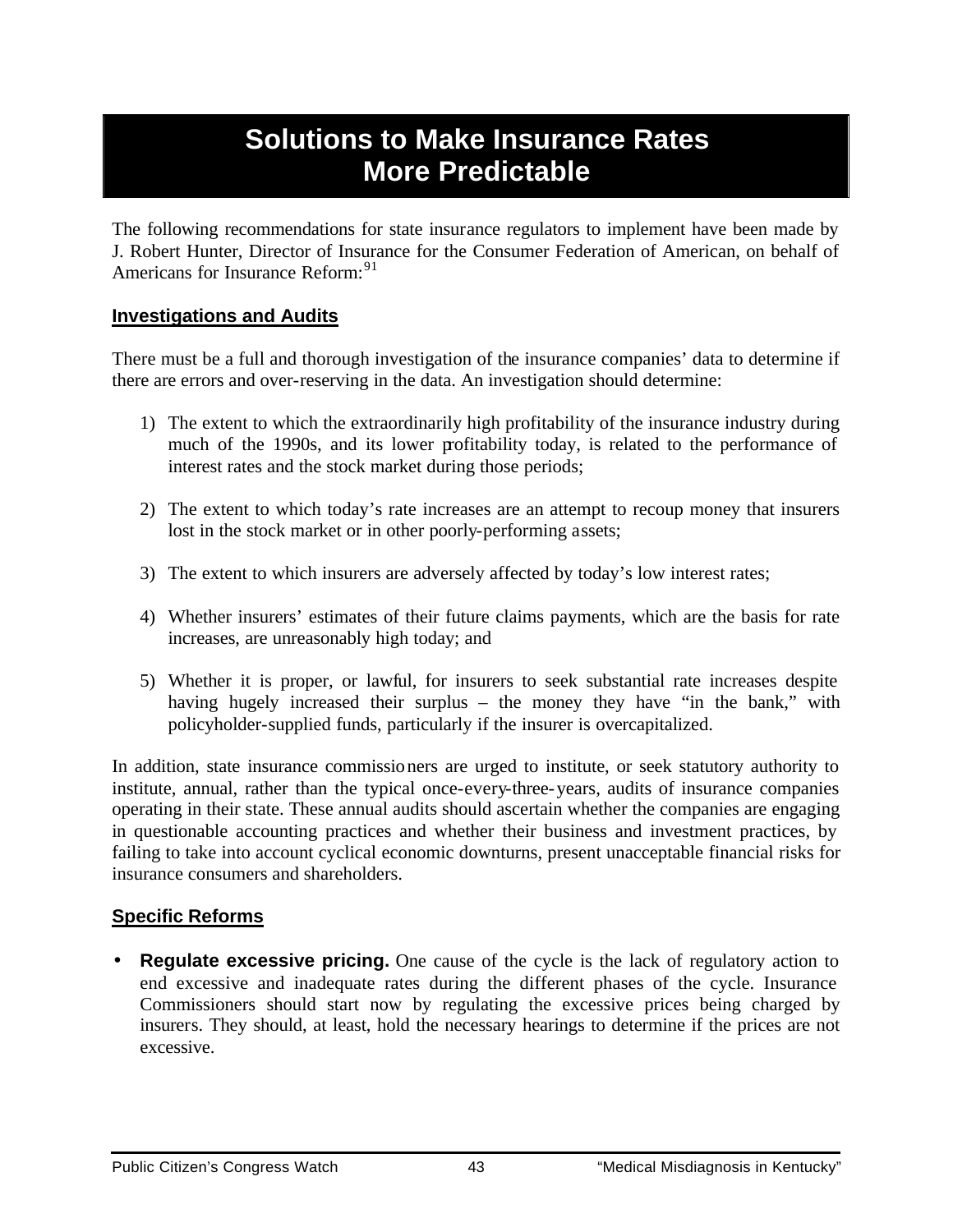- **Freeze particularly stressed rates until the examination of the prices and remarkable jumps in loss reserves can be fully analyzed.** For instance, medical malpractice and homeowner rates should be frozen. A rollback of unjustified rate increases that have already taken effect should then be in order. (The manner in which insurance rate rollbacks can be written and implemented to comply with all Constitutional requirements is explained in *Calfarm Ins. Co. v. Deukmejian*, 48 Cal.3d 805 (1989), and *20th Century Ins. Co. v. Garamendi*, 8 Cal.4th 216 (1994). These cases substantially upheld Prop 103, the California insurance reform initiative that rolled back auto insurance rates by 20 percent.)
- **Require that risks with poorer experience pay more than good risks in lines of insurance where such methods are not in use today.** For example, require medical malpractice insurers to use claims history as a rating factor, and to give that factor significant weight. Auto insurers use an individual's driving record as a rating factor; workers compensation insurers use the employer's loss experience as a rating factor – so-called "experience mod." Malpractice insurers should do the same. In addition, insurance commissioners should require all medical malpractice insurers to offer all "good" doctors – *i.e.*, all doctors meeting an objective definition of eligibility based on their claims history, their amount of experience and perhaps other factors – the lowest rate.
- **Reduce the percentage of assets that insurers can invest in stocks or other**  risky assets. Insurers should not be permitted to raise their rates in order to recoup losses on stocks or other risky assets. The less risky their investments, the more secure policyholders are, and the more stable are rates.
- **Create a standby public insurer to write risks when the periodic cycle bottoms and hard markets occur, such as a medical malpractice insurer funded by a start-up loan from the state to compete with the existing malpractice carriers.** Several states have created such carriers to write workers' compensation, and in many states such carriers have helped bring down workers' comp rates. Similarly structured medical malpractice insurers should have similar success.
- **Ask the National Association of Insurance Commissioners to stop implementation of the deregulation of commercial rates and forms, which it is unwisely pushing.**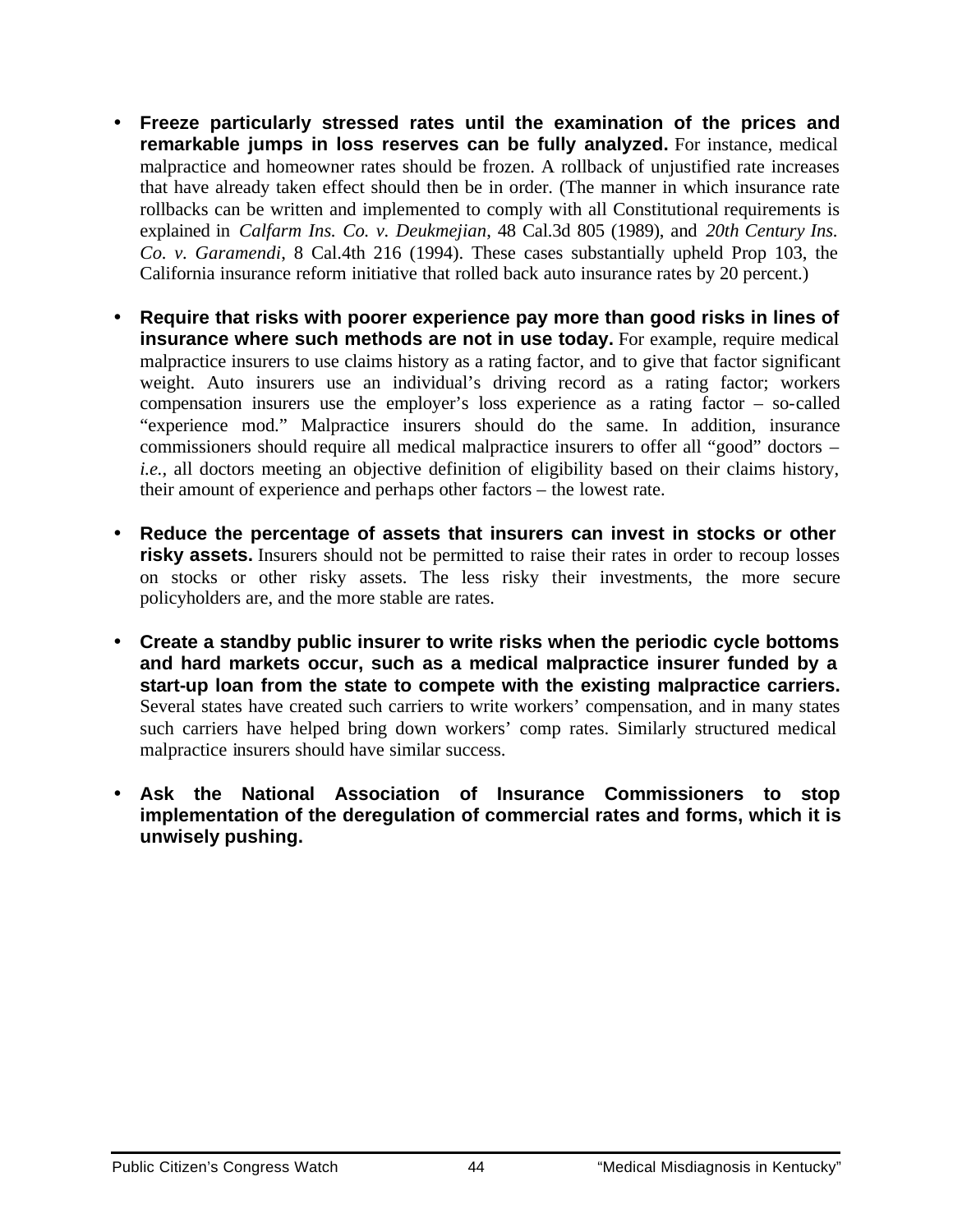### **Endnotes**

1 *To Err Is Human, Building a Safer Health System*, Institute of Medicine, 2000, p. 26-27.

<sup>2</sup> "Medical Malpractice Net Premium and Incurred Loss Summary," National Association of Insurance Commissioners, July 18, 2001.

3 Roger Alford, "Expense of Insurance Drives Knox Doctors Outs of Baby Business," *Lexington Herald-Leader*, May 23, 2003.

<sup>4</sup> Public Citizen calculation based on Bureau of Labor Statistics - Medical Services CPI.

<sup>5</sup> AMA says Kentucky in Crisis Over Malpractice Insurance," Associated Press, March 4, 2003.

<sup>6</sup> National Practitioner Data Bank, Annual Report, 2002, table 9: "Mean and Median Medical Malpractice Payment and Mean Delay Between Incident and Payment by State, 2001 and Cumulative," 2002.

<sup>7</sup> Charles Wolfe, "Medical Malpractice Looms as Legislative Issue," Associated Press, Dec. 23, 2003.

<sup>8</sup> For a more detailed explanation of insurance economics and the rationale for recent premium increases, see the section in this report entitled "Medical Liability Premium Spike is Caused by the Insurance Cycle and Mismanagement, Not the Legal System."

<sup>9</sup> Office of the Actuary, Centers for Medicare and Medicaid, "Revisions to Payment Policies Under the Physician Fee Schedule for Calendar Year 2003 and Inclusion of Registered Nurses in the Personnel Provision of the Critical Access Hospital Emergency Services Requirement for Frontier Areas and Remote Locations," 67 Federal Register 80171, Dec. 31, 2002*.*

<sup>10</sup> Deborah A. Grandinetti, "How Practice Costs Wash Away Income," *Medical Economics Magazine*, Oct. 25, 1999

<sup>11</sup> "Revisions to Payment Policies Under the Physician Fee Schedule for Calendar Year 2003 and Inclusion of Registered Nurses in the Personnel Provision of the Critical Access Hospital Emergency Services Requirement for Frontier Areas and Remote Locations," 67 Federal Register 80171, Dec. 31, 2002. The federal government indexes the average malpractice insurance cost nationwide at 3.2 percent of a doctor's practice income. For Kentucky, it assigns a local malpractice cost value of .877, indicating Kentucky doctors pay 87.7 percent of the national average in malpractice insurance costs. The 2.8 percent statistic for Kentucky is calculated by multiplying these two numbers.

<sup>12</sup> William Allen, "Malpractice Bill Clears Panel," Louisville *Courier-Journal*, Jan. 14, 2004.

<sup>13</sup> Andrew Wolfson, "Large Medical Malpractice Jury Awards Rate in Kentucky," Louisville *Courier-Journal*, Feb. 1, 2004.

<sup>14</sup> Kentucky Board of Medical Licensure, "Physicians with Practice Address in Kentucky", reports from 2000-2003. <sup>15</sup> United States General Accounting Office, Report GAO-03-836, "Medical Malpractice: Implications of Rising

Premiums on Access to Health Care," August 2003, p. 17. Available at http://www.gao.gov/new.items/d03836.pdf. <sup>16</sup> *Id.*

<sup>17</sup> United States General Accounting Office, Report GAO-03-836, "Medical Malpractice: Implications of Rising Premiums on Access to Health Care," August 2003. Available at http://www.gao.gov/new.items/d03836.pdf. <sup>18</sup> Public Citizen reports available at http://www.medicalmalpracticefacts.org.

<sup>19</sup> United States General Accounting Office, Report GAO-03-836, "Medical Malpractice: Implications of Rising Premiums on Access to Health Care," August 2003, p. 17. Available at http://www.gao.gov/new.items/d03836.pdf.

<sup>20</sup> *Id.,* p. 18.

 $^{21}$  *Id.*, p. 18.

<sup>22</sup> *Id*., p. 13-14.

<sup>23</sup> *Id*., p. 20.

<sup>24</sup> Harvard Medical Practice Study Group, *Patients, Doctors and Lawyers: Medical Injury, Malpractice Litigation, and Patient Compensation in New York,* 1990.

<sup>25</sup> Studdert et al, "Beyond Dead Reckoning: Measures of Medical Injury Burden, Malpractice Litigation, and Alternative Compensation Models from Utah and Colorado," 33 Ind. L. Rev. 1643 (2000).

<sup>26</sup> The Agency for Health Care Administration; Division of Health Quality Assurance, "Reported Malpractice Claims by District Compared to Reported Adverse Incidents 1996, 1997, 1998, 1999."

<sup>27</sup> Official Transcript, Medicare Payment Advisory Commission, public meeting, Dec. 12, 2002.

<sup>28</sup> Congressional Budget Office Cost Estimate, H.R. 4600, Sept. 24, 2002.

<sup>29</sup> John Cheves, "Kentucky Legislators Approve Medical Malpractice Bill," Lexington *Herald-Leader*, Feb. 20, 2003.

<sup>30</sup> "Remarks by the President on Medical Liability Reform," University of Scranton, Scranton, Pa., Jan. 16, 2003. Transcript at: http://www.whitehouse.gov/infocus/medicalliability/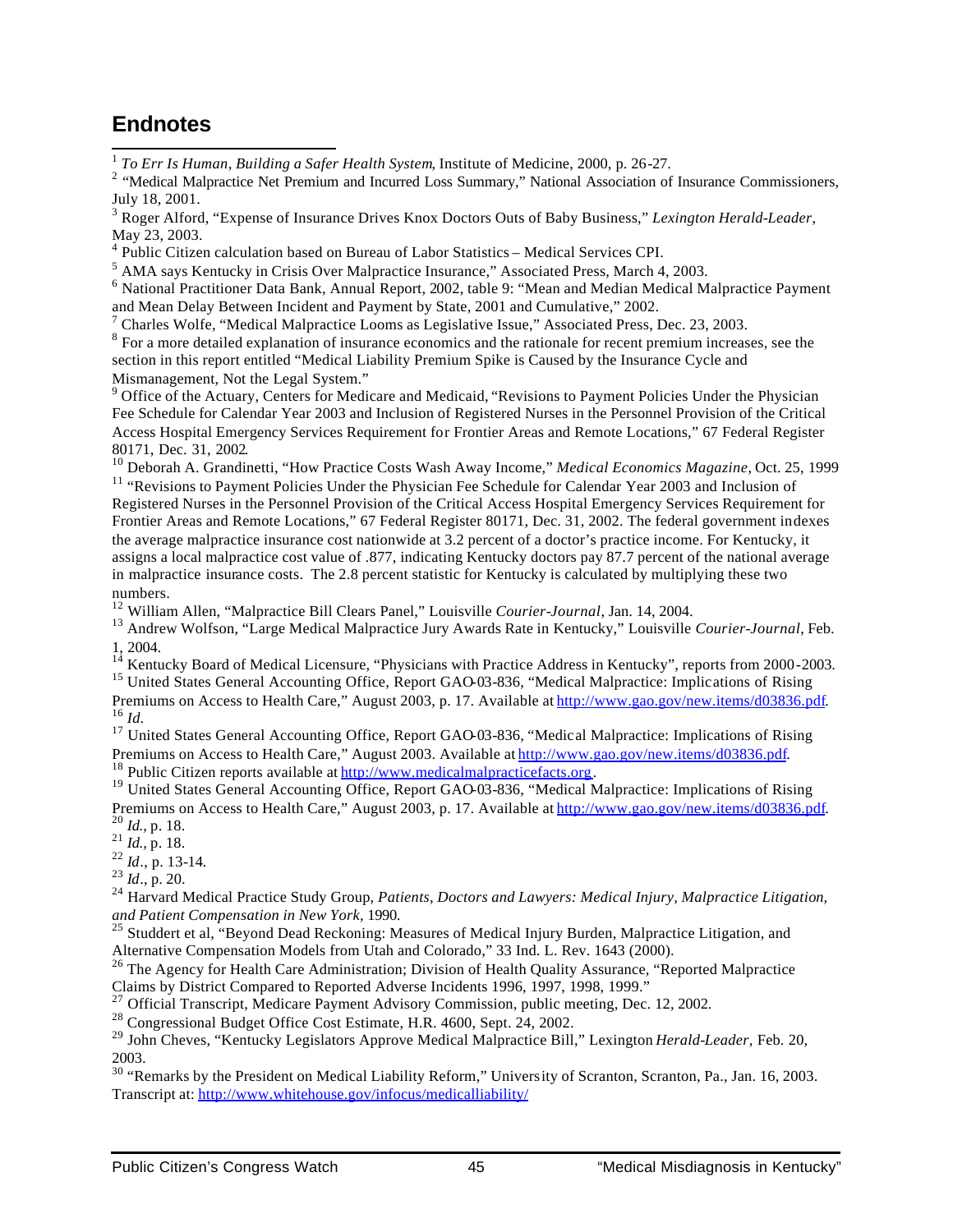$31$  Based on Public Citizen interviews with plaintiff attorneys.

<sup>33</sup> According to the Physician Insurers Association of America, expert witnesses in a medical malpractice case are paid on average over \$4,800.

<sup>34</sup> Posner et al, "Variation in Expert Opinion in Medical Malpractice Review," 85 *Anesthesiology 1049*, 1996.

<sup>35</sup> Congressional Budget Office, Cost Estimate for H.R. 5, HEALTH Act of 2003, ordered by the House Committee on the Judiciary, submitted March 10, 2003.

<sup>36</sup> United States General Accounting Office, Report GAO-03-836, "Medical Malpractice: Implications of Rising Premiums on Access to Health Care," p. 27, August 2003. Available at http://www.gao.gov/new.items/d03836.pdf. <sup>37</sup> *Id*., p. 29.

<sup>38</sup> Chassin & Becher, "The Wrong Patient," 136 *Ann Intern Med.* 826, 2002.

<sup>39</sup> Agency for Health Care Administration, Risk Management Reporting Summary, March 2002.

<sup>40</sup> Barker et al, "Medication Errors Observed in 36 Heath Care Facilities," 162 *Arch Intern Med*. *1897*, 2002.

<sup>41</sup> Bates et al, "The Costs of Adverse Drug Events in Hospitalized Patients," 277 *JAMA 307,* 1997.

<sup>42</sup> Moss, "Spotting Breast Cancer: Doctors Are Weak Link," *New York Times*, June 27, 2002.

<sup>43</sup> Berens, "Infection epidemic carves deadly path," *Chicago Tribune*, July 21, 2002. This number is attributed to the "Tribune's analysis, which adopted methods commonly used by epidemiologists."

<sup>44</sup> *Id.*

 $\overline{a}$ 

<sup>45</sup> U.S. Department of Health and Human Services, "Confronting the New Health Care Crisis," July 24, 2002.

<sup>46</sup> J. Needleman, P. Buerhaus, S. Mattke, M. Stewart, K. Zelevinsky, "Nurse-Staffing Levels and the Quality of Care

in Hospitals," *New England Journal of Medicine,* 2002; 346:1715-1722, May 30, 2002. Also: L.H. Aiken LH, S.P. Clarke, D.M. Sloane et al., "Hospital Nurse Staffing and Patient Mortality, Nurse Burnout and Job Dissatisfaction*,*"

*JAMA*, 2002;288:1987-1993, Oct. 23/30, 2002.

<sup>47</sup> *Id.*

<sup>48</sup> Congressional Budget Office, "Limiting Total Liability for Medical Malpractice," Jan. 8, 2004.

<sup>49</sup> Charles Kolodkin, "Medical Malpractice Insurance Trends? Chaos!" International Risk Management Institute. http://www.irmi.com/expert/articles/kolodkin001.asp

<sup>50</sup> Americans for Insurance Reform, "Medical Malpractice Insurance: Stable Losses/Unstable Rates," Oct. 10, 2002. See also: http://www.insurance-reform.org/StableLosses.pdf.

<sup>51</sup> "Hot Topics & Insurance Issues," Insurance Information Institute, www.iii.org

<sup>52</sup> Christopher Oster and Rachel Zimmerman, "Insurers' Missteps Helped Provoke Malpractice 'Crisis,'" *Wall Street Journal* , June 24, 2002.

<sup>53</sup> Charles Kolodkin, Gallagher Healthcare Insurance Services, "Medical Malpractice Insurance Trends? Chaos!" September 200, available at http://www.irmi.com/expert/articles/kolodkin001.asp.

<sup>54</sup> "State of West Virginia Medical Malpractice Report on Insurers with over 5% Market Share," Provided by the Office of the West Virginia Insurance Commission, November 2002.

<sup>55</sup> Scott B. Larkin, "Medical Malpractice Insurance in Missouri: The Current Difficulties in Perspective," Missouri Department of Insurance, February 2003.

<sup>56</sup> "Medical Malpractice Caps Fail to Prevent Premium Increases, According to Weiss Ratings Study," at www.businesswire.com, June 2, 2003.

 $\frac{57}{100}$  American Medical Association Report 35 of the Board of Trustees, at http://www.amaassn.org/ama1/upload/mm/annual02/bot35a02.rtf..

<sup>58</sup> *Id.*

<sup>59</sup> Kelso & Kelso*, Jury Verdicts in Medical Malpractice Cases and the MICRA Cap*, Institute for Legislative Practice (1999). N. Vidmar, F. Gross, M. Rose, "Jury Awards for Medical Malpractice and Post-Verdict Adjustments of Those Awards," 48 *DePaul Law Review* 265, 1998. Merritt & Barry, "Is the Tort System in Crisis? New Empirical Evidence," 60 *Ohio State Law Journal* 315 (1999).

<sup>60</sup> *PIAA Data Sharing Report*, Report 7, Part 10.

<sup>61</sup> The NAIC scale grades injury severity as follows:

Emotional damage only (fright; no physical injury);

Temporary insignificant (lacerations, contusions, minor scars);

Temporary minor (infections, fall in hospital, recovery delayed);

Temporary major (burns, surgical material left, drug side-effects);

Permanent minor (loss of fingers, loss or damage to organs);

<sup>32</sup> N. Vidmar, *Medical Malpractice and the American Jury,* 1995.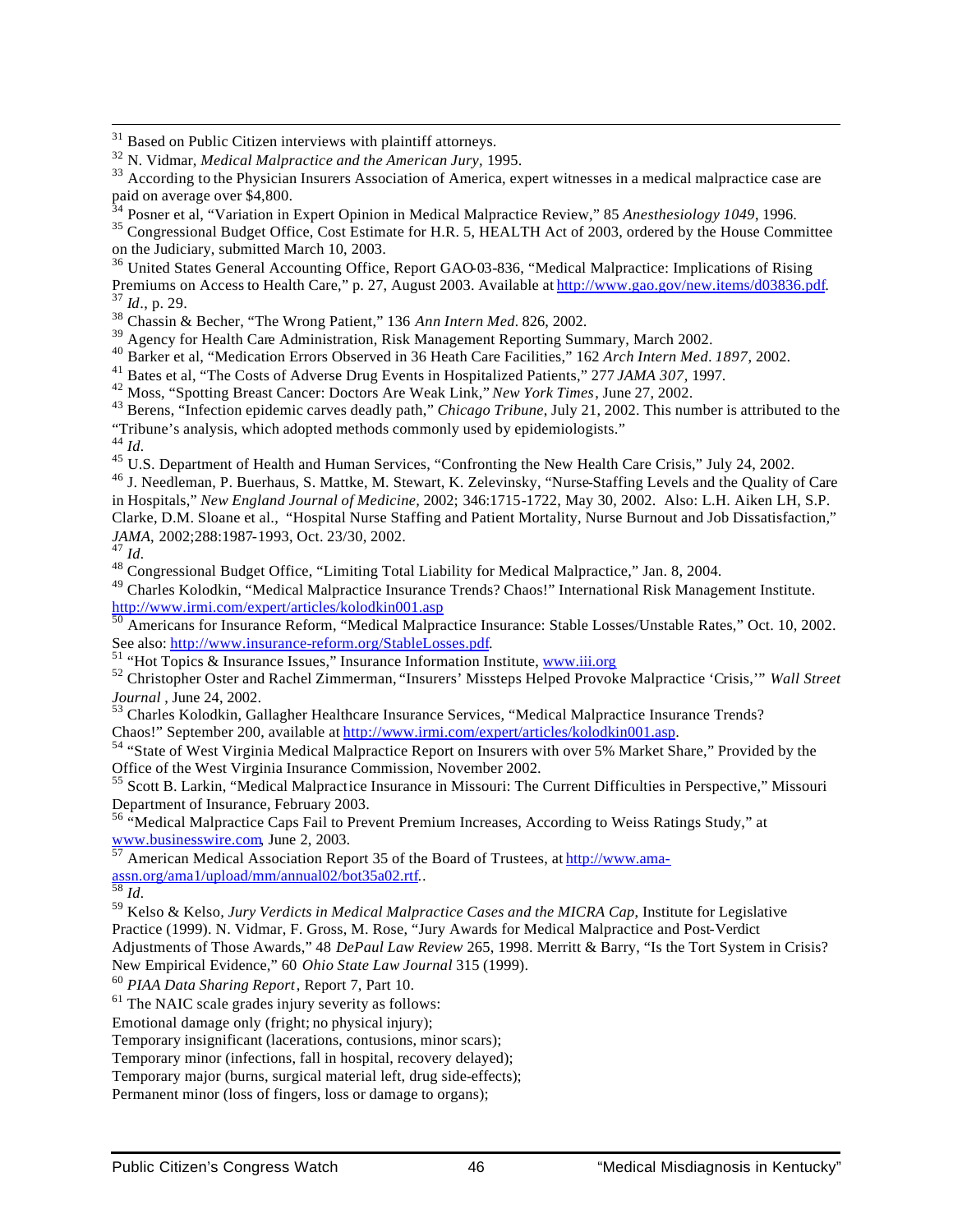Permanent significant (deafness, loss of limb, loss of eye, kidney or lung);

Permanent major (paraplegia, blindness, loss of two limbs, brain damage);

Permanent grave (quadriplegia, severe brain damage, lifelong care or fatal prognosis);

Death

 $\overline{a}$ 

<sup>62</sup> N. Vidmar, F. Gross, M. Rose, "Jury Awards for Medical Malpractice and Post-Verdict Adjustments of Those Awards," 48 *DePaul Law Review* 265, 1998.

<sup>63</sup> "AIA Cites Fatal Flaws In Critic's Report On Tort Reform," American Insurance Association press release, March 13, 2002.

<sup>64</sup> "Study Finds No Link Between Tort Reforms And Insurance Rates," *Liability Week*, July 19, 1999.

<sup>65</sup> Michael Prince, "Tort Reforms Don't Cut Liability Rates, Study Says," *Business Insurance*, July 19, 1999

<sup>66</sup> Rachel Zimmerman and Ch ristopher Oster, "Assigning Liability: Insurers' Missteps Helped Provoke Malpractice 'Crisis'; Lawsuits Alone Didn't Cause Premiums to Skyrocket; Earlier Price War a Factor," *The Wall Street Journal*, June 24, 2002.

<sup>67</sup> Phil Galewitz, "Underwriter Gives Doctors Dose of Reality," *The Palm Beach Post*, January 29, 2003 and Mike Salinero, "Insurers Tied To Florida Doctors," *The Tampa Tribune*, March 22, 2003.

<sup>68</sup> Leo Jordan, *Chicago Lawyer*, November 2003.

<sup>69</sup> Julie Goodman, "Premiums Rise by 45 Percent; Insurance Group's Hike Comes as Doctors Seek Relief," *Clarion-Ledger* (Jackson, Miss.), September 22, 2002.

<sup>70</sup> Joelle Babula, "Obstetricians Say Problems Remain," *The Las Vegas Review-Journal*, October 1, 2002.

<sup>71</sup> "Testimony on Assembly Bill 1: To Make Various Changes Related to Medical and Dental Malpractice," Nevada Assembly Committee on Medical Malpractice Issues, July 30, 2002.

<sup>72</sup> "Testimony Concerning the Affordability of Medical Malpractice Insurance for Physicians Practicing in New Jersey," public hearing before the Assembly Health and Human Services Committee and Banking and Insurance Committee, June 3, 2002.

<sup>73</sup> James D. Hurley and Gail E. Tverberg, Tillinghast-Towers Perrin, Atlanta, "Review of Proposed Legislation," sent to Ray Cantor, director of governmental affairs, Medical Society of New Jersey, Jan. 7, 2003.

<sup>74</sup> "No Drop in Malpractice Rates Pending," *The Associated Press*, Jan. 10, 2003.

<sup>75</sup> *Id.*

<sup>76</sup> Testimony at the Wyoming Legislature's Joint Labor, Health and Social Services Interim Committee, Dec. 4-6, 2002.

<sup>77</sup> See http://www.citizen.org/publications/release.cfm?ID=7168

<sup>78</sup> See www.questionabledoctors.org

<sup>79</sup> J.D. Birkmeyer, C.M. Birkmeyer, D.E. Wennberg, M.P. Young, "Leapfrog Safety Standards: Potential Benefits of Universal Adoption." The Leapfrog Group. Washington, DC, 2000. Available at: http://www.leapfroggroup.org/PressEvent/Birkmeyer\_ExecSum.PDF.

<sup>80</sup> D.W. Bates, L.L. Leape, D.J. Cullen, N. Laird , et al. "Effect of Computerized Physician Order Entry and a Team Intervention on Prevention of Serious Medical Errors," *Journal of the American Medical Association*, 1998; 280:1311-6.

<sup>81</sup> Sandra G. Boodman, "No End to Errors," *Washington Post*, Dec. 3, 2002.

<sup>82</sup> J.D. Birkmeyer, "High-Risk Surgery – Follow the Crowd," *Journal of the American Medical Association*,. 2000; 283:1191-3; See also R.A. Dudley, K.L. Johansen, R. Brand, D.J. Rennie, A. Milstein, "Selective Referral to High Volume Hospitals: Estimating Potentially Avoidable Deaths," *Journal of the American Medical Association*, 2000; 283: 1159-66.

<sup>83</sup> "A Follow-Up Review of Wrong Site Surgery," Joint Commission on Accreditation of Healthcare Organizations, *Sentinel Event Alert*, Issue 24, Dec. 5, 2001.

<sup>84</sup> "Joint Commission Issues Alert: Simple Steps By Patients, Health Care Practitioners Can Prevent Surgical Mistakes." See Joint Commission on Accreditation of Healthcare Organizations website: http://www.jcaho.org/news+room/press+kits/joint+commission+issues+

alert+simple+steps+by+patients,++health+care+practitioners+can+prevent+surg.htm

85 Florida Agency for Health Care Administration, Risk Management Reporting Summary, 24 Hour Reports and Code 15 Reports, 2001, March 2002.

86 American Medical Student Association, "Fact Sheet, Support H.R. 3236 Limiting Resident-Physician Work Hours;" See also: http://www.amsa.org/hp/rwhfact.cfm.

<sup>87</sup> *Id.*  $\frac{88}{1}$